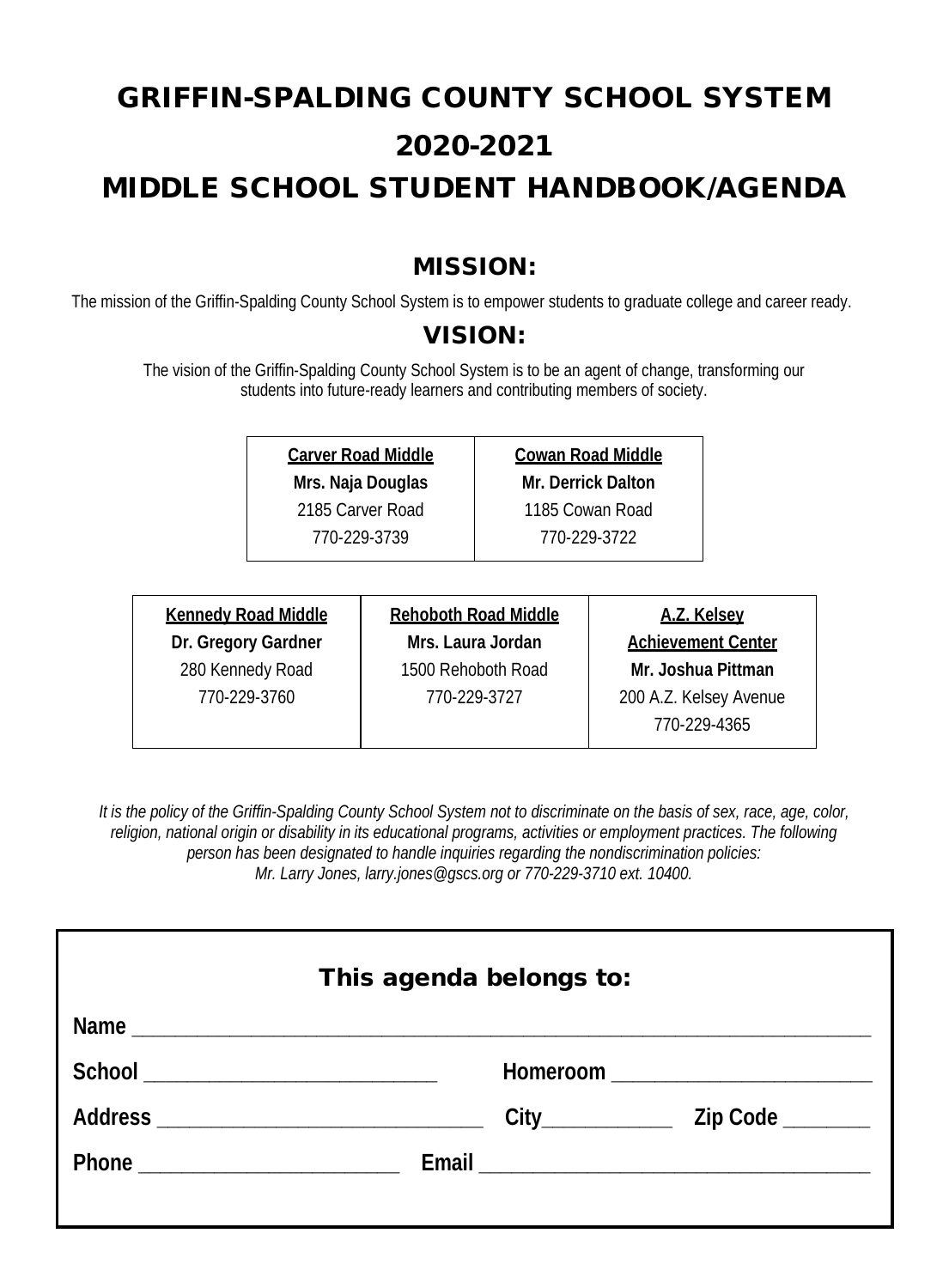# TABLE OF CONTENTS

| Academic Standards Information 4                                                                                                            |  |
|---------------------------------------------------------------------------------------------------------------------------------------------|--|
| College and Career Readiness Index (CCRPI) 4                                                                                                |  |
|                                                                                                                                             |  |
|                                                                                                                                             |  |
|                                                                                                                                             |  |
|                                                                                                                                             |  |
|                                                                                                                                             |  |
|                                                                                                                                             |  |
|                                                                                                                                             |  |
| Family Educational Rights and Privacy Act 15                                                                                                |  |
| Grievance Procedures/Gender Equity in Sports  15                                                                                            |  |
|                                                                                                                                             |  |
|                                                                                                                                             |  |
|                                                                                                                                             |  |
|                                                                                                                                             |  |
|                                                                                                                                             |  |
| Loitering at or Disrupting Schools17                                                                                                        |  |
| Students with disabilities/Special Dietary Needs 18                                                                                         |  |
|                                                                                                                                             |  |
| Non-Discrimination Statement 19                                                                                                             |  |
| Parent and Family Engagement Information 20<br>Opportunities for Parent and Family Engagement20<br>Parent & Community Engagement Liaisons20 |  |

| Parent and Family Engagement Policy20                                                                                                                                                                                                                                                                                                                            |
|------------------------------------------------------------------------------------------------------------------------------------------------------------------------------------------------------------------------------------------------------------------------------------------------------------------------------------------------------------------|
|                                                                                                                                                                                                                                                                                                                                                                  |
| Positive Behavior Intervention and Support                                                                                                                                                                                                                                                                                                                       |
| Protection of Pupil Rights Amendment21                                                                                                                                                                                                                                                                                                                           |
|                                                                                                                                                                                                                                                                                                                                                                  |
|                                                                                                                                                                                                                                                                                                                                                                  |
| School Property Searches Including Lockers23                                                                                                                                                                                                                                                                                                                     |
|                                                                                                                                                                                                                                                                                                                                                                  |
|                                                                                                                                                                                                                                                                                                                                                                  |
| Section 504 Procedural Safeguards 25<br>Notice of Rights of Students and Parents26<br>Seclusion of Restraint of Students 27<br>Students with Disabilities Code of Conduct27                                                                                                                                                                                      |
|                                                                                                                                                                                                                                                                                                                                                                  |
| Code of Conduct (JCDA) Application30<br>Progressive Discipline Procedures30<br>Progressive Levels of Discipline32<br>Disciplinary Actions Definition of Terms32<br>Methods of Discipline: Long Term Suspension33<br>Code of Conduct Hearing (JCEB)34<br>Punishment Short of Suspension or Expulsion 34<br>Procedures for Disciplinary Hearing Officer or Panel35 |
| Student Code of Conduct - Parental Involvement35                                                                                                                                                                                                                                                                                                                 |
| Student Code of Conduct - Rules35<br>Rule 1. Disruption and Interference with School35<br>Rule 2. Damaging or Attempting to Damage Property.36<br>Rule 3. Assault or Battery by a Student36<br>Rule 4. Physical Injury Caused, Threatened or<br>Attempted to Be Caused by Student to School<br>Personnel<br>37                                                   |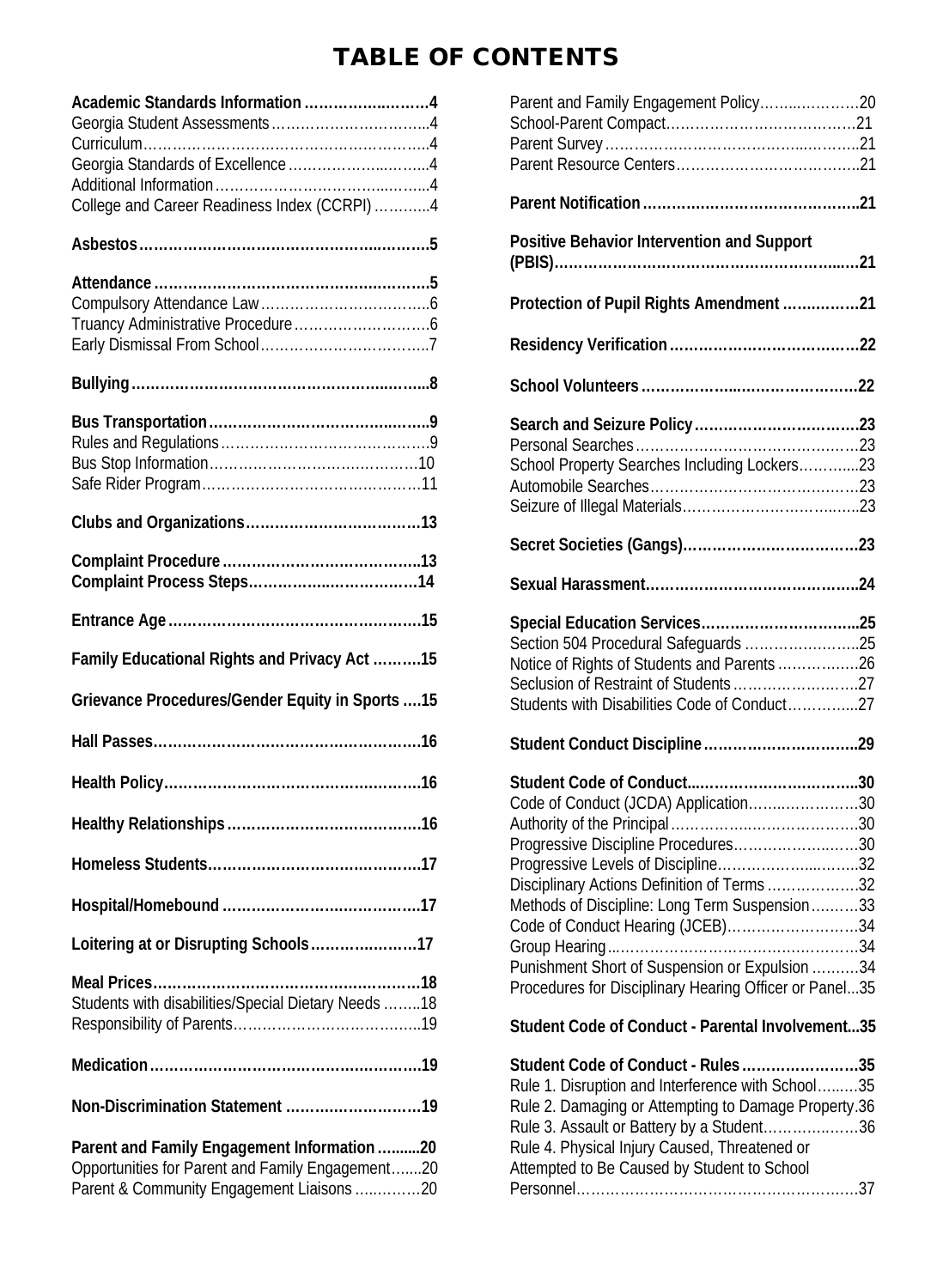| Rule 5. Physical Injury Caused, Threatened or                                                   |
|-------------------------------------------------------------------------------------------------|
| Attempted to Be Caused, by Student to Another                                                   |
| Rule 6. Weapons, Fire Arms and Hazardous                                                        |
|                                                                                                 |
| Rule 7. Alcoholic Beverages, Narcotics, Stimulant                                               |
| Drugs, and Controlled Substances                                                                |
|                                                                                                 |
| Rule 8. Disregard of Directions or Commands                                                     |
| Rule 9. Unexcused Absences (JBD)39                                                              |
| Rule 10. Dress and Grooming (JCDB)39                                                            |
| Rule 11. Additional Regulations39                                                               |
| Rule 12. Electronic Communication Devices40                                                     |
| Rule 13. Electronic Communications System41                                                     |
|                                                                                                 |
|                                                                                                 |
|                                                                                                 |
|                                                                                                 |
| Rule 18. Suspension Accumulation41                                                              |
| Rule 19. Falsifying Reports of Alleged Inappropriate<br>Behavior by Teacher/School Personnel 41 |
| Rule 20. Secret Societies (Gangs) 42                                                            |
| Rule 21. Offenses Involving False Information42                                                 |
|                                                                                                 |
| Rule 23. Failure to Obey Subpoena 42                                                            |
|                                                                                                 |
|                                                                                                 |
| Student Support Processes Policy (IGB) 45                                                       |

| Technology Acceptable Use Policy45                                                                                 |  |
|--------------------------------------------------------------------------------------------------------------------|--|
| What is Every Student Succeeds Act (ESSA)46                                                                        |  |
| What are Targeted Assistance Schools47                                                                             |  |
|                                                                                                                    |  |
|                                                                                                                    |  |
|                                                                                                                    |  |
| Acknowledgement of Receipt of:<br>Student Handbook / Code of Conduct49<br>Compulsory Attendance Law Requirements49 |  |
| Parental Opt-Out of Club Participation50                                                                           |  |
| Parental Opt-Out of Club Relationships50                                                                           |  |
| Technology Acceptable Use Agreement50                                                                              |  |
|                                                                                                                    |  |

## Griffin-Spalding County Schools Executive Administrative Staff

Mr. James D. "Jim" Smith, Superintendent jim.smith@gscs.org

- Dr. Kiawana Kennedy, Deputy Superintendent kiawana.kennedy@gscs.org
- Mr. Anthony Aikens, Executive Director of Administrative Services anthony.aikens@gscs.org
	- Mrs. Sara Jones, Executive Director of Instructional Services sara.jones@gscs.org
- Dr. Norman Sauce, Executive Director of Elementary Education norman.sauce@gscs.org
- Dr. Donald Warren, Executive Director of Secondary Education donald.warren@gscs.org



# Griffin-Spalding County Schools Board of Education

District 1

District 2

**R. Syntel Brown** 1101 Crossings Place Griffin, Georgia 30223 (770) 743-9925 syntel.brown@gscs.org Term expires 12/31/2022

**Will Doss, Chairman** 112 Millwood Drive Griffin, GA 30224 (678) 283-0550 will.doss@gscs.org Term expires 12/31/2020

## District 3

**Zachery Holmes, Vice Chairman** 357 Moreland Road Griffin, Georgia 30224 (770) 228-6756 zach.holmes@gscs.org Term expires 12/31/2022

#### District 4

**Barbara Jo Cook** 419 Country Club Drive Griffin, Georgia 30223 (678) 544-5919 barbarajo.cook@gscs.org Term expires 12/31/2020

#### District 5

**Sue McDonald** 113 Magic Lily Drive Griffin, Georgia 30224 (770) 344-8469 sue.mcdonald@gscs.org Term expires 12/31/2022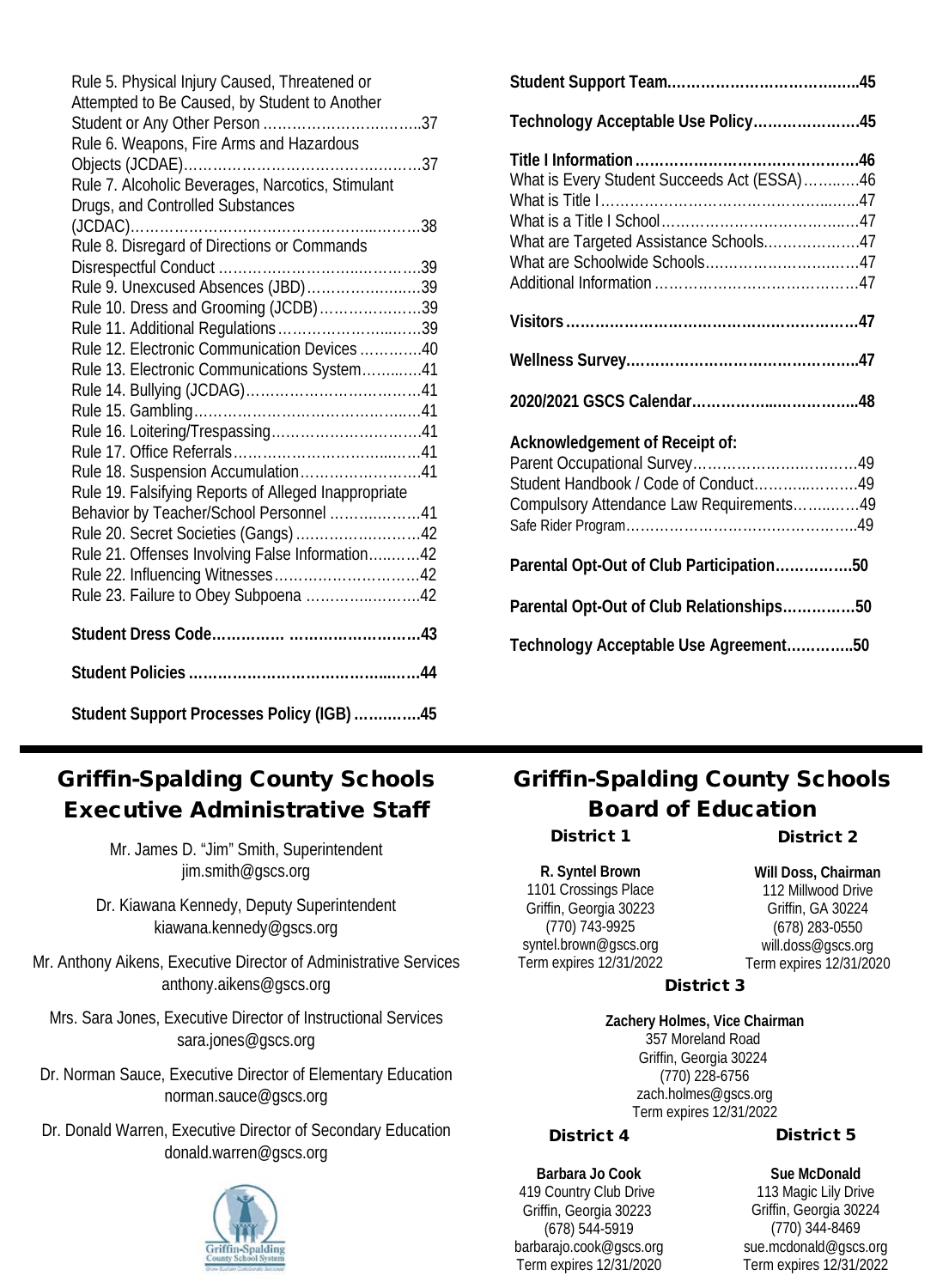## ACADEMIC STANDARDS INFORMATION

#### **GEORGIA STUDENT ASSESSMENTS**

The purpose of the Georgia Student Assessment Program is to measure student achievement on the state-adopted content standards and increase efforts to improve teaching and learning. Results of the assessment program are utilized to identify students failing to achieve mastery of content, to provide teachers with feedback about instructional practice and to assist school districts in identifying strengths and weaknesses in order to establish priorities in planning educational programs. The primary assessments include the Georgia Milestones Assessment System: End of Grade (EOG) in grades 3-8 and End of Course (EOC) in grades 9-12. The school system will continue to administer the Georgia Kindergarten Inventory of Developing Skills (GKIDS) in kindergarten and the Georgia Alternate Assessment (GAA) in grades 3-8 and 11. Other assessments include Assessing Comprehension and Communication in English State to State (ACCESS) for English Learner (EL) students and the National Assessment of Educational Progress (NAEP). Students are also offered opportunities to participate in the PSAT, SAT, ACT and Advanced Placement (AP). In addition to these assessments, the Griffin-Spalding County School System administers assessments for ELA, math, science and social studies through the year with the Mastery Connect and Measures of Academic Progress (MAP) platforms in a variation of grades 1-12. Schools also develop their own assessments to indicate student mastery of content.

#### **CURRICULUM**

The Griffin-Spalding County School System (GSCS) will follow the Georgia Standards of Excellence in K-12 English language arts, mathematics, science and social studies. Additional grade and content specific information on the standards that outlines exactly what students are expected to know and be able to do can be found at https://www.georgiastandards.org/Pages/default.aspx.

GSCS has created curriculum guides using the Rigorous Curriculum Design (RCD) model. The curriculum guides serve as road maps that provide guidance to teachers to ensure that all students have access to a rigorous curriculum. These will be used in all schools. For more information on RCD, please go to http://www.spalding.k12.ga.us/Students--Parents/index.html.

#### **GEORGIA STANDARDS OF EXCELLENCE**

The State Board of Education (SBOE) requires school systems to use the Georgia Standards of Excellence for English language arts, mathematics, science and social studies.

#### **ADDITIONAL INFORMATION**

Additional information regarding the summary of changes for the GSE Standards can be found at: ELA Georgia Standards of Excellence:

https://www.georgiastandards.org/Georgia-Standards/Pages/ELA.aspx

Math Georgia Standards of Excellence:

https://www.gadoe.org/Curriculum-Instruction-and-Assessment/Curriculum-and-Instruction/Pages/Mathematics.aspx Science Georgia Standards of Excellence:

https://www.georgiastandards.org/Georgia-Standards/Pages/Science.aspx

Social Studies Georgia Standards of Excellence:

https://www.georgiastandards.org/Georgia-Standards/Pages/Social-Studies.aspx

#### **COLLEGE AND CAREER READY PERFORMANCE INDEX (CCRPI)**

Georgia's current accountability index is the College and Career Ready Performance Index (CCRPI). It is designed to rate school performance. The reporting method is calculated with appropriate indicators for elementary, middle and high schools and will yield an in-depth analysis of students' college and career readiness. It will measure the extent to which a school, school district and the state are successfully making progress in a number of key areas, such as content mastery, student attendance and the next level of preparation. Stakeholders will now have a complete and comprehensive picture of where a school or district is meeting performance expectations and where it is not. As of December 2012, every school in the state will receive a numerical index score out of 100 points called the College and Career Ready Performance Index (CCRPI) score. Additionally, a percentage of Title I schools will be identified as Comprehensive Support and Improvement or Targeted Support and Improvement Schools. These new school designations provide a deeper understanding of what resources schools need in order to be successful in their efforts to prepare students to be college and career ready.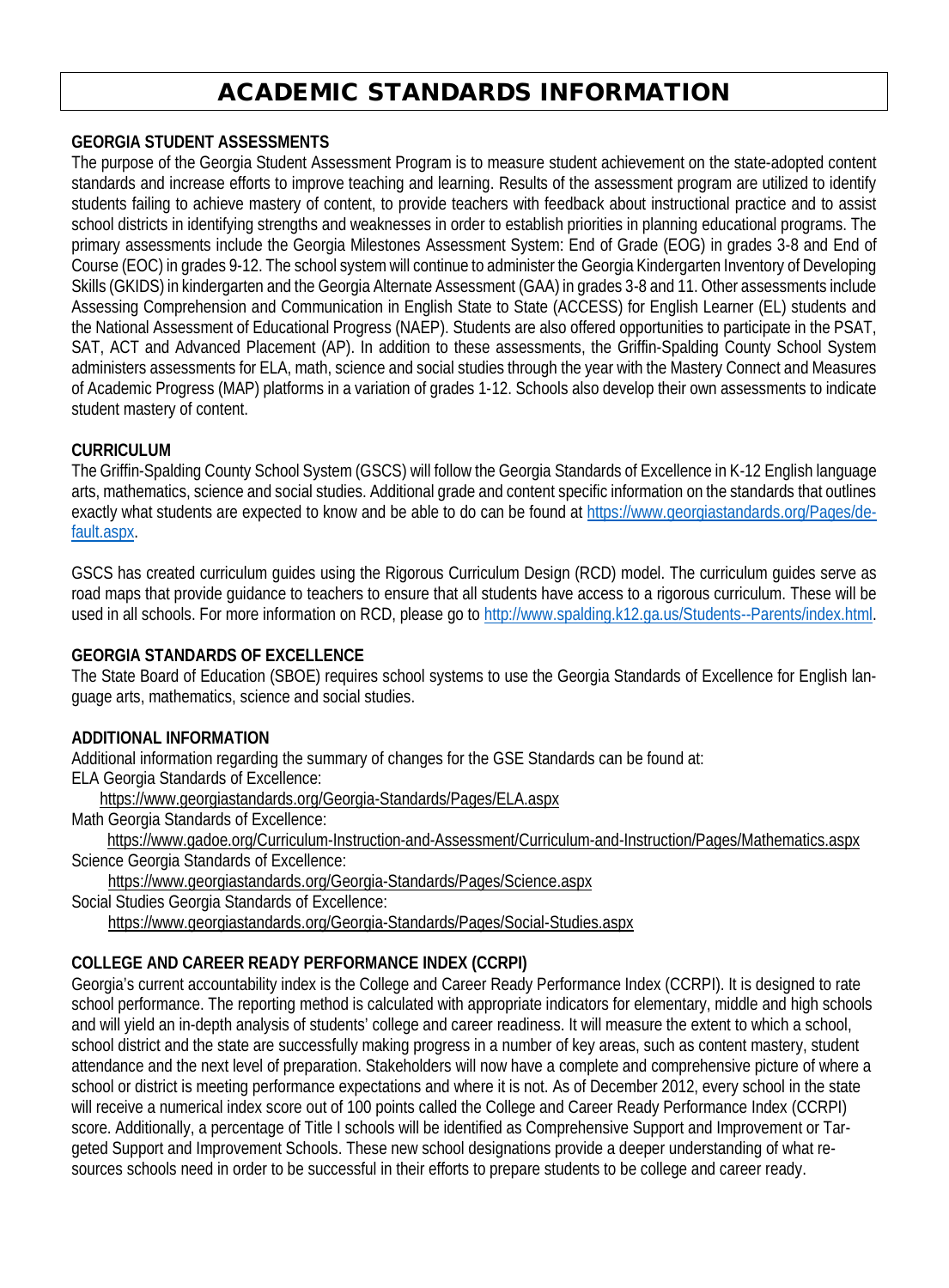#### **REFERENCES:**

Information obtained from the following websites:

- **GA DOE Website:** http://www.gadoe.org/Pages/Home.aspx
- **US DOE Website:** http://www.ed.gov

# ASBESTOS

Each school has an Asbestos Hazard Emergency Response Act plan, implemented on July 9, 1989. This is to notify students and parents of the plan which is open for public inspection in the Office of the Principal during normal operating hours. If you have any questions concerning the asbestos report, please direct them to the Principal. The Griffin-Spalding County School System has an ongoing program for all custodial and maintenance personnel in the identification and handling of asbestos materials.

# ATTENDANCE

Regular school attendance is indicative of a positive attitude toward learning and self-discipline. Therefore, it is in each student's best interest to attend school every day. School day defined: The length of the school day includes not less than six hours of instruction, excluding class changes and lunch periods. The Griffin-Spalding County School System's policy is to allow a student no more than seven unexcused absences from any class per semester. If absences exceed seven days, excuses must be brought to the attendance office and cleared for a student to receive credit.

Absence from school is excused for the following reasons:

- 1. Personal illness
- 2. Serious illness or death in family
- 3. Condition making attendance impossible
- 4. Religious holidays
- 5. Serving as Page in the General Assembly (counted present for class)
- 6. Trips approved by the local school board (first two days only)
- 7. Approved school events
- 8. Required court appearance
- 9. Certain military pre-induction physical and military testing
- 10. Official visits to colleges or universities

Any other absence must first be approved "**excused**" by the principal to be considered excused. Parents of students who have unexcused absences totaling five days will be notified by letter as to the student's unexcused absence. Parents of students who have unexcused absences totaling seven or more days may be notified by the school social worker as to their expectations of their child attending school and the consequences of continued non-attendance. Parents of students who have unexcused absences totaling ten days will be notified by letter as to the student's unexcused absence. If the student is under 16 years of age, legal action within the court system may be taken by the school.

If a student is over 16 years of age, the student may be withdrawn from Griffin-Spalding County School System due to nonattendance.

#### **Reminders**:

- 1. All excuses must be taken to the attendance office to get your absence changed from unexcused to excused.
- 2. Keep a record of your absence should you ever need it.
- 3. It is the student's responsibility to obtain work from teachers whose classes he/she missed in accordance with school policy.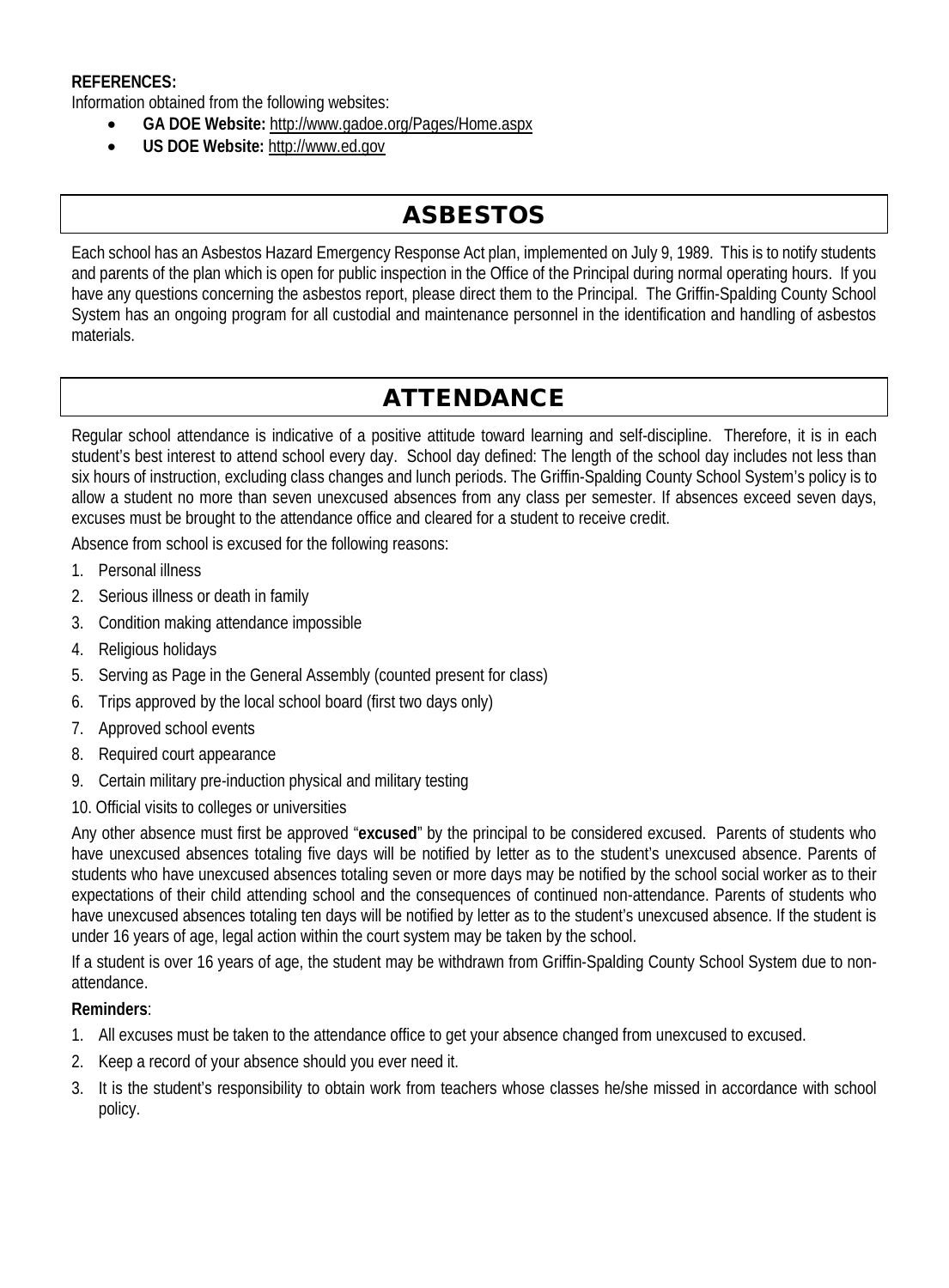# ATTENDANCE - COMPULSORY ATTENDANCE LAW (SECONDARY)

The Griffin-Spalding County Board of Education's Policy JBA www.spalding.k12.ga.us) requires that elementary and secondary students miss no more than 15 days each school year. Students in middle and high school shall have no more than seven (7) absences per semester. Middle and high school students who are absent more than seven (7) days per semester will receive credit only if the student adheres to the makeup work provisions described in Griffin-Spalding County Board of Education Policies JBA and JBD and brings a doctor's excuse or presents acceptable extenuating circumstances for the absences.

#### **Driver's License:**

A Certificate of Enrollment Form will be issued to an eligible student who is:

• Enrolled in and not under expulsion from school.

The school attendance law for Georgia is as follows: A Section 20-2-690.1 **(a)** Every parent, guardian, or other person residing within this state having control or charge of any child or children between their sixth and sixteenth birthdays shall enroll and send such child or children to a public school, a private school, or a home study program that meets the requirements for a public school, a private school, or a home study program under such penalty, for noncompliance with this subsection as is provided in Chapter 11 of Title 15, unless the child's failure to enroll and attend is caused by the child's parent, guardian, or other person, in which case the parent, guardian, or other person alone shall be responsible. **(b)** Any parent, guardian, or other person residing in the state who has control or charge of a child or children and who shall violate this Code section shall be guilty of a misdemeanor and, upon conviction thereof, shall be subject to a fine not less than \$25.00 and not greater than \$100.00, imprisonment not to exceed 30 days, community service, or any combination of such penalties, at the discretion of the court having jurisdiction. Each day's absence from school in violation of this part after the child's school system notifies the parent, guardian, or other person who has control or charge of a child of five unexcused days of absence for a child shall constitute a separate offense. After two reasonable attempts to notify the parent, guardian, or other person who has control or charge of a child of five unexcused days of absence without response, the school shall send a notice to such parent, guardian, or other person by first class mail.

Any child subject to compulsory attendance who during the school calendar year has more than five days of unexcused absences is considered truant.

## **SUMMARY**

The Compulsory Attendance Law (O.C.G.A. 20-2-690.1) requires that the parent, guardian, or other person who has control or charge of a child or children sign a statement indicating he/she has received a written statement of possible consequences and penalties. In addition, the law requires children, who are age ten years or older by September 1, to sign a statement indicating he/she has received a written statement of possible consequences and penalties. Pursuant to O.C.G.A. 20-2- 690.1, the Griffin-Spalding County Board of Education, requires that notification be given to the parent, guardian, or other person having control or charge of each child enrolled in the Griffin-Spalding County School System of possible consequences and penalties for failing to comply with compulsory attendance under O.C.G. A. 20-2-690.1. These possible consequences and penalties are as follows:

- Guilty of a misdemeanor and upon conviction thereof, shall be subject to a fine not less than \$25.00 and not greater than \$100.00.
- Imprisonment not to exceed 30 days, community service, or any combination of such penalties, at the discretion of the court having jurisdiction.
- Each day's absence from school in violation of the Compulsory Attendance Law shall constitute a SEPARATE OFFENSE.

# ATTENDANCE - TRUANCY ADMINISTRATIVE PROCEDURES

- **1.** The parent, guardian, or other person who has control or charge of a child or children shall sign a statement indicating receipt of a written statement (Exhibit) of possible consequences and penalties for failing to comply with the Georgia Compulsory Attendance Statute. (O.C.G.A. § 20-2-690)
- **2**. Students who are age ten years or older by September 1, shall sign a statement indicating receipt of a written statement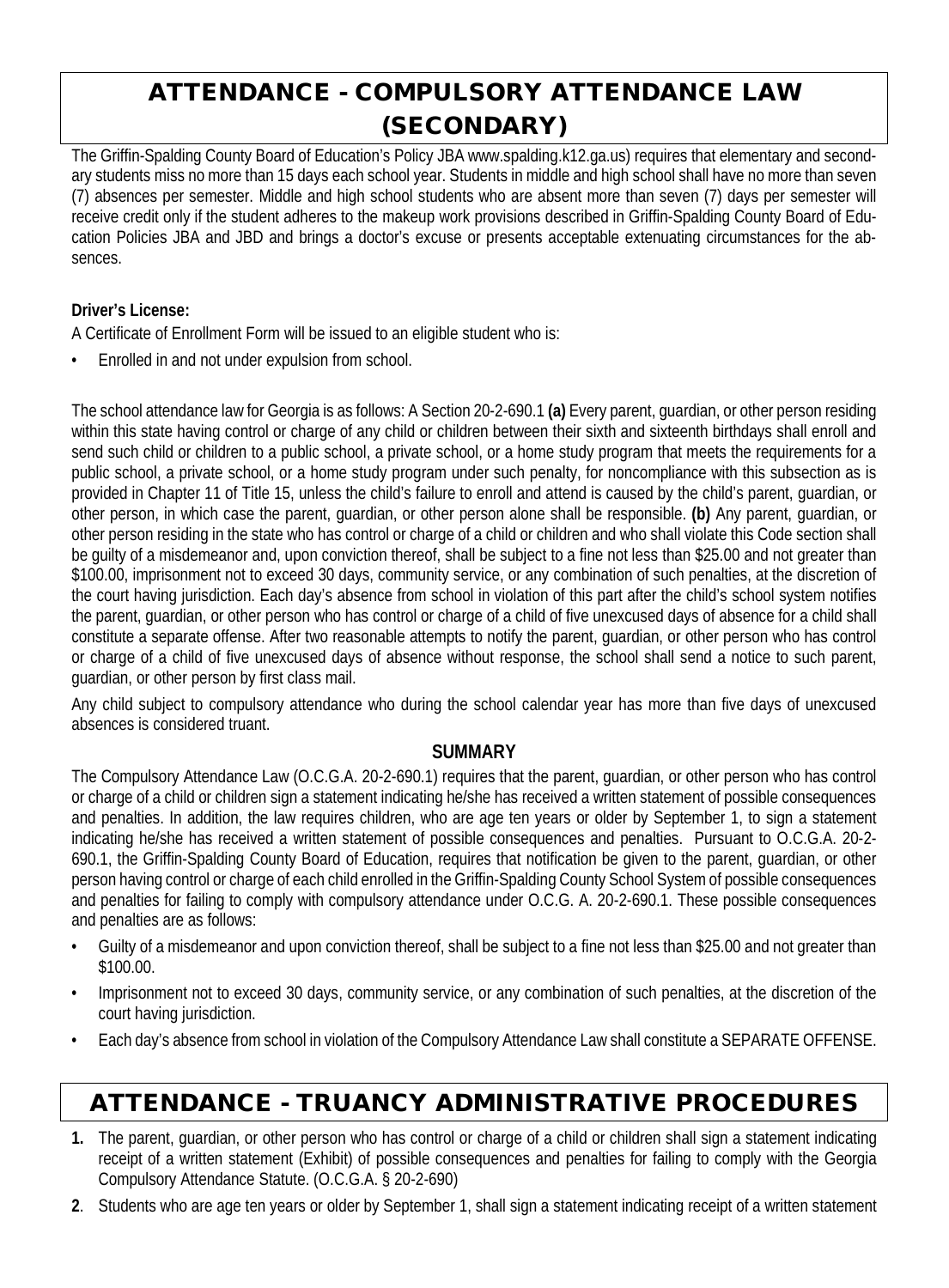of possible consequences and penalties for failing to comply with Georgia Compulsory Attendance Statute. (O.C.G.A. § 20-2-690) After two reasonable attempts by the school to secure such signature or signatures, the school shall be considered to be in compliance if it sends a copy of the statement, via first class mail, to such parent, guardian, or other person who has control or charge of the child, or children. . Certified mail, return receipt requested, still must be used to notify parents prior to any action to begin judicial proceedings for violations of the compulsory attendance law. The school principal shall retain signed copies of statements through the end of the school year.

- **3. After Five Unexcused Absences**: Documentation will be sent from a school administrator/designee to the parent/guardian regarding the number of days absent and the consequences of excessive absences. After two reasonable attempts to notify the parent or guardian, or other person who has control or charge of a child of five unexcused days of absence without response, the school system shall send a notice to such parent, guardian, or other person by first class mail. The parents, guardian, or other person who has control or charge of a child having five unexcused days of absence, shall be given a written summary of possible consequences and penalties for failing to comply with the Georgia Compulsory Attendance Statute. (O.C.G.A. § 20-2-690)
- **4. After Seven Unexcused Absences**: A copy of this documentation shall be sent to the School Social Worker. A referral shall be made to the School Social Worker using the social work form. An administrator must sign the form and all relevant correspondence and documentation must be attached. The Social Worker shall involve appropriate agencies and services such as mental health, social service agencies, school nurse, student, and parent groups as required.
- **5**. **After Ten Unexcused Absences**: If previous interventions have been unsuccessful, a referral should be made to the Attendance Task Force. In accordance with O.C.G. A. § 15-11-67, a possible consequence for students shall include possible dispositions for unruly children in Juvenile Court. Pursuant to the Georgia Compulsory Attendance Statute, O.C.G.A. § 20-2-690, *et seq*., "Any parent, guardian, or other person residing in the state who has control or charge of a child or children and who shall violate this Code section shall be guilty of a misdemeanor and, upon conviction thereof, shall be subject to a fine not less than \$25.00 and not greater than \$100.00, imprisonment not to exceed 30 days, community service, or any combination of such penalties, at the discretion of the court having jurisdiction. **Each day's absence from school in violation of this part after the child's school system notifies the parent, guardian, or other person who has control or charge of a child of five unexcused days of absence for a child shall constitute a separate offense.** After two reasonable attempts to notify the parent, guardian, or other person who has control or charge of a child of five unexcused days of absence without response, the school system shall send a notice to such parent, guardian, or other person by certified mail, return receipt requested. Public schools shall provide to the parent, guardian, or other person having control or charge of each child enrolled in public school a written summary of possible consequences and penalties for failing to comply with compulsory attendance under this Code section for children and their parents, guardians, or other persons having control or charge of children. The parent, guardian, or other person who has control or charge of a child or children shall sign a statement indicating receipt of such written statement of possible consequences and penalties; children who are age ten years or older by September 1 shall sign a statement indicating receipt of such written statement of possible consequences and penalties. After two reasonable attempts by the school to secure such signature or signatures, the school shall be considered to be in compliance with this subsection if it sends a copy of the statement, via certified mail, return receipt requested, to such parent, guardian, other person who has control or charge of a child, or children. Public schools shall retain signed copies of statements through the end of the school year."

#### **6. Tardies or Early Dismissals:**

- **A**. At 5 unexcused tardies or early dismissals, or any combination totaling 5 tardies and/or early dismissals, the principal or his/her designee will send a copy of the Compulsory School Attendance Law Principal's Letter to the parent(s) and refer the child and parent(s) to the school counselor.
- **B.** Upon the 10th unexcused tardy, early dismissal, or any combination totaling 10 tardies and early dismissals, a referral is made to the School Social Worker, who will, if necessary, refer the student and parent(s) to the Griffin-Spalding County Attendance Task Force Committee.

# ATTENDANCE - EARLY DISMISSAL FROM SCHOOL

Griffin-Spalding County School System discourages early dismissals from school. Students need to be in class every day and every class period in order to maximize their school experience. Occasionally students need to leave school early for doctor appointments, court appearances, dental appointments, becoming ill while at school, etc. If a student must leave school early, he/she must: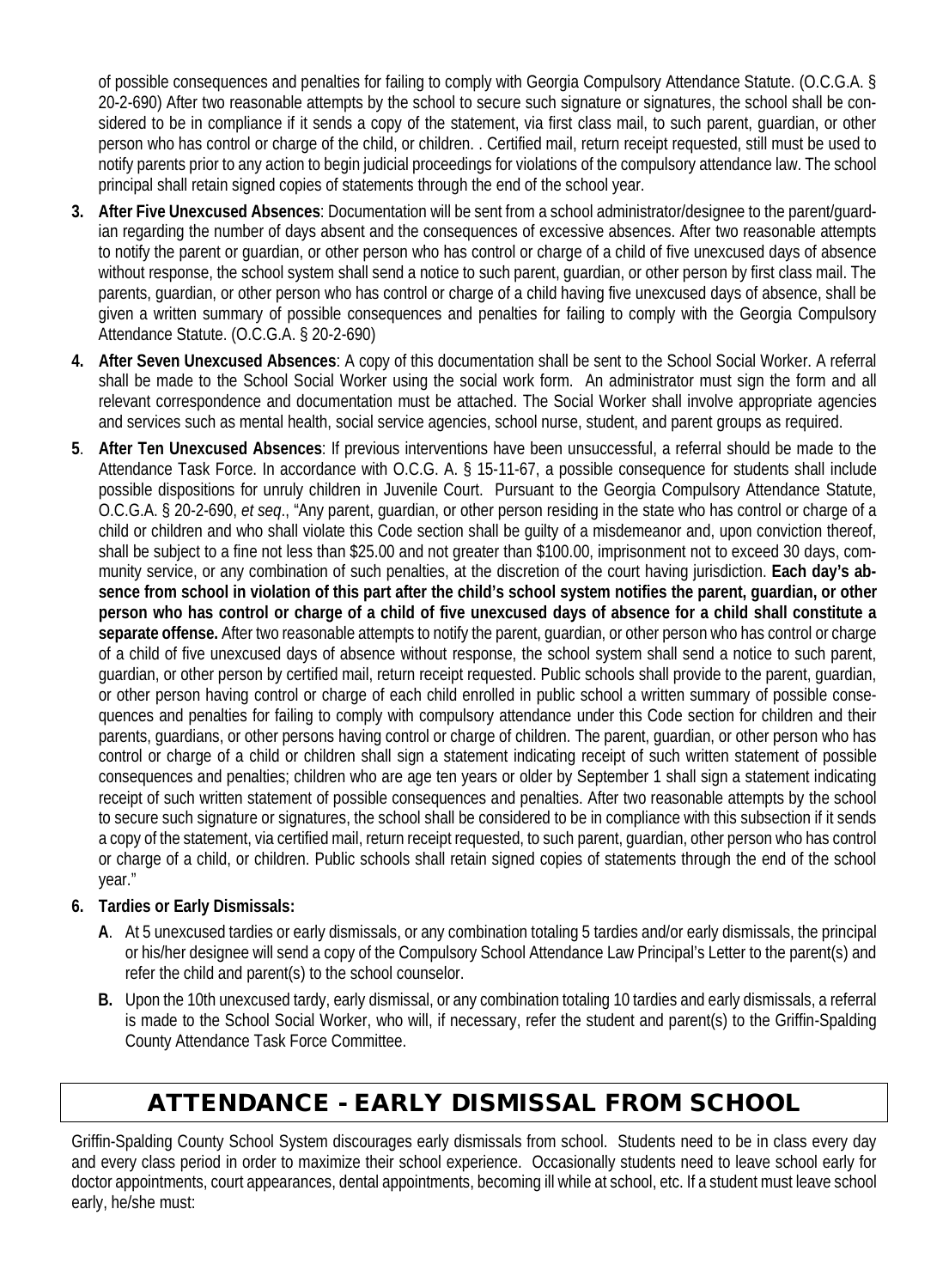- 1. Present a written note signed by the student's parents or legal guardian to the Attendance Office BEFORE SCHOOL BEGINS THAT DAY. If student becomes ill during school, student should secure an early dismissal slip from the Attendance Office.
- 2. Secure an early dismissal slip from the Attendance Office; Please note: early dismissal from school will not be allowed based on a telephone call to the attendance office.
- 3. Wait in the classroom until the time to depart has arrived. Students will not be allowed to wait in front of the school.

# BULLYING

The Griffin-Spalding County School System believes that all students can learn better in a safe school environment. Behavior that infringes on the safety of students will not be tolerated. Bullying, as the term is defined in Georgia law, of a student by another student is strictly prohibited. Such prohibition shall be included in the Student Code of Conduct for all schools within the school system.

Bullying is defined as an act that is:

- 1. Any willful attempt or threat to inflict injury on another person, when accompanied by an apparent present ability to do so;
- 2. Any intentional display of force such as would give the victim reason to fear or expect immediate bodily harm; or
- 3. Any intentional written, verbal, or physical act, which a reasonable person would perceive as being intended to threaten, harass, or intimidate, that:
	- a. Causes another person substantial physical harm within the meaning of Code Section 16-5-23.1 or visible bodily harm such as term is defined in Code Section16-5-23-1;
	- b. Has the effect of substantially interfering with a student's education
	- c. Is so severe, persistent, or pervasive that it creates an intimidating or threatening educational environment; or
	- d. Has the effect of substantially disrupting the orderly operation of the school.

The term applies to acts which occur on school property, on school vehicles, at designated school bus stops, or at school related functions or activities or by use of data or software that is accessed through a computer, computer system, computer network, or other electronic technology of the Griffin-Spalding County School System. The term also applies to acts of cyberbullying which occur through the use of electronic communication, whether or not electronic act originated on school property or with school equipment, if electronic communication (1) is directed specifically at students or school personnel, (2) is maliciously intended for the purpose of threatening the safety of those specified or substantially disrupting the orderly operation of the school, and (3) creates a reasonable fear of harm to the students' or school personnel's person or property or has a high likelihood of succeeding in that purpose. Electronic communication includes, but is not limited to, any transfer of signs, signals, writing, images, sounds, data or intelligence of any nature transmitted in whole or in part by a wire, radio, electromagnetic, photo electronic or photo optical system.

Procedures may be developed at each school encouraging a teacher or other school employee, student, parent, guardian, or other person who has control or charge of a student, either anonymously or in the person's name, at the person's option, to report or otherwise provide information on bullying activity. Any teacher or other school employee who, in the exercise of his or her personal judgment and discretion, believes he or she has reliable information that would lead a reasonable person to suspect that someone is a target of bullying is encouraged to immediately report it to the school principal. Any report will be appropriately investigated by the administration based on the nature of the complaint in a timely manner to determine whether bullying has occurred, whether there are other procedures related to illegal harassment or discrimination that should be implemented and what other steps should be taken. Any report of retaliation for reporting bullying will also be investigated and addressed as called for in this policy and in accordance with school procedures.

Acts of bullying shall be punished by a range of consequences through the progressive discipline process, as stated in the Code of Conduct. However, upon a finding by the disciplinary hearing officer, panel or tribunal that a student in grades 6-12 has committed the offense of bullying for the third time in a school year, the student shall be assigned to an alternative school.

Upon a finding by a school administrator that a student has committed an act of bullying or is a victim of bullying, the administrator or designee shall notify the parent, guardian, or other person having control or charge of the student by telephone call or through written notice, which may be done electronically.

Students and parents will be notified of the prohibition against bullying and the penalties for violating the prohibition by posting information at each school and by including such information in the student/parent handbooks.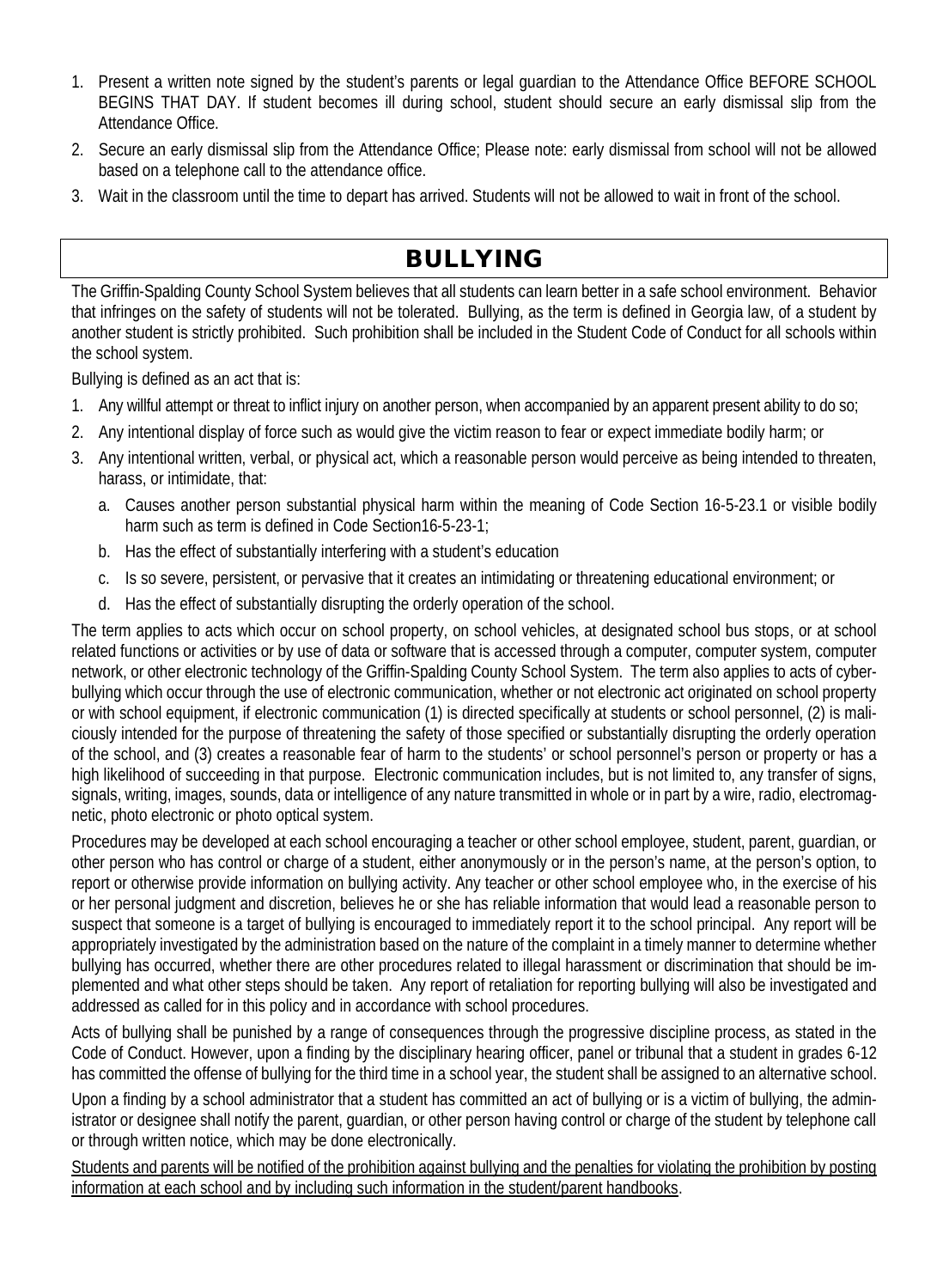## BUS TRANSPORTATION REGULATIONS FOR STUDENTS TRANSPORTED BY GSCS

Students being transported are under the authority of the bus driver and are expected to obey the following rules:

- 1. Be at your assigned bus stop on time. Students and accompanying parents should arrive at the scheduled stop location at least 5 minutes before scheduled pick up time.
- 2. Wait patiently for the bus to arrive. Students should remain 12 to 15 feet from the roadway. Students required to cross the street should never approach the bus before the driver signals them to do so. Students who are not required to cross the street should never approach the bus until the driver opens the door. When entering or exiting a bus, students should remove headphones of any type and secure any loose items on clothing or book bags. If something is dropped, never return to the bus. Instead, move quickly to the 12 foot safety zone and wait for the driver's signal.
- 3. Use the steps and handrail when entering or exiting the bus.
- 4. Take seats quietly and quickly without crowding or pushing.
- 5. Remain seated while the bus is in motion with hands, heads, arms or objects safely inside the windows. At no time should a student be up on his/her knees facing the rear of the bus or crawling on the floor of the bus.
- 6. Never throw anything inside the bus or from the bus window.
- 7. Food, drinks, candy, or chewing gum are not allowed on bus except in a closed lunch container or bag. Schools should refrain from handing out the described items immediately prior to dismissal.
- 8. Tobacco/tobacco products are not allowed at school, on the school grounds, or the school bus.
- 9. No glass containers are allowed on the school bus.
- 10. Observe the appropriate school dress code.
- 11. Students should only utilize their assigned bus and their assigned bus stop. The school may approve a temporary bus pass if needed. This request must be submitted by the parent before 9 AM if approved the student may use an alternate bus, but service will only be provided to an existing bus stop location. Bus passes cannot be used to establish a new bus stop location or to alter an existing route schedule. A bus pass can be denied by the Transportation Department if it compromises the current capacity of the bus in question.
- 12. Do not use loud or screaming voice while entering the bus, on the bus, or exiting the bus.
- 13. Do not use vulgar, abusive, or rude language or act in an obscene manner, including obscene hand gestures to other students, bus drivers, and other personnel.
- 14. Respectful conduct toward the school bus drivers and other persons is required.
- 15. Keep books, book bags, feet and legs out of the aisle. Do not have pencils, pens and other objects out of book bags while on the bus.
- 16. Be courteous to the bus driver, fellow students, passers-by, and other motorists.
- 17. Fighting or possession of weapons on the bus are not allowed and will result in suspension from the bus.
- 18. Do not talk to the bus driver while the bus is in motion unless there is an emergency situation.
- 19. Face the front of the bus and use the front entrance to exit the bus, except in cases of emergency. Do not jump down the steps when exiting the bus.
- 20. Any object brought on a school bus must fit safely under the passenger's seat or be held in the student's lap. If held in the lap, the object cannot extend any higher than the passenger's abdomen (below the chest). No items can block the aisle or emergency exit. This includes but is not limited to: large band instruments, science projects, athletic equipment, and any field trip supplies. If students are on board, no exit or aisles can be blocked regardless of the need. Do not bring any type of live animals on the bus (this includes insects and reptiles).
- 21. Avoid displaying affection while on the bus.
- 22. The 12 foot zone around the bus is the danger zone. All students must move outside the danger zone as quickly as possible. At no time should students enter this zone unless the bus is stopped and the driver signals the student it is safe to approach the bus. If it is necessary to cross the highway after leaving the bus, follow these rules: Make certain the bus is stationary and the door is still open. Wait for the bus driver to give a signal to cross, look both ways, stay out of the line of traffic until the roadway is free of danger, then, proceed across the highway after the bus driver signals you to cross.
- 23. Students should never use emergency exits unless a drill or actual emergency is taking place.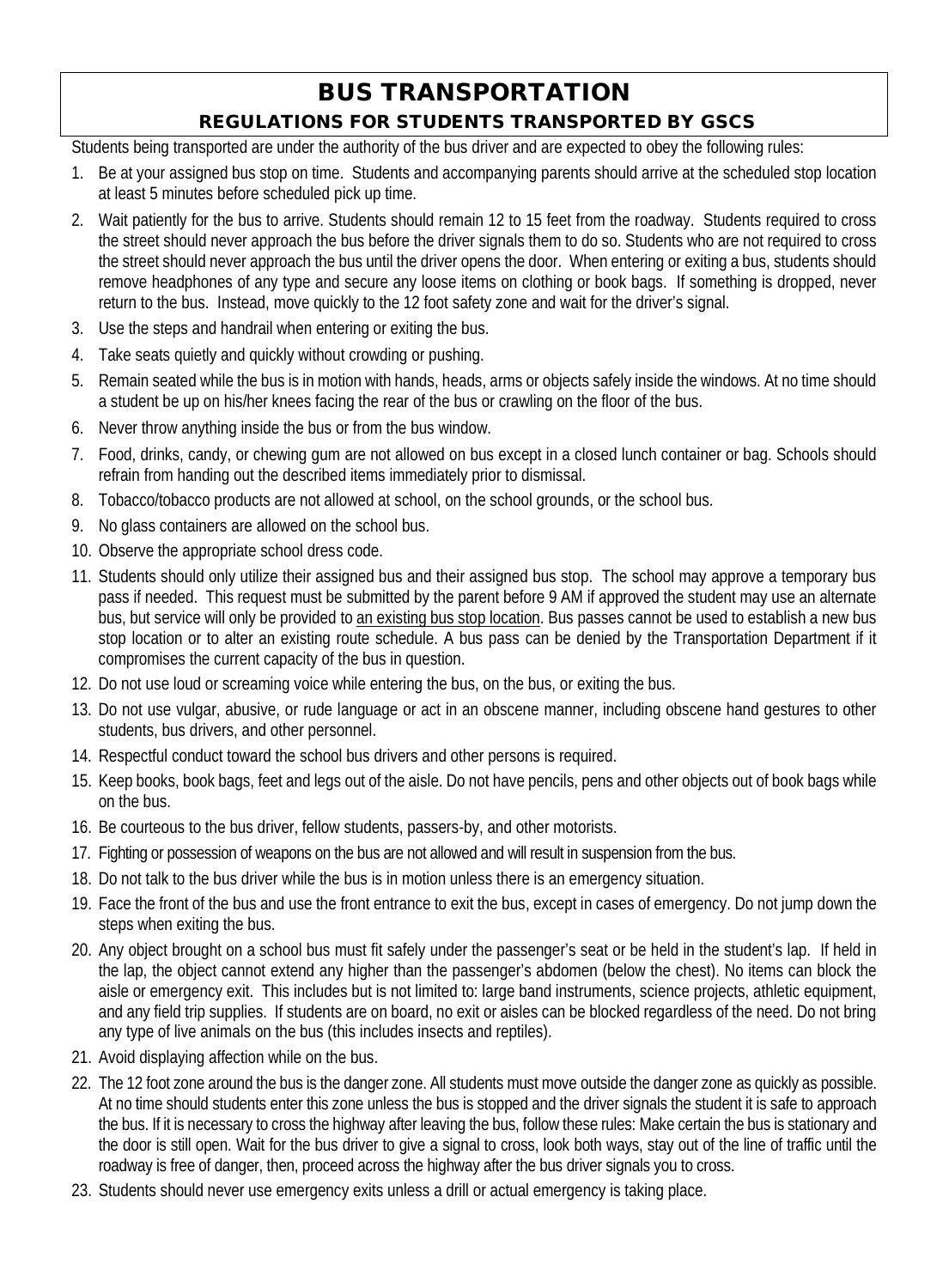- 24. Students shall not use mirrors, lasers, flash cameras or any lights or reflective devices or otherwise act in a manner that might interfere with the school bus driver's operation of the bus.
- 25. Students shall not commit, or threaten to commit, an act of violence upon another student, any teacher, bus driver, or school official or employee while riding a school bus or while waiting to board a school bus. (See Rule 3 of the Student Disciplinary/Conduct Code).
- 26. Students shall not cause or threaten to attempt to cause physical injury or behave in such a manner as could reasonably be interpreted to cause an assault, battery or physical injury to a teacher, bus driver, or other school employee while riding a school bus or waiting to board a school bus **(Code 20-2-751.6).** In addition, if a student is found to have engaged in acts of physical violence on a school bus, as defined in Rule 4 of the Student Disciplinary/Conduct Code, the student shall be disciplined according to the provisions of Rule 4.
- 27. Students shall refrain from acts of bullying other students while riding a school bus or waiting to board a school bus. (See Rule 14 of the Student Disciplinary/Conduct Code). If a student is found to have engaged in bullying or to have committed a physical assault or battery of another student on the school bus or at the bus stop, in addition to other punishment provided under the Student Disciplinary/Conduct Code, it shall be required that the student and a parent/guardian for the student meet with the appropriate school official to develop a school bus behavior contract for the student as required by O.C.G.A. § 20-2-751.5(2).
- 28. Students shall refrain from acts of vandalism, graffiti, or defacing property.
- 29. Students shall refrain from other bus misconduct which includes, but is not limited to, misconduct that involves drugs or alcohol.

#### **BUS STOP INFORMATION**

**A bus stop location will be assigned to each student once they are enrolled in their school and have registered for transportation services. Assigned bus stop locations are based on the stops proximity to a student's primary address in the student information system (Infinite Campus.) Communal Bus Stops (stops that serve multiple students and multiple addresses) will be utilized whenever possible. Door to door stops will be eliminated where possible. Students residing on roadways deemed "walk hazards" by the Transportation Department will have stops placed as close to their residence as possible. Bus stops may be placed on these roadways, but student foot travel will be minimized and eliminated if possible. General education students will not be allowed to utilize multiple addresses, buses, or bus stops according to the time of day or given day of the week. Each student must utilize one bus and one bus stop (see Rule #11 for exceptions.)**

**Parents and guardians are responsible for ensuring the safe travel of their students to and from the student's assigned location. Parents, guardians or their designees (must be 15 years of age or older) are expected to both escort and meet students 8 years old and younger at their assigned bus stop location. Students 9 years of age and older will be allowed to exit the bus without a parent or guardian present. Parents of all students should however recognize their child's individual abilities and ensure that all needed supervision is provided regardless of the student's age. Student safety remains our primary concern, and we view parents and guardians as partners in this effort to ensure that all students are kept in the safest atmosphere as possible. If a parent or guardian has concerns about an existing bus stop location or the safety conditions around an existing bus stop location, they should go to the district's transportation web site:** 

**http://www.spalding.k12.ga.us/pages/GSCS\_District-Central/Departments/Transportation2 to view the stop placement criteria and the available methods of communicating their concerns.**

*RIDING THE BUS IS A PRIVILEGE! STUDENTS RIDING THE BUS MUST COMPLY WITH THE REQUESTS OF THE DRIVER AND ALL BUS REGULATIONS OF THE GRIFFIN-SPALDING COUNTY SCHOOL SYSTEM. STUDENTS WHO REFUSE TO OBEY ALL BUS REGULATIONS MAY FORFEIT THEIR PRIVILEGE TO RIDE.*

*These regulations will be amended as needed*

#### **Initiating Transportation Services (General Education Buses):**

- Prior to riding a GSCS school bus a student must be: **a.** Registered in the school system **b**. Enrolled in a GSCS school **c.**  Eligible for Transportation Services **d.** Registered for transportation services **e.** Formally assigned a bus number and a bus stop location.
- Students will not be placed on a GSCS school bus until all of the criteria listed above has been met. Once a student is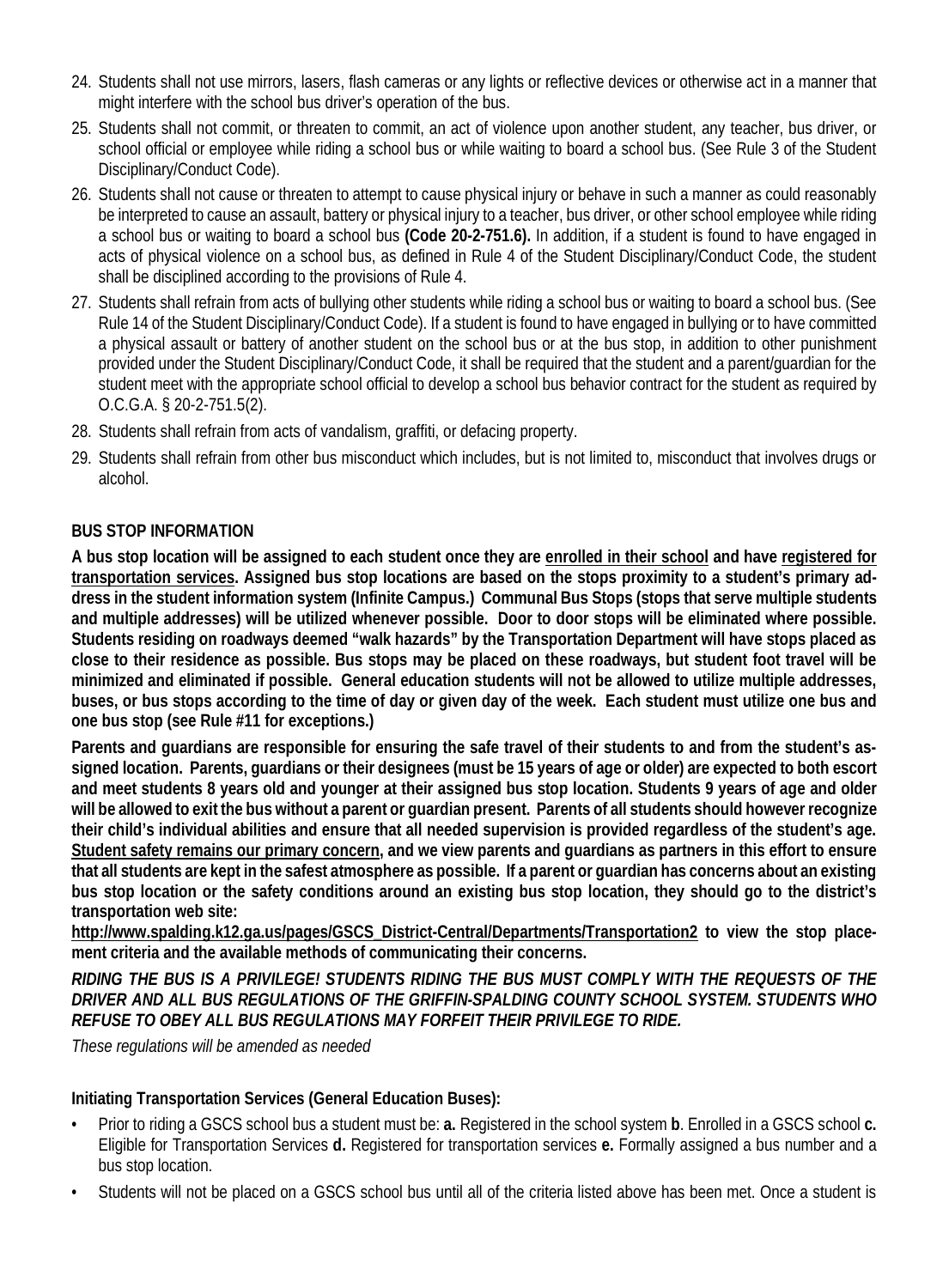registered, enrolled and identified as a bus rider, the assignment process will begin. This generally take 1 to 3 operational days to complete, according to the individual request. Same day bus passes will not be issued to newly enrolled students. Parents and guardians should arrange transportation for their student(s) until their formal bus assignment has been confirmed.

• All related transportation services for students with special needs will be will be identified and requested through the IEP process. Should you have any questions pertaining to special needs transportation services please contact your current school of enrollment or the GSCS Transportation Department at 770-229-3725.

#### **Registering for Transportation Services:**

- A district wide pre-registration process will take place at the end of each school year for the upcoming year. Registration forms will be sent home with each Elementary and Middle school student. High school students will define their own transportation needs through a query process established at each school.
- Parents and Guardians may register their student(s) for transportation services any time during the operational school year by notifying their school's front office or by contacting the GSCS Transportation Department at 770-229-3725.

#### **Confirming a Student's Bus information:**

- Bus information for all pre-registered students will be available at your school of enrollment at the beginning of each school term and any time during the operational year.
- Transportation Staff will be on site for all annual open house ceremonies to assist parents and guardians seeking bus information.
- Parents and guardians can also confirm their student(s) bus information at any time by logging in to the GSCS Transportation web site and utilizing the E-link option. Your student's school ID number will serve as both the username and password. If you do not know your student's Id number, please contact your school of enrollment.

#### **Bus Pass Procedures:**

- Bus Passes are frequently used by schools to define temporary alternate means of transportation for a student. The Bus Pass grants permission for a student to use an alternate bus or bus stop inside their school's attendance zone. The district realizes that parents and guardians may encounter unplanned circumstances or emergencies that may require a short term change to their student's normal transportation plans. That is the purpose of a bus pass. However, consistent processes must be followed to ensure the safety of our students. The following procedures will be followed by all GSCS schools, when issuing Bus Passes.
	- o All Bus Pass requests must come from a parent or guardian in person or in writing (email is acceptable). A Bus Pass request will not be accepted or approved over the phone.
	- o "Same day" Bus Pass requests for High School students and Elementary students must be submitted by a parent or guardian prior to 1:00 PM.
	- o "Same day" Bus Pass requests for Middle School students must be submitted by a parent or guardian prior to 1:30 PM.
	- o Bus Passes will not be issued for more than 10 consecutive operational days. If additional time is needed, a parent or guardian may request another Bus Pass.
	- o Students utilizing an alternate bus or bus stop must provide the bus driver with a copy of the approved Bus Pass, when boarding. Students that do not have a copy of an approved Bus Pass will be required to use their regularly scheduled means of transportation.
	- o Bus passes will only be issued for existing bus stop locations. Bus Passes will not be used to establish new bus stop locations or to change existing route schedules.
	- o Bus Passes will not be issued for stop locations outside of a school's attendance zone.

**NOTE:** There may be occasions when an existing bus stop location cannot safely accommodate a specific Bus Pass request. On these rare occasions, the Transportation Department will notify the school and the request will be denied.

## BUS TRANSPORTATION Safe Rider Program (Middle and High School)

The GSCS Transportation Department would like to introduce you to the "Safe Rider Program". The safety of our students remains our number one operational priority. To ensure student safety, we must first ensure that our students understand the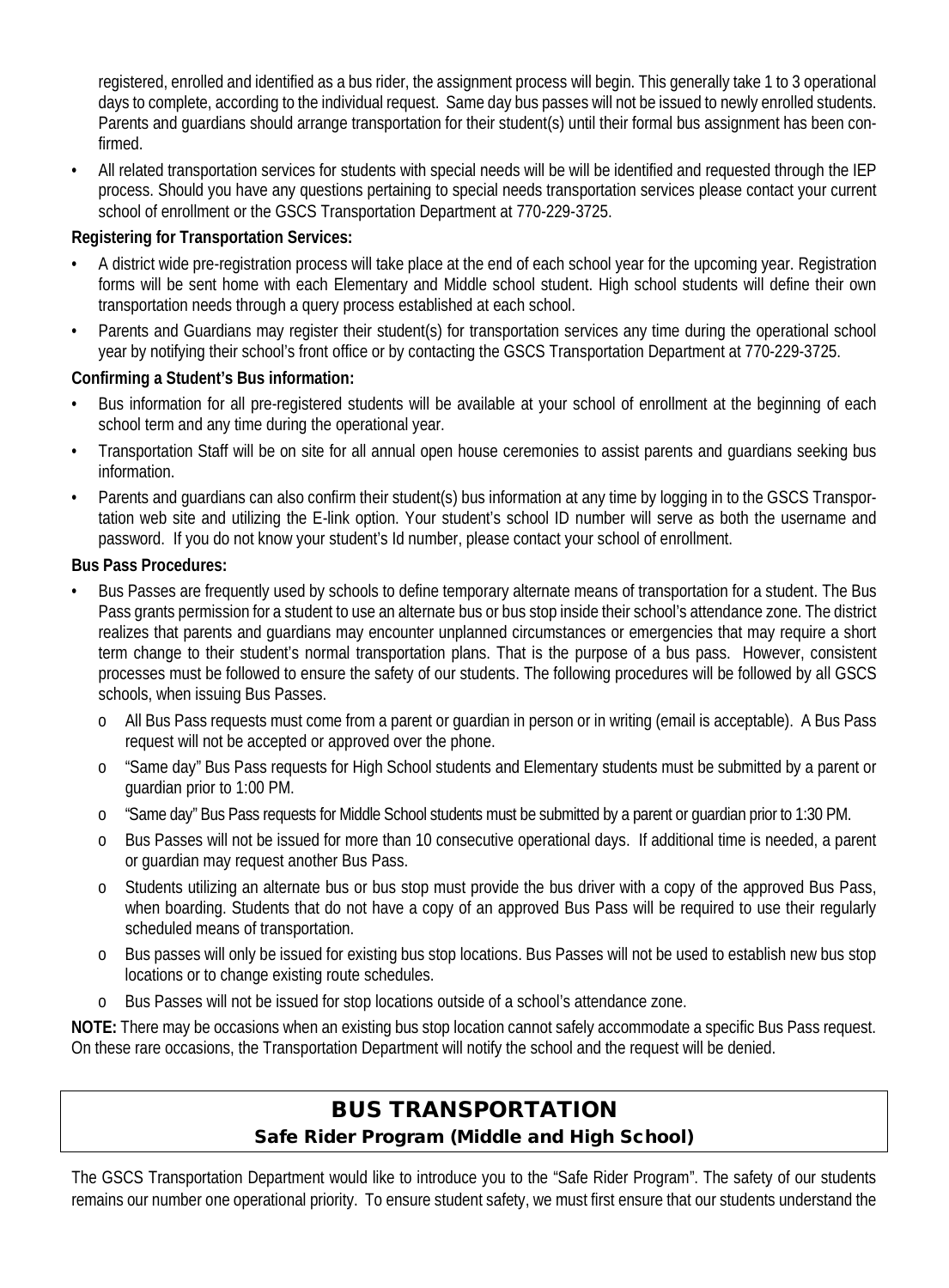bus rules and that they adhere to the district's expectations when riding a GSCS school bus. That is the purpose of the "Safe Rider Program." "The Safe Rider Program" implements valuable student training and consistent processes to address those situations when students choose to behave unsafely both on and around the bus. The program includes a defined and graduated discipline plan with the core of the program promoting personal accountability and empowering students to correct their unsafe behavior themselves.

**This program does require your partnership. Please review and share all Safe Rider information with your student, and sign the Safe Rider Acknowledgment of Receipt. This is required for all GSCS bus riders. Thank you for your support.**

## **SAFE RIDER BEHAVIOR POLICIES AND REGULATIONS**

**Students shall follow all Safe Rider Policies and Regulations while on the school bus and at the bus stop. The school bus is an extension of the classroom and riding the bus is a privilege. GSCS and the Transportation Department's established rules include but are not limited, to the following:**

- 1. Student and accompanying parents should arrive at their scheduled stop location at least 5 minutes prior to the scheduled pick up time.
- 2. Students should remain 12 to 15 from the roadway and never approach the bus or attempt to cross the street until they have received a signal from the driver.
- 3. Always use the handrail when entering or exiting the bus.
- 4. Take your seats quietly and quickly without crowding or pushing.
- 5. Remain seated while the bus is in motion. "Bottom to Bottom and Back to back".
- 6. Hands, Head and arms must remain inside the windows.
- 7. Never throw objects on the bus or out of the bus windows.
- 8. Food, drinks, candy and gum are not allowed on the school bus except in a closed lunch container or bag.
- 9. Tobacco product are prohibited on the school bus.
- 10. Glass containers are prohibited on the school bus.
- 11. Always observe the appropriate dress code.
- 12. Students may only use their assigned bus and assigned bus stop.
- 13. Never use a loud or distracting voice when riding the bus or while loading and unloading.
- 14. Do not use vulgar, abusive or rude language or act in an obscene manner. This includes obscene hand gestures.
- 15. Respectful conduct towards the bus driver and all other personnel is required.
- 16. Keep all items in your book bag and keep your book bag in your lap.
- 17. Always be courteous to the bus driver, fellow students and community members.
- 18. Keep your hands to yourself. Avoid all types of horseplay.
- 19. Fighting on a school bus is prohibited and will be addressed through the district's J policies.
- 20. Weapons are prohibited from the school bus.
- 21. The use or possession of Illegal drugs and alcohol are prohibited on the school bus.
- 22. Do not talk to the bus driver while the bus is moving unless there is an emergency.
- 23. Always use the front door. Emergency exits should only be used in the event of an actual emergency or a drill.
- 24. All objects carried on the bus must be placed under the seat or in the student's lap. Objects held in a student's lap cannot extend above chest level. If the object is too big it cannot be transported on the bus. No objects can be stored in the aisle.
- 25. Avoid all displays of affection on the school bus.
- 26. Always respect the 12-foot danger zone around the bus. Move in and out of this area as quickly as possible. All students are expected to adhere to the GA DOE annual safe riding practices provided each school year.
- 27. Student shall not use mirrors, lasers, flash cameras or any lights or reflective devices or other act in a manner which may interfere with the driver's ability to operate the school bus.
- 28. Students shall not use any electronic devices during the operation of a school bus, including but not limited to: cell phones, pagers, radios, tape players, and compact disc players *without headphones*; or any other electronic device that may interfere with the bus's communication equipment or the driver's operation of the school bus. Students may not use any electronic device to video or audio record while on school provided transportation vehicle. Also, **electronic devices and headphones are not to be in use while entering or exiting the bus**.
- 29. Students shall not commit or threaten to commit an act violence upon another person while riding the school bus or waiting to board a school bus.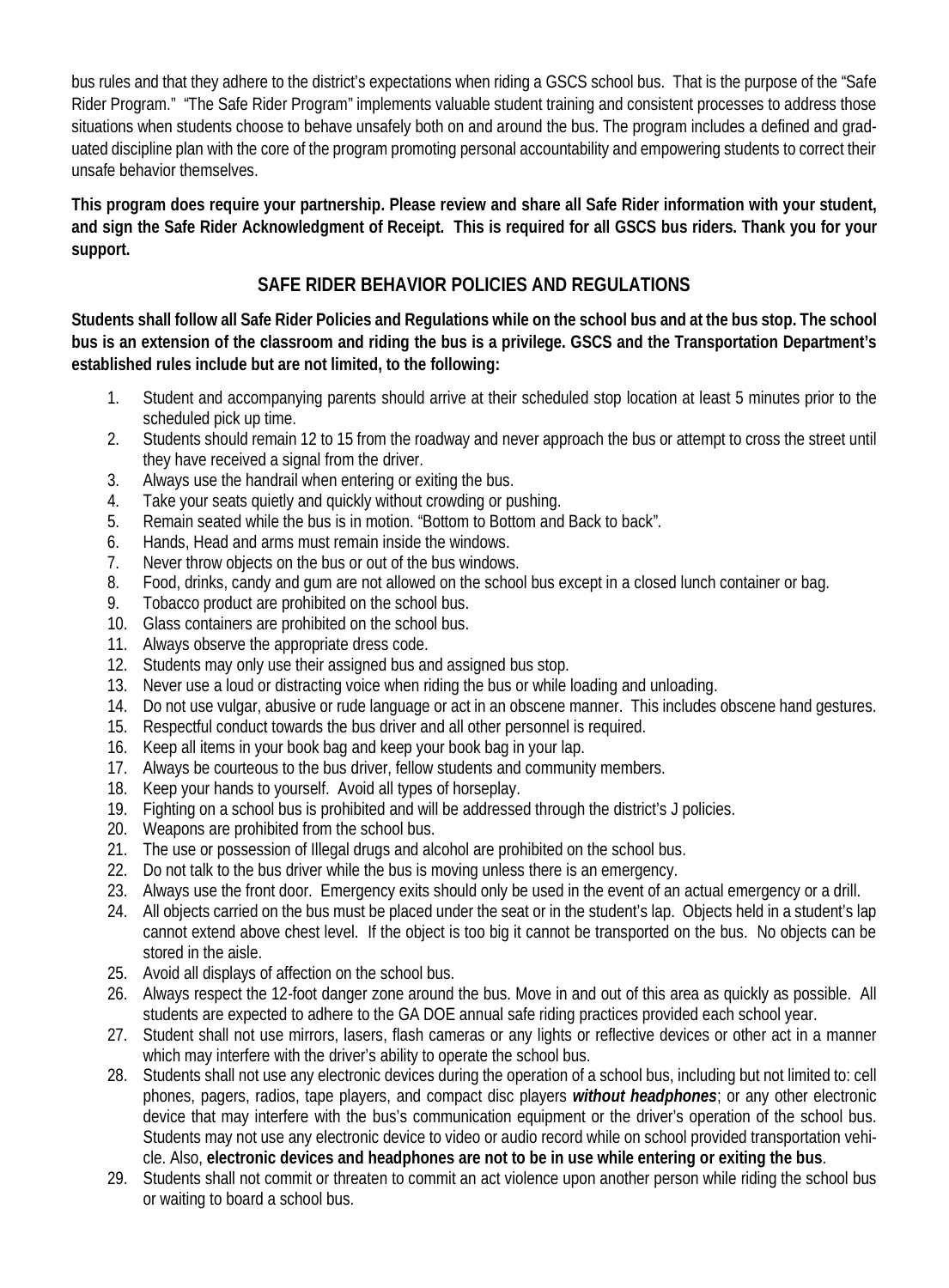- 30. Students shall refrain from acts of bullying other students while riding or waiting to board a school bus.
- 31. Students shall refrain from acts of vandalism and all other means of defacing school property or the property of others.

Any behavior that is considered disruptive or unsafe by the school bus driver will be handled through the use of "The Safe Rider Program". Serious offenses will be administered through Student J-Policies. District J policies will always override SRP regulations.

#### **Unsafe Behavior on the Ride Home:**

- If unsafe behavior occurs before the bus leaves the school, the student will be provided with two options: (1) Correct the behavior and continue home (behavior documented), or (2) Be removed from the bus and stay at the school with staff supervision until a parent or guardian can pick up the student (behavior documented).
- $\triangleright$  If unsafe behavior occurs after the bus leaves the school, the driver will contact the dispatch office. A transportation administrator will assess the situation and if necessary, instruct the driver to return the student to the school to remain under staff supervision until a parent or guardian can pick the student up.
- $\triangleright$  If either of the above instances occurs, the defined graduated discipline plan will apply.

#### **Graduated Discipline Plan (Middle/High School):**

- **1st Offense** Driver Student Conference & Parent Contacted (Courtesy Notice). Student on probation and reassigned to a seat toward the front of the bus for (1) week.
- **2nd Offense** Driver Student Conference & Parent Contacted (Courtesy Notice). Student on probation and reassigned to a seat toward the front of the bus for (2) weeks.
- **3rd Offense** Referral submitted, 3 Day Bus Suspension. Upon return, student placed on probation and reassigned seat toward the front of the bus for (1) week.
- **4th Offense** Referral submitted, **5 Day Bus Suspension**. \**Conference required before returning to the school bus.*
- **5th Offense** Referral submitted, Transportation Director recommends **Bus Suspension for the remainder of the school year.**

**Note:** *Steps may be skipped if a student violates a rule while on a re-assigned seat or during a probation period.*

# CLUBS AND ORGANIZATIONS

Clubs and organizations are defined as "clubs and organizations comprised of students who wish to organize and meet for common goals, objectives, or purposes and which are directly under the sponsorship, direction, and control of the school" (O.C.G.A. 20-2-705). Please refer to "Our Schools Link" on the Home Page of www.spalding.k12.ga.us for a complete listing of clubs, mission or purpose of the clubs, faculty advisor of the clubs, and a description of past or planned activities of clubs offered at your child's school.

# COMPLAINT PROCEDURE (POLICY KN)

It is the policy of the Griffin-Spalding County Board of Education that grievances and complaints relating to school matters are to be recognized and addressed in an orderly manner. Grievances and complaints shall be addressed from parents, students, staff, private schools and other concerned organizations or individuals in the general public. Grievances and complaints shall be handled and resolved, whenever possible, as close to their origin as possible. For the purposes of this policy, a grievance is defined as any claim by a member of the public that the action or operation of the school district or the Board of Education is in violation of the law or Board policy. Any claim that does not meet the definition of grievance will be considered a complaint and it will be handled through routine administrative procedures. Additional Griffin-Spalding County Board policies that address grievances are:

- Board Policy BCAE addresses grievances relating to matters of local controversy in reference to the construction or administration of the school law.
- Board Policy GAAA/JAA addresses grievances involving requirements of Title VI, Title IX, Non-discrimination, Section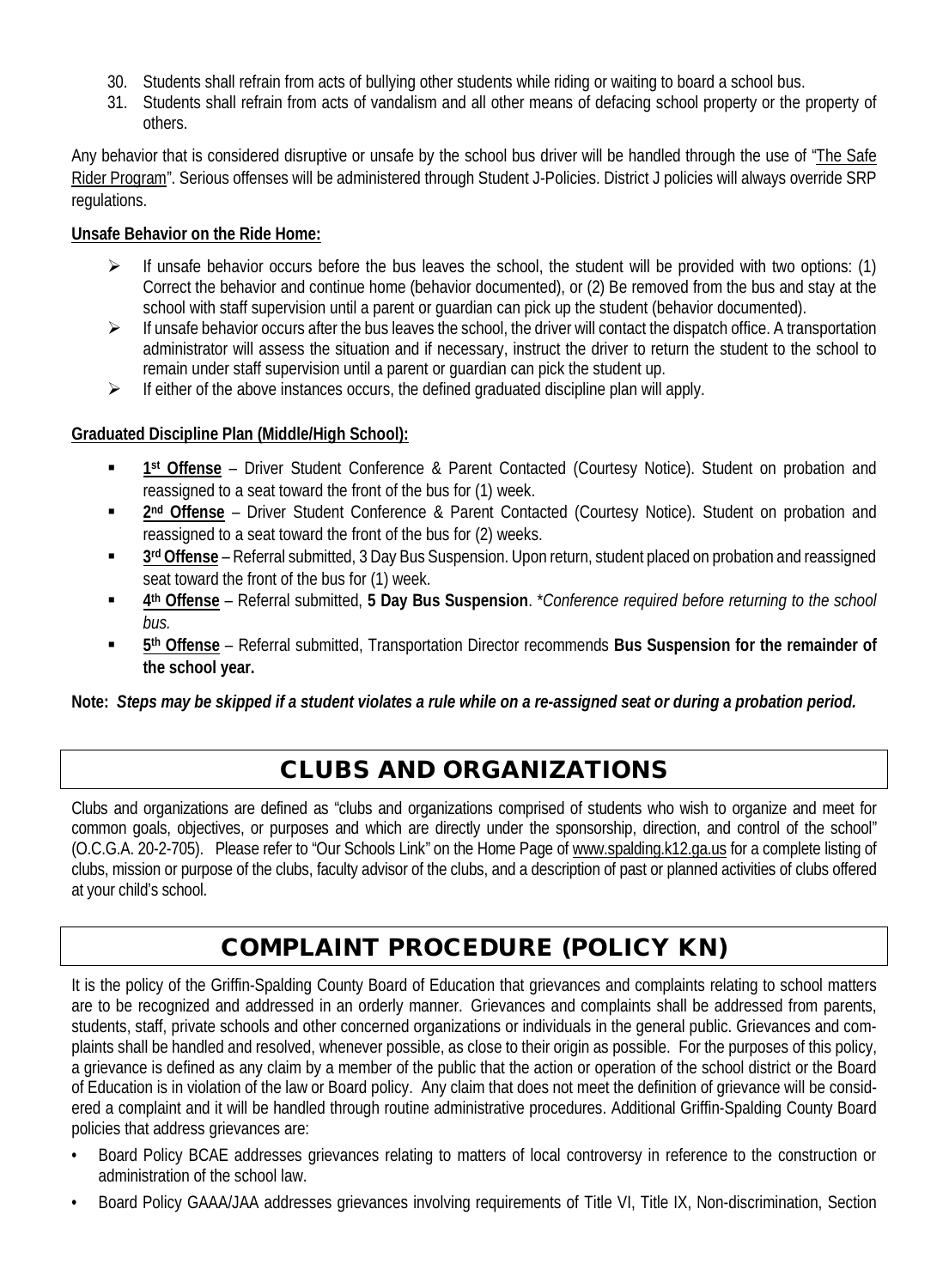504 of the Rehabilitation Act of 1973, and the Americans with Disabilities Act.

- Board Policy GAE addresses grievances relating to matters affecting employment relationships of certified personnel.
- Board Policy JCDA addresses grievances about disciplinary actions.

The Title VI Coordinator is Larry Jones, 234 E. Taylor Street, Griffin, GA 30223, 770-229-3710 ext. 10400

The Title IX Coordinator is Anthony Aikens, 216 S. 6th Street, Griffin, GA 30224, 770-229-3710 ext. 10460

The Section 504 and American with Disabilities Act Coordinator is Charles Kelley, 216 S. 6th Street, Griffin, GA 30224, 770-229-3710 ext.10333

The Sports Equity Coordinator is Eddie Payne, 216 S. 6th Street, Griffin, GA 30224, 770-229-3710 ext. 10334

# COMPLAINT PROCESS

## Steps to the Middle School Parent Complaint Process

*It is the practice of school personnel to address complaints in a timely, responsive, and cooperative manner. We believe that most issues are best resolved by the individuals closest to the matter. We appreciate your working with us throughout this process to reach a resolution.*

- 1. Contact your child's teacher/coach via email regarding the complaint. Please allow one to two school days for a reply.
- 2. At a time and in a manner that is agreeable to both you and your child's teacher/coach, conference to discuss the concern with your child's teacher/coach and agree upon an appropriate resolution to your concern. Then allow ample time for your child's teacher/coach to address the concern(s) and implement resolution you discussed.
- 3. Allow ample time for your child's teacher/coach to address the concern(s) and implement resolution. If after ample amount of time is provided to the teacher to implement the agreed upon resolution the concern remains, or a new concern arises, repeat steps 1 & 2.
- 4. If after a reasonable amount of time your concern remains, contact your child's designee as indicated below for additional support (email recommended). Please allow one to two school days for a reply from the designee. You may copy the principal on the email if desired.
- 5. Allow ample time, as determined in the conference, for the designee to address the concern and seek to implement the resolution within the school.
- 6. The designee will follow up with the parent and report on progress after an agreed upon reasonable time frame.
- 7. If after direct communication and collaboration with the school designee, the concern is not resolved, contact the principal for further review.
- 8. If after direct communication and collaboration with the school administration, the concern is not resolved, contact the Griffin-Spalding County Schools Department of Student Services to file an official complaint form (as per GSCS Board Policy KN).
- 9. The Department Secretary distributes the formal complaint to the Principal, Director of Student Services, Executive Secretary of Administrative Services, and the Executive Director of Secondary Education.
- 10. The Executive Director of Secondary Education follows up with the Principal and parent to assist in resolving the complaint.

**Designees:** Athletic Director, School Counselor and Assistant Principal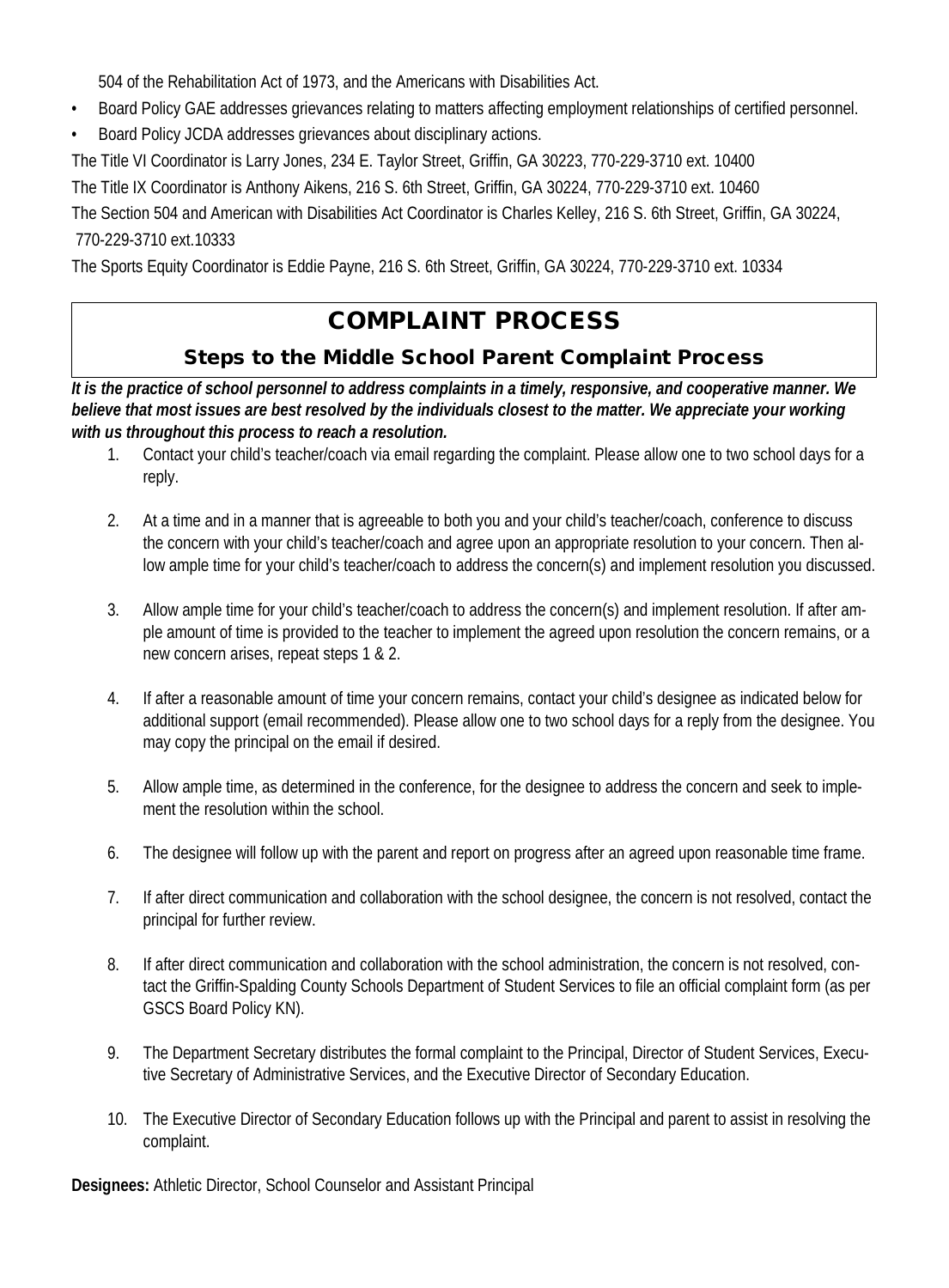# ENTRANCE AGE

In accordance with Georgia law, every parent, guardian or other person residing within the state having control or charge of any child or children between their sixth and sixteenth birthdays shall enroll and send such child or children to a public school, a private school or a home study program. All children enrolled for 20 school days or more in the public schools of this state prior to their sixth birthday shall become subject to the provisions of the compulsory school attendance law.

**Please visit www.spalding.k12.ga.us to review the complete Entrance Age Policy - Refer to Policy JBB**

# FAMILY EDUCATIONAL RIGHTS AND PRIVACY ACT (FERPA)

Student records are governed by the Family Educational Rights and Privacy Act ("FERPA). Under FERPA, a student record is anything maintained by the district about a student that contains personally identifiable information recorded in any way, including but not limited to, handwriting, print, computer media, video or audio tape, film, microfilm and microfiche.

The Griffin-Spalding County School System has designated the following information as directory information:

- 1. Each student's name, address, telephone number, and where parents can be contacted in emergencies
- 2. The date and place of birth of each student
- 3. Each student's participation in clubs and sports
- 4. The weight and height of a student if he or she is a member of an athletic team
- 5. Dates of attendance at an elementary, middle, or high school in the Griffin-Spalding County School System
- 6. Honors and awards received during the time enrolled in the Griffin-Spalding County School System
- 7. Information contained in the school annual
- 8. Occasionally a student's photograph, name, or examples of class work may be published on the school system's media, which includes, but is not limited to, a web site, closed circuit television, and the school system's promotional video (this includes video, audio, film images, publications, or recordings); and, Names, addresses, and phone numbers of student are provided to military recruiters upon request
- 9. Student's email address
- 10. Grade level

Unless you as a parent/guardian or eligible student request otherwise, this information may be disclosed to the public upon request. You have the right to refuse to allow all or any part of the above information to be designated as directory information as to be disclosed to the public upon request. If you wish to exercise this right, you must notify the principal of the school at which the student is enrolling in writing within 3 days after enrollment. \*By including this information in the student handbook, the principal would meet the requirements of this Act.

# GRIEVANCE PROCEDURES/GENDER EQUITY IN SPORTS

It is the policy of the Griffin-Spalding County Board of Education ("Board") to prohibit discrimination based on gender in its elementary and secondary school athletic programs, in accordance with the Georgia Equity in Sports Act. The following grievance procedures are hereby adopted to provide for prompt and equitable resolution of written student complaints, including those brought by a parent or guardian on behalf of his or her minor child who is a student, alleging any action which would be a violation of the Georgia Equity in Sports Act.

The student, parent, or guardian must submit a complaint on the form included in KN-E(1) and submit the completed form to the sports equity coordinator. The sports equity coordinator shall date-stamp the complaint when received. The sports equity coordinator shall take all reasonably necessary steps to ascertain the essential facts regarding the circumstances surrounding the complaint. The sports equity coordinator may obtain additional information from the complainant and/or other individuals that may have knowledge of the circumstances surrounding the alleged violation.

The confidentiality of any information obtained shall be maintained in accordance with federal and state law and the school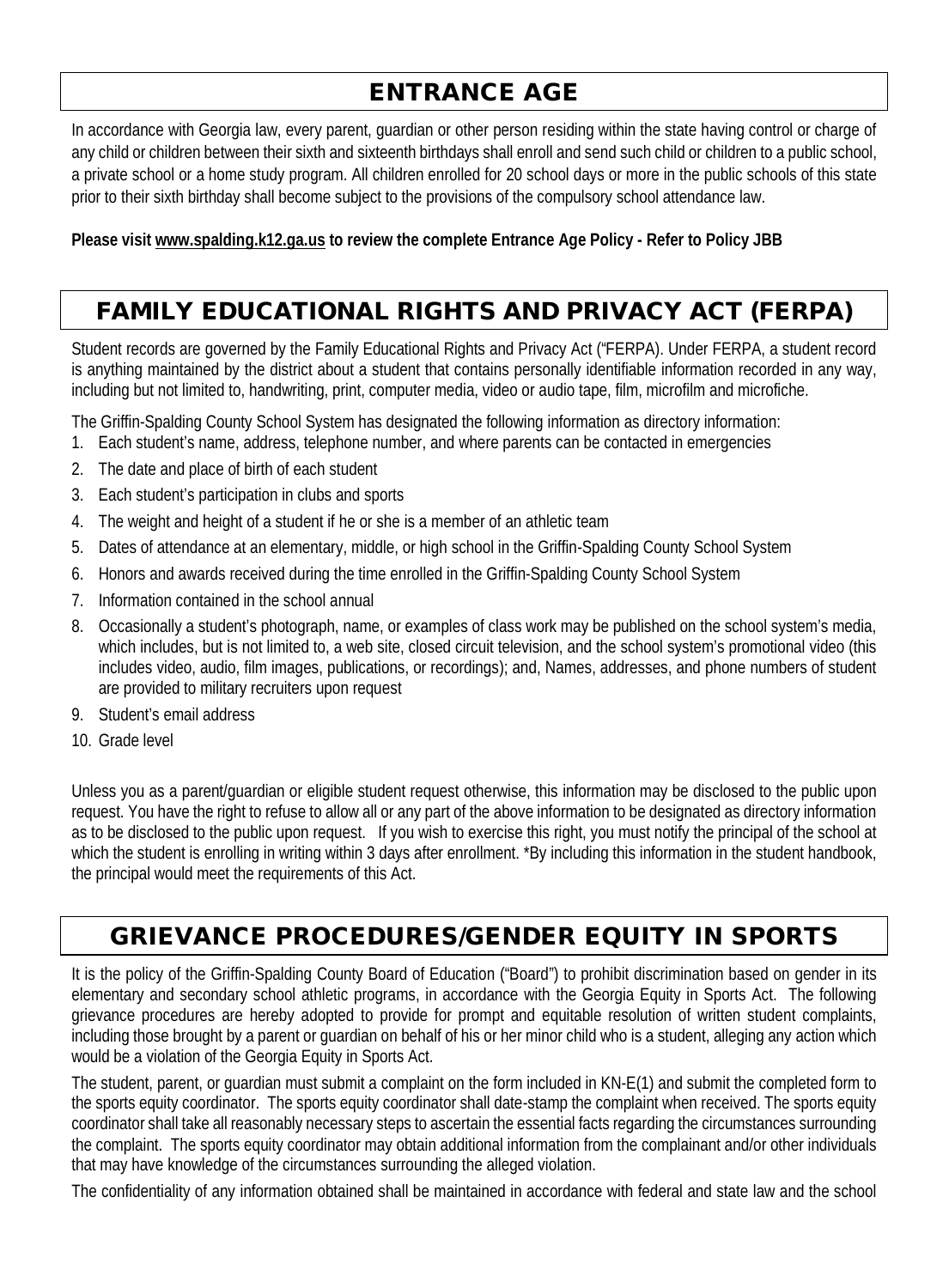system's policies on confidentiality of student and employee information. The sports equity coordinator shall render a decision in writing no later than 30 calendar days after receipt of the complaint, and such decision shall set forth the essential facts and rationale for the decision. A copy of such decision shall be provided to the complainant within five calendar days of the date of the decision, either by certified mail or hand delivery to the address provided by the complainant on the complaint form.

A complainant shall have the right to appeal such decision to the Board within 35 calendar days of the date of the decision. The request for appeal must be submitted by the complainant in writing to the Superintendent. The Superintendent's office shall date-stamp the complaint when received. The Board shall review all materials related to the matter and render a decision in writing no later than 30 calendar days or at the next regularly scheduled Board meeting after receipt of the appeal, whichever is later, and such decision shall set forth the essential facts and rationale for the decision. A copy of such decision shall be provided to the complainant within five calendar days of the date of the decision, either by certified mail or hand delivery to the address. A complainant may appeal a decision of the Board to the state Board of Education in accordance with the procedures specified in O.C.G.A./20-2-315 (h). This form must be completed in its entirety and submitted to: Sports Equity Coordinator Eddie Payne, Griffin-Spalding County School System, 216 South 6th Street, Griffin, GA 30224, 770-229-3700.

## HALL PASSES

Except during the five-minute change of classes, students in grades 6 – 12 must have a teacher-signed hall pass. Hall passes are required of students at all times during class periods. If you are in the hall, your pass must be with you and ready for submission to authorized personnel to review. Students will not be allowed in the hallways during the first ten minutes of class, nor shall students be allowed in the hallways during the last ten minutes of class. Students without the proper identification and hall pass will be subject to in-school suspension and/or out-of-school suspension. Teachers will also be notified if a student is out of their class without the proper hallway pass. If a student loses his handbook, he may purchase another in the front office for \$5.00 as long as supplies last.

# HEALTH POLICY

- 1. The Griffin-Spalding School County System follows Georgia State Law in regards to health, hearing and vision testing.
- 2. The health education curriculum is comprehensive and far-reaching.
- 3. In an emergency situation, physicians and local hospital services are adequate and extensive when deemed necessary.
- 4. Students must have on file with the school a current up-to-date immunization certificate. This certificate is kept on file in Infinite Campus. Check with your school nurse to make sure your certificate is up-to-date.

# HEALTHY RELATIONSHIPS

Senate Bill 401 was passed in Georgia's 2018 Legislative Session. This bill mandates required annual, age-appropriate sexual abuse and assault awareness and prevention education in grades K-9 and in-service training for school personnel.

The Griffin-Spalding County School System will use the *Second Step-Child Protection Unit that is a part of our Second Step Curriculum*, in Grades K-5 each school year, to meet this state required mandate.

This unit features research-based prevention and intervention components, including training and resources for school staff, classroom lessons and activities, and materials for families. Its goal is to develop staff, adult caregiver, and student knowledge and skills for protecting students from unsafe and abusive situations in and outside of school. Specific skills for recognizing and reporting abusive situations and responding in a supportive way to students who disclose abuse.

Middle Schools, in partnership with Promise Place, will offer the Healthy Relationships course to all students in grades 6-8 during their Enrichment/Advisements periods once a year during the months of February and March.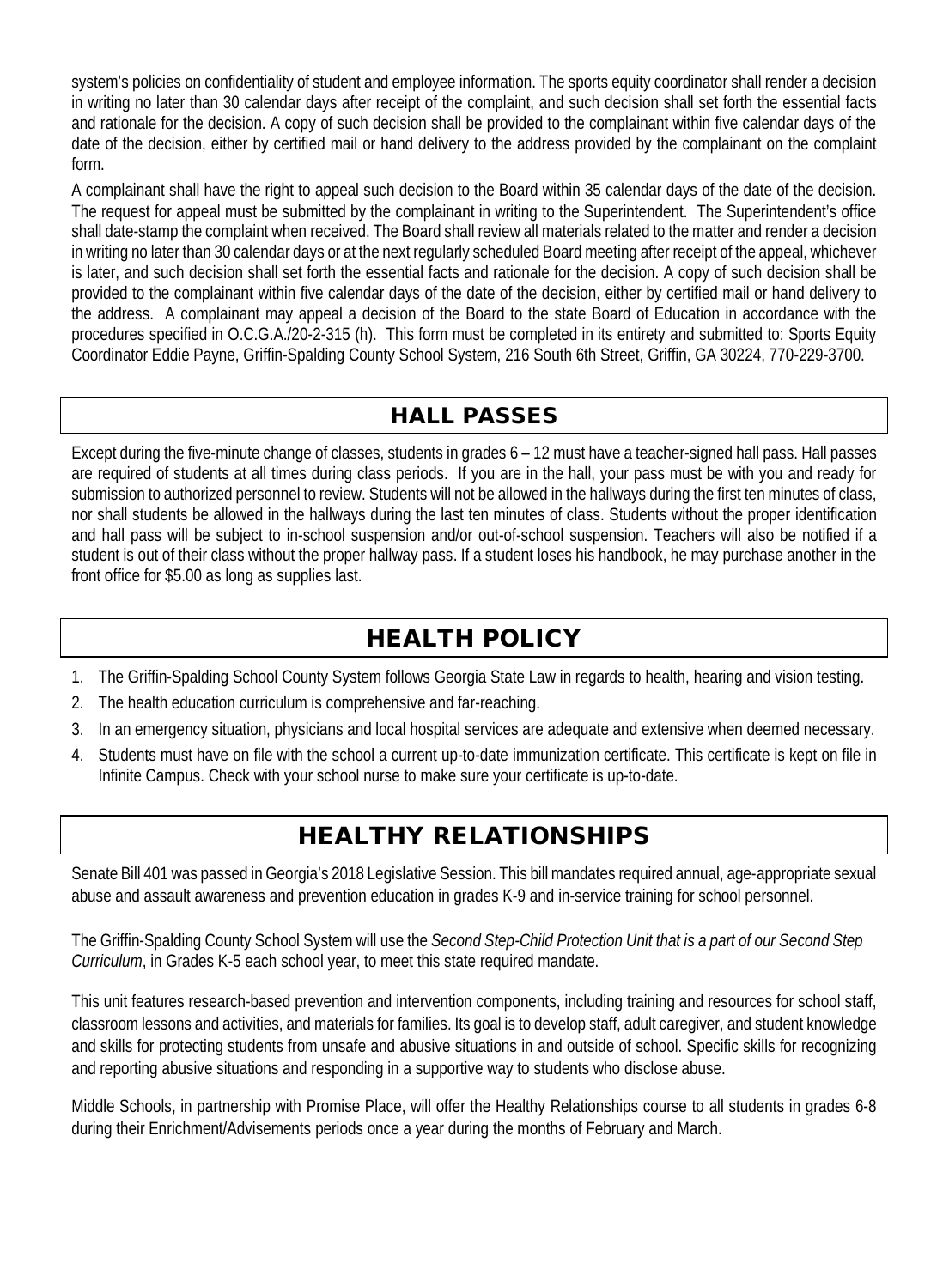The objectives of this course include defining healthy relationships, identifying signs of healthy relationships, defining teen dating violence, discussing forms of dating abuse and warning signs, and identifying support services within the school and in the community.

High Schools, in partnership with Promise Place, will offer the Healthy Relationships course to all 9<sup>th</sup> grade students during Health and Personal Fitness classes once per semester.

The objectives of this high school course include defining teen dating violence, identifying the forms of dating abuse along with warning signs of abuse, discussing forms of sexual abuse and sexual assault and ways to stay safe, reviewing teen dating violence statistics, discussing prevention strategies of teen dating violence, identifying support/services within the school and in the community, reviewing characteristics of a healthy relationship, and discussing ways teens can help put an end to domestic violence.

# HOMELESS STUDENTS

In accordance with the McKinney-Vento Homeless Assistance Act, the Griffin-Spalding County School District will work with homeless children and youths and their families to provide stability in school attendance and other services.

**Please visit www.spalding.k12.ga.us to review the complete Homeless Students Policy - Refer to Policy JBC(1)**

# HOSPITAL/HOMEBOUND

Hospital/Homebound (HHB) services are designed to provide continuity of education services between the classroom and home or hospital for students in Georgia public schools, whose medical needs, either physical or psychiatric, do not allow them to attend school for a limited period of time. HHB instruction may be used to supplement the classroom program for students with health impairments whose conditions may interfere with regular school attendance (e.g. students receiving dialysis or radiation/chemotherapy or students with other serious health condition). HHB services are not intended to supplant regular school service and are by design temporary. **The student must be enrolled in the Griffin-Spalding County School System. Private or home school students are NOT eligible for HHB services from a Georgia Public School.**

**Please visit www.spalding.k12.ga.us to review the complete Hospital/Homebound Policy - Refer to Policy IDDC**

# LOITERING AT OR DISRUPTING SCHOOLS

**Official Code of Georgia 20-2-1180**. Loitering in or on a school safety zone; penalty; required check in of visitors; posting signs of required check in.

- (a) It shall be unlawful for any person to remain in or on any school safety zone in this state or to remain in or on any such school safety zone when such person does not have a legitimate cause or need to be present thereon. Each principal or designee of each public or private school in this state shall have the authority to exercise such control over the buildings and grounds upon which a school is located so as to prohibit any person who does not have a legitimate need or cause to be present thereon from loitering upon such premises. Each principal or designee of each public or private school in this state shall notify the appropriate law enforcement agency to prohibit any person who does not have a legitimate need or cause to be present therein from loitering within the school safety zone.
- (b) Any person who:
	- (1) Is present in or on any school safety zone in this state and willfully fails to remove himself or herself from such school safety zone after the principal or designee of such school requests him or her to do so; or
	- (2) Fails to check in at the designated location as required by subsection (c) of this Code section shall be guilty of a misdemeanor of a high and aggravated nature.
- (c) Upon entering any school building between the official starting time and the official dismissal time, any person who is not a student at such school, an employee of the school or school system, a school board member, an approved volunteer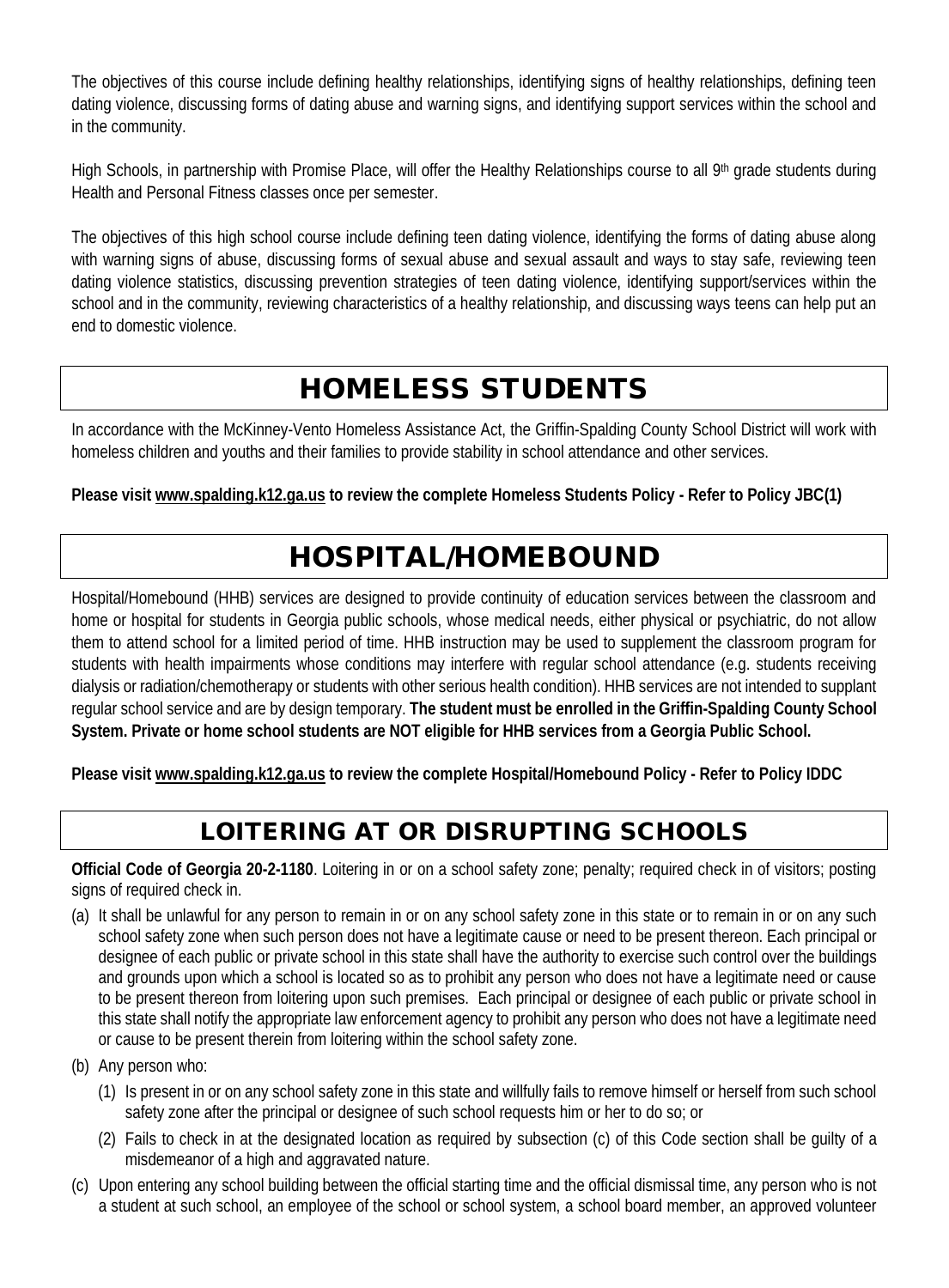following the established guidelines of the school, or a person who has been invited to or otherwise authorized to be at the school by a principal, teacher, counselor, or other authorized employee of the school shall check in at the designated location as stated on posted signs and provide a reason for his or her presence at the school. (c.1.) Subsections (b) and (c) of this Code section shall not apply to: (1) Law enforcement officers, firefighters, emergency medical technicians or paramedics, or any public safety or emergency management officials in the performance of an emergency call or to other persons making authorized deliveries to the school; (2) Any person entering a school on election day, for purposes of voting, when the school serves as an official polling place; or (3) Any person attending or participating in an academic or athletic event while remaining in the authorized area or a parent, grandparent, or guardian listed on a child's pick-up list who fails to sign-in while delivering school supplies, food, clothing, other legitimate business and who has not previously been sanctioned by school officials for disrupting a school.

- (d) A school administrator or his or her designee may ask any visitor to explain his or her presence in the school building at any time when the school is in official session.
- (e) If the school posts signs on entrances to the school requiring visitors to check in at the designated location, such signs shall be deemed prima-facie evidence that persons entering the school were on notice of the requirements of this Code section.
- (f) Nothing in this Code section shall be construed to prohibit school administrators from prohibiting the admission of any person who has violated school policy or state law.
- (g) As used in this Code section, the term "school safety zone" shall have the same meaning as set forth in Code Section 16-11-127.1.

# MEAL PRICES

The Griffin-Spalding County Public School's Nutrition Program strives to offer nutritious meals to the students attending Griffin-Spalding County Public Schools. Breakfast and Lunch are available daily at all schools. Meals served in GSCS meet nutrient standards set by the United States Department of Agriculture (USDA) for students of all grade levels. Food items meet high quality standards and are served by caring, committed staff members.

Federal guidelines do not allow the school nutrition department to cover the cost of meal charges. Please visit the school district's board policy pages to review the current district charge policy. Parents of students should complete the annual free or reduced meal price application for their child yearly. Parents may complete an application online at https://frapps.horizonsolana.com/SPAC01. Parents of students are encouraged to prepay for meals using our on-line portal at https://www.mypaymentsplus.com/welcome or by sending payment to the school cafeteria. There is a charge for all returned checks. Meal Prices are subject to change.

#### **MEAL PRICES**

|                              | <b>Full Pay</b> | Reduced | Free      | Adult/Visi- |
|------------------------------|-----------------|---------|-----------|-------------|
|                              |                 |         |           | tors        |
| Breakfast (All grade levels) | \$1.25          | \$.30   | No charge | \$2.00      |
| Elementary Lunch             | \$2.25          | \$.40   | No charge | \$3.75      |
| Middle and High Lunch        | \$2.50          | \$.40   | No charge | \$3.75      |

Students attending schools participating in Special Provision 2 may have breakfast and lunch at no charge regardless of income. If students leave these schools and transfer to another school site that does not participate in this program, they will change to full pay status and are responsible for full payment for the meals received.

No student has permission to leave campus for lunch. No student has permission to accept or deliver fast-food on-campus.

## **ACCOMMODATING STUDENTS WITH DISABILITIES AND/OR SPECIAL DIETARY NEEDS**

Griffin-Spalding County Public Schools will make accommodations for children with disabilities whose disability or special dietary need restricts their diet, when that need is certified by a licensed physician. For modifications or substitutions to the school meals, the school's Nurse and Nutrition Manager must have a written **Medical Statement to Request Accommodations for Disabilities in the School Meal Programs** Form on file that is signed by a licensed physician or licensed health care professional who is authorized to write medical prescriptions under State law.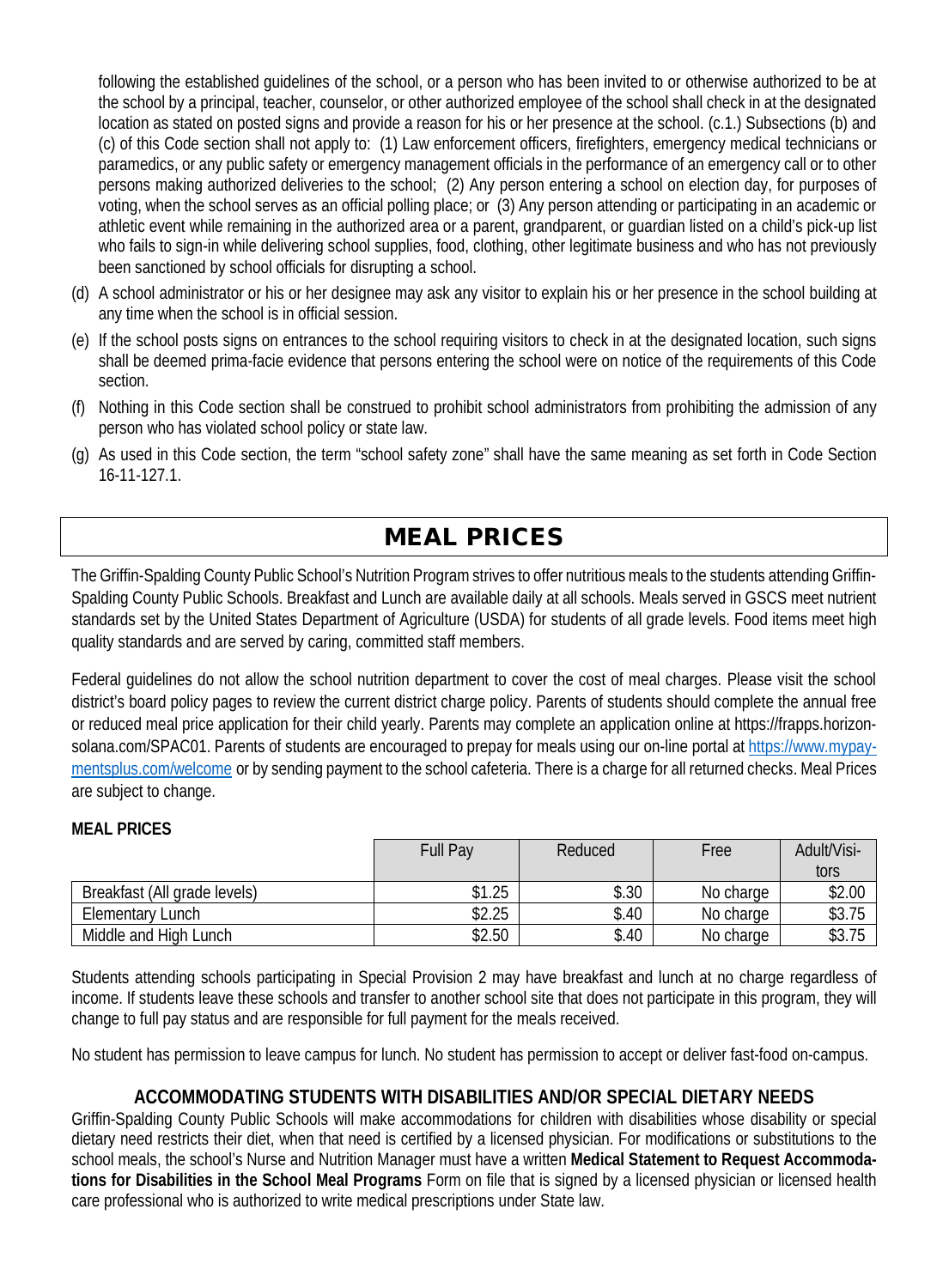The Physician's medical statement must identify the specific nutritional needs of the student. This includes listing all dairy, peanut, shellfish, or other types of food allergies. \*Note this form is available on the School Nutrition website under the Special Dietary needs info tab. Parents should have this form completed by the licensed physician or licensed health care professional who are authorized to write medical prescriptions under State law.

Griffin-Spalding County Public Schools does not have peanut or nut free schools. Children have the option to bring meals from home, therefore meals may contain nuts or foods purchased from a facility that processes nuts.

To support the management of special dietary needs, the entire day's menu is posted on the School Nutrition website.

### **RESPONSIBILITY OF PARENTS WITH STUDENTS REQUIRING SPECIAL DIETARY MEALS**

Notify the School Nurse of any food allergy, disability, or special dietary need regarding their child.

Provide Medical Statements completed by a licensed physician or licensed healthcare professional who is authorized to write medical prescriptions under State law.

Participate in any meetings or discussions regarding the student's meal plan. Maintain a healthy line of communication with the School Nurse, Nutrition Manager, and Nutrition Department Program Coordinator, and others as needed.

Notify the School Nurse of any changes relating to the special dietary need, or needs (a new Medical Statement is required if the diet changes).

Submit a new medical statement each year or verify the accuracy of the medical statement yearly that a child requires special dietary meals or substitutions.

For additional questions regarding the School Nutrition Program, call (770) 229-3710 ext. 10338.

This institution is an equal opportunity provider.

## MEDICATION

Ideally, parents should administer medications at home; however, the Griffin-Spalding County School Board recognizes that children may be unable to attend school without medications prescribed for the treatment of injuries, illnesses, or chronic conditions.

Additionally, these same children will require assistance to take their medications at school.

The Griffin-Spalding County Board of Education cannot assume the responsibility for the administration of any medication that is not registered at school. The principal or staff member designated by the principal shall be responsible for administering or assisting student in administration of medication, documentation of administration of medication, and storage of all medications in a locked cabinet in the nursing clinic, except when the parent or physician specifies in writing that the medication may be kept on the student's person. The school nurse and school administrator or designees are the only people allowed to possess medication access keys.

The parent or legal guardian must complete and sign a medication administration authorization form (JGCD-E(1)) for administration of any medication at school detailing the student's physician, medication name, dosage and frequency. The medication will be administered only in accordance with the written instructions from the prescribing physician (properly labeled prescription bottle from pharmacy is sufficient). No change in dosage or time of administration will be honored without written authorization from the physician (copy of order, prescription or newly labeled bottle).

**All guidelines under policy JGCD-R(1) concerning administration of medication will be followed.**

## NON-DISCRIMINATION STATEMENT

Federal law prohibits discrimination on the basis of race, color, or national origin (Title VI of the Civil Rights Act of 1964); sex (Title IX of the Educational Amendments of 1972 and the Carl D. Perkins Vocational and Applied Technology Education Act of 1990); or disability (Section 504 of the Rehabilitation Act of 1973 and The Americans with Disabilities Act of 1990) in educational programs or activities receiving federal financial assistance. Employees, students, and the general public are hereby notified that the Griffin-Spalding County School System does not discriminate in any educational programs or activities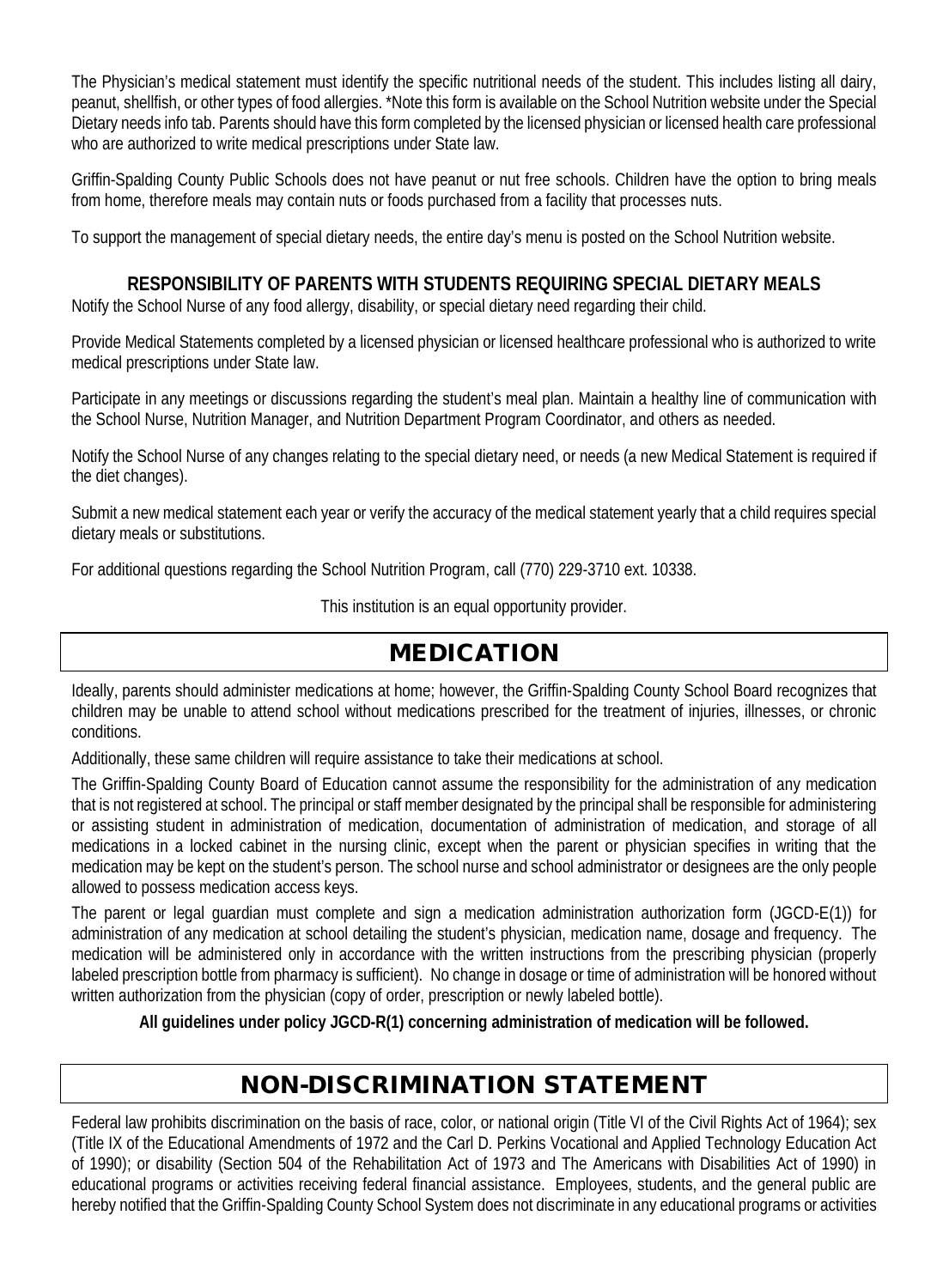or in employment policies. The Griffin-Spalding County School System offers the following career and technical education programs for all students regardless of race, color, national origin, including those with limited English proficiency, sex or disability in grades 9 – 12. AV Technology & Film, Information Technology, Architecture & Construction, Business Technology, Health Science, Early Childhood Education, Engineering, Culinary Arts, and JROTC.

Person seeking further information concerning the career and technical education offerings and specific pre-requisite criteria should contact: Dr. Laura Ergle, Director of CTAE, 214 S. Sixth St., Griffin, GA 30223, 770-229-3700 ext. 10394 or laura.ergle@gscs.org.

The following individuals have been designated as the employees responsible for coordinating the School Systems effort to implement this nondiscriminatory policy:

| Perkins Act/CTAE  Dr. Laura Ergle (770-229-3710, ext. 10394)  |
|---------------------------------------------------------------|
|                                                               |
|                                                               |
| Section 504 and ADA Charles Kelley (770-229-3710, ext. 10333) |
| Homeless Liaison Larry Jones (770-229-3710, ext.10400)        |

Inquiries concerning the application of the Perkins Act, Title VI, Title IX or Section 504 and ADA to the policies and practices of the School System may be addressed to Larry Jones, Director of Student Services 234 E. Taylor Street, Griffin, GA 30223; Georgia Department of Education, Twin Towers East, Atlanta 30334; to the Regional Office for Civil Rights, Atlanta, 30323; or to the Director, Office for Civil Rights, Education Department, Washington, D.C. 20201.

It is the policy of the Griffin-Spalding County School System not to discriminate on the basis of sex, race, age, color, religion, national origin or disability in its educational programs, activities or employment practices. The following person has been designated to handle inquiries regarding the nondiscrimination policies: Mr. Larry Jones, larry.jones@gscs.org or 770-229- 3710 ext. 10400.

# PARENT AND FAMILY ENGAGEMENT INFORMATION

#### **PARENT AND FAMILY ENGAGEMENT**

Parent and family engagement means the participation of parents in regular, two-way and meaningful communication involving student academic learning and other school activities including ensuring that:

- Parents play an integral role in assisting their child's learning.
- Parents are encouraged to be actively engaged in their child's education at school.
- Parents are full partners in their child's education and are included, as appropriate, in decision-making and on advisory committees to assist in the education of their child.
- The carrying out of other activities, such as those described in ESSA.

#### **OPPORTUNITIES FOR PARENT AND FAMILY ENGAGEMENT**

Some opportunities for parent and family engagement include parent workshops, parent advisory committees, school council, PTO, parent volunteers, school planning meetings and parent-teacher conferences.

#### **PARENT AND COMMUNITY ENGAGEMENT LIAISONS**

Each school has a Parent and Community Engagement Liaison(s) that coordinates parent activities. For more information, contact your child's school. If you have any comments or suggestions, always feel free to contact your parent liaison. Your liaison will take your feedback to the leadership team of the school and will provide helpful tips to school staff.

#### **PARENT AND FAMILY ENGAGEMENT POLICY**

The purpose of the school parent and family engagement policy is to ensure that strong strategies are in place to build the capacity of parents, to engage parents in an effective partnership with the school and to share and support high student academic achievement. The school and parents must jointly develop and agree on the policy. It is revised every year to meet the changing needs of parents. Finally, the policy is distributed to parents in multiple ways.

The school district also has a district parent and family engagement policy. It is revised every year and a copy of this document is also distributed to parents in multiple ways.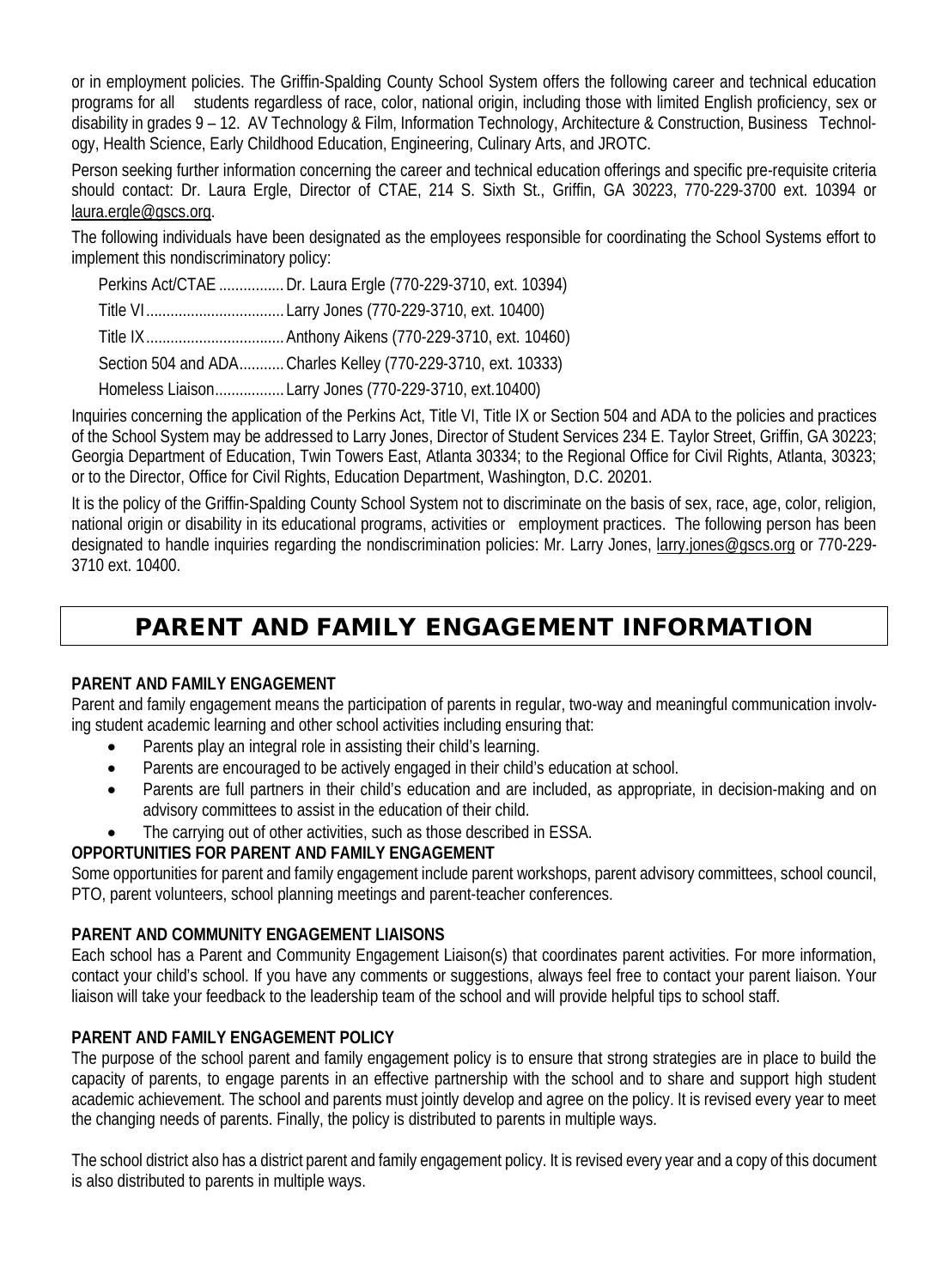#### **SCHOOL-PARENT COMPACT**

Every year students, parents and school staff sign a compact or agreement. This compact outlines how parents, the entire school staff and students will share the responsibility for improved student achievement and the means by which the school and parents will build and develop a partnership to help children achieve the state's high standards. This compact is revised with parent input at the end of each school year and then is distributed to all parents to be signed at the beginning of the next school year.

#### **PARENT SURVEY**

At the beginning and end of the school year, schools distribute a parent questionnaire. The results of this survey are used to review the effectiveness of parent activities. Feedback from these surveys is very important. The school parent and family engagement policy and school activities are developed from feedback parents give on these surveys.

#### **PARENT RESOURCE CENTERS**

There are two parent resource centers available for your use to support you and the education of your children. The goal of all of the parent resource centers is to share the benefits of parent and family engagement and take advantage of available services that lead to the academic success of children.

#### • **School Parent Resource Centers**

Each Title I school has a parent resource room or area where you can obtain valuable resources on how to support your child's academic efforts in math, science, social studies and English language arts.

- Contact: Your school or Parent and Community Engagement Liaison
- Hours: School hours

#### • **District Parent Resource Center**

The district family resource center has DVDs, books and audio CDs available for parent checkout. You will also find valuable information on supporting your student academically.

- Location: Room B112, Parent Services Center at 234 E. Taylor Street, Griffin
- Contact: Melinda Owens, District Parent and Community Engagement Specialist at 770-229-3710, ext. 10363 or at melinda.owens@gscs.org
- Hours: 7:30 a.m.- 4:30 p.m. by appointment

## PARENT NOTIFICATION

Parents will receive a call from the school whenever your child is absent or tardy to one or more of his/her classes. If you know your child will be absent, please call the Attendance Office or Principal's office. The school district and schools may make robocalls and automated texts to student families regarding emergencies and activities or events related to the district or school's mission to numbers that families have provided to the school district.

# POSITIVE BEHAVIOR INTERVENTION AND SUPPORT (PBIS)

The Griffin-Spalding County School System also participates in Positive Behavior Intervention and Support (PBIS) and has been recognized as a leader in the state. PBIS is an evidence-based, data-driven framework proven to reduce disciplinary incidents, increase a school's sense of safety, and support improved academic outcomes. More than 10,000 U.S. schools are implementing PBIS and are saving countless instructional hours otherwise lost to discipline. The premise of PBIS is that continual teaching, recognizing and rewarding of positive student behavior will reduce unnecessary discipline and promote a climate of greater productivity, safety, and learning. Please contact the principal at your school for additional information or the district's Multi-Tiered System of Supports (MTSS) Coordinator, Eleajah McElroy, at 770-229-3700 or eleajah.mcelroy@gscs.org. Information about PBIS is also available on our website.

## PROTECTION OF PUPIL RIGHTS AMENDMENT (PPRA)

The Griffin-Spalding County School System shall not require any student to submit to a survey, analysis, or evaluation that reveals information concerning:

1. Political affiliations or beliefs of the student or the student's parents;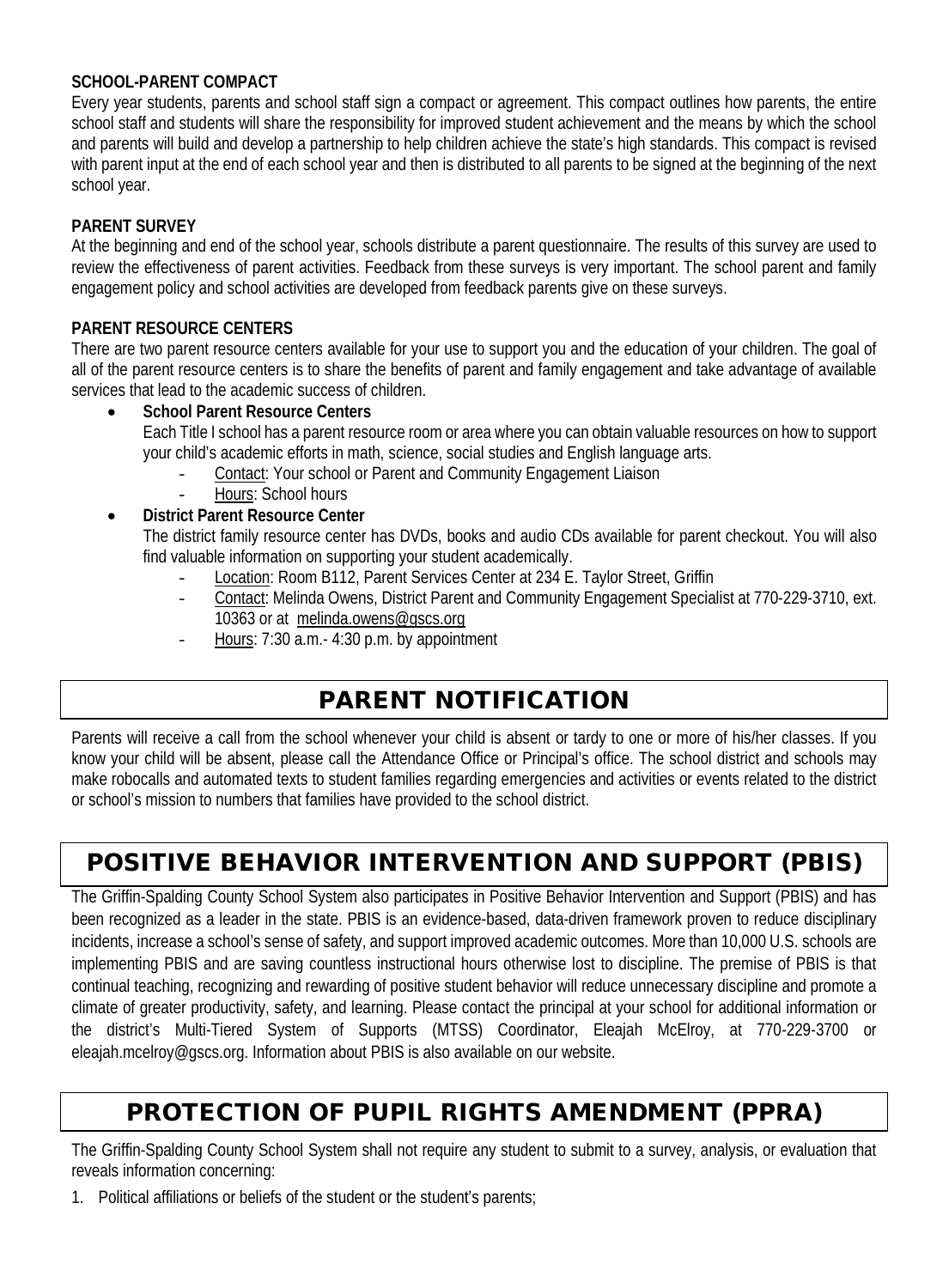- 2. Mental or psychological problems of the student or the student's family;
- 3. Sex behavior or attitudes;
- 4. Illegal, anti-social, self-incriminating, or demeaning behavior;
- 5. Critical appraisals of other individuals with whom respondents have close family relationships;
- 6. Legally recognized privileged or analogous relationships, such as those of lawyers, physicians, and ministers;
- 7. Religious practices, affiliations, or beliefs of the student or student's parent;
- 8. Income (other than that required by law to determine eligibility for participation in a program or for receiving financial assistance under such program) without prior written consent of the parent or eligible student.

A parent of a student may, upon request, inspect any survey created by a third party containing one or more of the items listed as (1) through (8) above before the survey is administered or distributed by a school to a student and may choose to opt the student out of participation in the survey.

A parent of a student may, upon request, inspect any instructional material used as part of the educational curriculum for the student. This request will be handled within a reasonable period of time after the request is received.

Parents shall be notified prior to the administration of physical examinations or screenings that the school may administer to students. This notice shall offer the parent the opportunity to opt the student out of any non-emergency, invasive physical examination or screening that is (1) required as a condition of attendance; (2) administered by the school and scheduled by the school in advance; and (3) not necessary to protect the immediate health and safety of the student or of other students.

The parent of a student shall be notified prior to the commencement of activities involving the collection, disclosure, or use of personal information collected from students for the purpose of marketing or for selling that information (or otherwise providing that information to others for that purpose). The school system shall offer the parent the opportunity to inspect, upon request, any instrument used in collection of such information before the instrument is administered or distributed to a student and to opt the student out of such activities. This request by a parent for reasonable access to such instrument shall be handled within a reasonable period of time after the request is received. The requirements of PPRA do not apply to a survey administered to a student in accordance with the Individual with Disabilities Education Act (IDEA).

## RESIDENCY VERIFICATION

Registration of a student begins when a parent, guardian, or other person having control of a child (eligible for non-parental affidavit), or the student (in the case of an emancipated minor) provides the school system with the appropriate documentation as required by Griffin-Spalding County Board Policy JBC. The registration process takes place at Central Registration. Once documents that are required during the registration process have been provided to the school system and have been approved, students requesting enrollment in the Kindergarten-12th grades will carry a document from Central Registration to the school that serves their particular residential area stating that student has been registered in the Griffin-Spalding County School System. The Griffin-Spalding County School System maintains the right to verify and/or request updated residential documentation from parent/guardian as needed.

**Please visit www.spalding.k12.ga.us to review the complete Student Residence Policy – Refer to Policy JBC-R(3)**

# SCHOOL VOLUNTEERS

How can you be better involved with our schools than to volunteer your time? Even an hour a week can mean the difference between success and failure for a student. Each of our schools has a variety of opportunities to suit you and your schedule.

Simply complete the volunteer application and authorization of release of criminal information found in our schools and online at www.spalding.k12.ga.us. Return the forms to the school where you wish to volunteer or to the Superintendent's Office. We will do the processing and send to our Human Resources Department to complete the authorization. The cost associated with the background check is \$5.00; please enclose the cash or a check made payable to the Griffin-Spalding County School System. (If you are associated with a specific organization, that organization may be paying the cost of this safety measure; please check with the school or your organization.)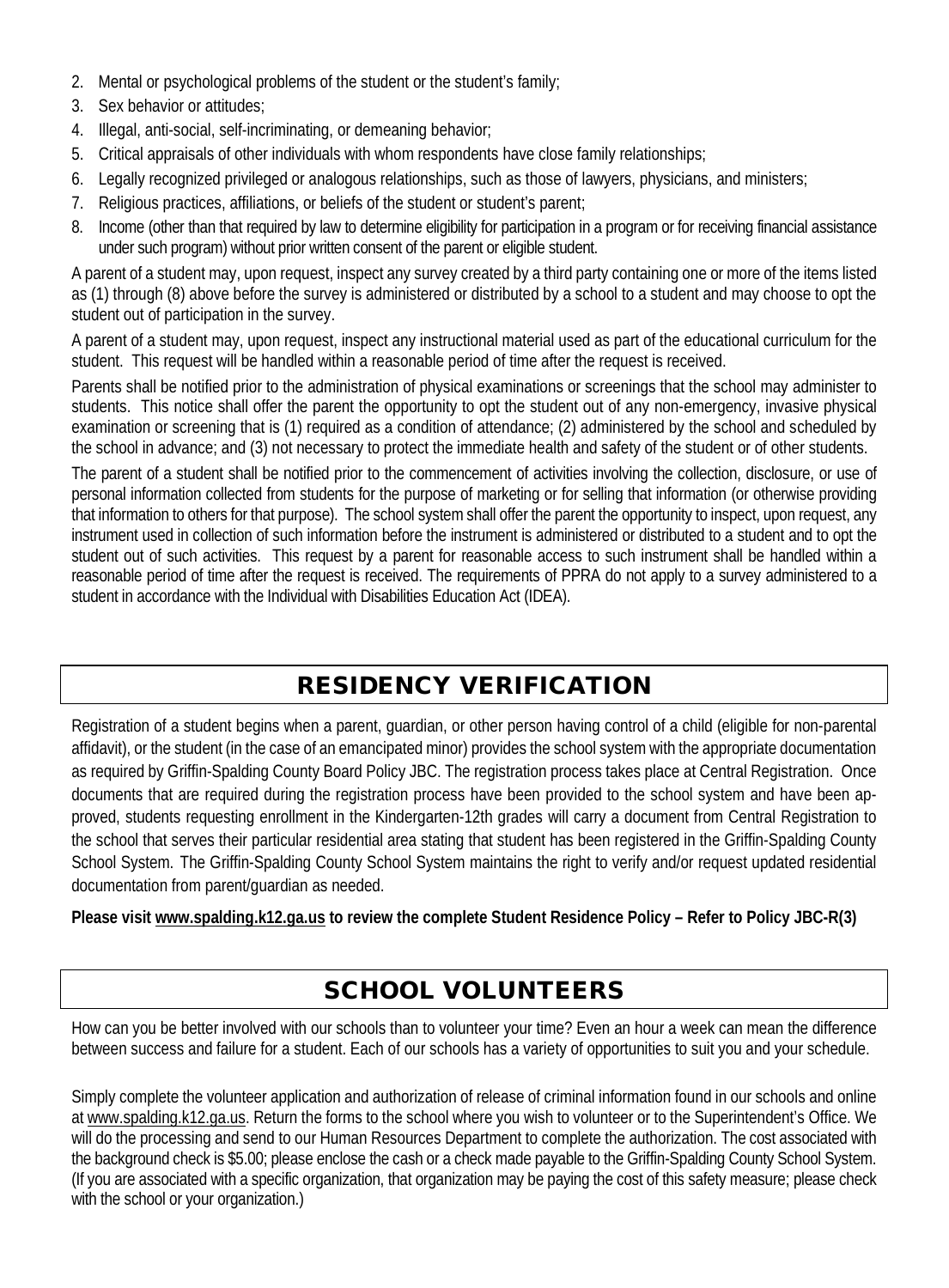We value your contribution to our schools and look forward to your working with our students. Even if your schedule keeps you from volunteering right now, we urge you to complete the application process and be ready to join our school volunteer team when the time is right for you. For more information or questions, please contact Kimberly Green, 770-229-3710 ext. 10341 or kimberly.green@gscs.org.

## SEARCH AND SEIZURE POLICY

To maintain order and discipline in the schools and to protect the safety and welfare of students and school personnel, school authorities may search student lockers or student automobiles under the circumstances outlined below and may seize any illegal, unauthorized, or contraband materials discovered in the search.

As used in this policy, the term "unauthorized" means any item dangerous to the health or safety of students or school personnel, or disruptive of any lawful function, mission or process of the school, or any time described as unauthorized in school rules available beforehand to the student. A student's failure to permit searches and seizures as provided in this policy will be considered grounds for disciplinary action.

**NOTICE: Any item confiscated by school personnel must be retrieved by a parent within 30 days. Items may be donated to charity or disposed of after 30 days.**

### **PERSONAL SEARCHES**

A student's person and/or personal effects (e.g. purse, book bag, etc.) may be searched whenever a school authority has reasonable suspicion that the student is in possession of illegal or unauthorized materials. If a pat-down search of the student's person is conducted, it will be conducted in private by a school official of the same sex, with an adult witness of the same sex present.

If the school official has reasonable suspicion to believe that the student has on his or her person an item imminently dangerous to the student or to others, a more intrusive search of the student's person may be conducted. A school official of the same sex may only conduct such a search in private with an adult witness of the same sex present.

## **SCHOOL PROPERTY SEARCHES, INCLUDING LOCKER SEARCHES**

Student lockers are school property and remain at all times under the control of the school; however, students are expected to assume full responsibility for the security of their lockers. Students who vandalize or 'peg' their lockers are subject to being fined and loss of locker privilege. Students are to use only the locker assigned to them. Students may not share lockers. Periodic general inspection of lockers may be conducted under supervision of school authorities for any reason at any time without notice, without student consent, and without a search warrant. This will include classroom or school-wide searches using electronic devices, or other means as warranted.

## **AUTOMOBILE SEARCHES**

Students are permitted to park on school premises as a matter of privilege, not of right.

The school retains authority to conduct routine patrols of student parking lots and inspections of the exterior of student automobiles on school property; the interior of student vehicles may be inspected whenever a school authority has reasonable suspicion to believe that illegal or unauthorized materials are contained inside. Such patrols and inspections may be conducted without notice, without student consent, and without a search warrant.

## **SEIZURE OF ILLEGAL MATERIALS**

If a properly conducted search yields illegal or contraband materials, such findings must be turned over to proper legal authorities for ultimate disposition.

# SECRET SOCIETIES (GANGS)

The Griffin-Spalding County Board of Education finds and declares that it is the right of every student in the Griffin-Spalding County School System to learn in a safe secure and protected learning environment and that it is the right of teachers, administrators and other employees of the school district to work in a safe, secure and protected environment. The Griffin-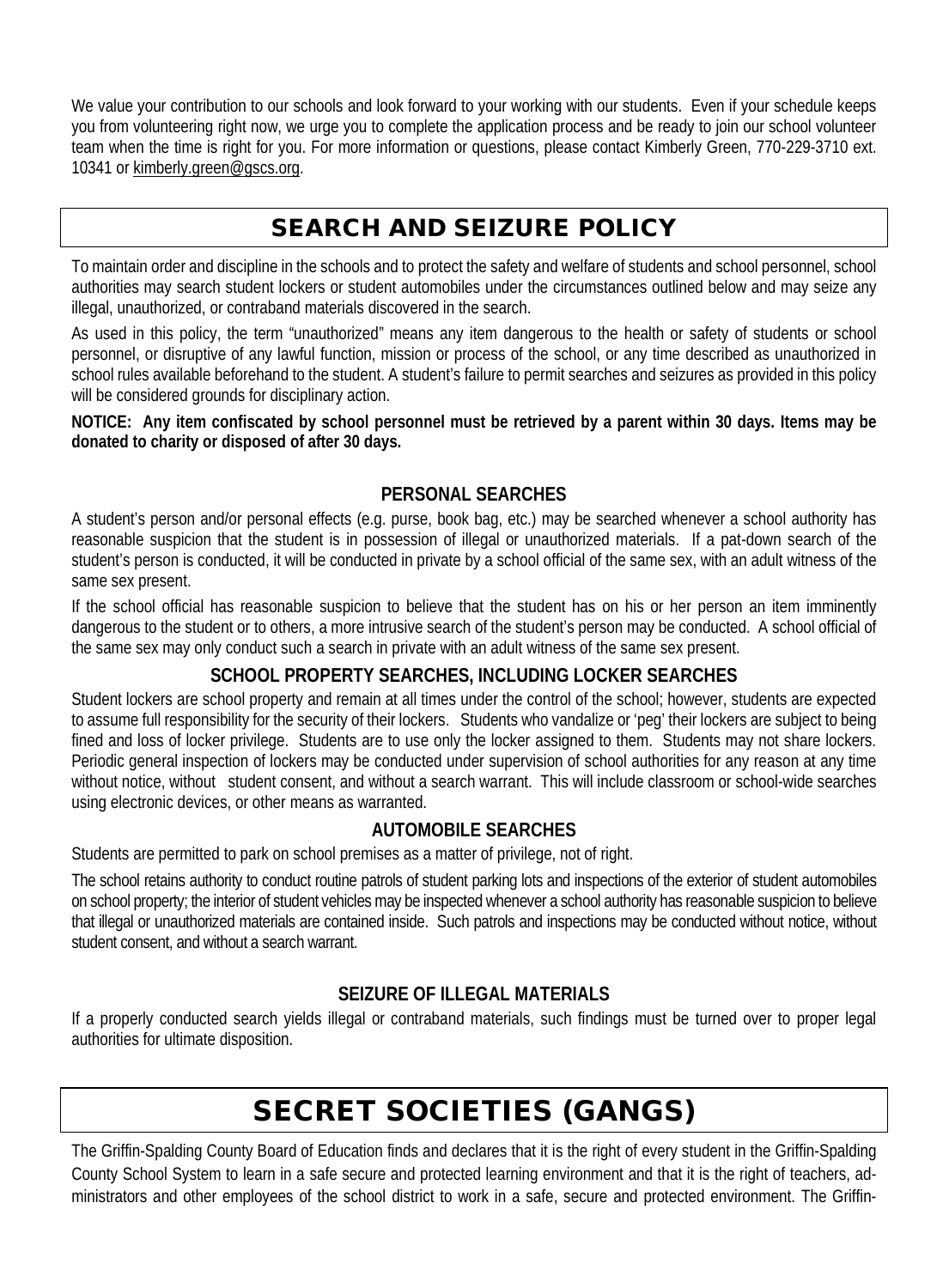Spalding County Board of Education further finds that the existence of criminal street gangs in schools of the Griffin-Spalding School System is a direct threat to a safe, secure and protected learning and working environment.

Criminal Street Gang means any organization, associated in fact, whether formal or informal, which engages in criminal gang activity as defined in OCGA § 16-15-3 (1). The existence of such organization, association, or group of individuals associated in fact may be established by evidence of a common name or common identifying signs, symbols, tattoos, graffiti, gestures or attire or other distinguishing characteristics, including, but not limited to, common activities, customs, or behaviors. Such term shall not include three or more persons, associated in fact, whether formal or informal who are not engaged in criminal gang activity.

- 1. Participation in any criminal gang activity as defined in OCGA § 16-15-3 (1) and or OCGA 16-15-4 (a)-(j) is prohibited.
- 2. Wearing of any insignia, and/or uniforms, or other means of any gang identification, or using or making any signs, signals, or other means of gang communication or identification by any student or non-student visiting on the premises of any school facility shall not be permitted.
- 3. Any attempt to gather or commingle on school premises, facilities, or property for any purpose by gang members shall be prohibited.
- 4. No student shall use, employ or rely upon his or her gang membership or affiliation to threaten, to intimidate, or to harass verbally or physically other students or employees of the Griffin-Spalding County School System.
- 5. All of the above prohibitions concerning gangs apply as well to any school functions or events conducted away from school facilities, property, or premises.

Any student who violates this policy or any subpart thereof shall be subject to discipline under the Griffin-Spalding County School System Behavior Code and Discipline Policy, including the sanction of expulsion, if warranted under the particular circumstances of a violation.

# SEXUAL HARASSMENT

It is the policy of the Board of Education to maintain a learning environment that is free from sexual harassment. It shall be a violation of this policy for any member of the district staff to harass a student through conduct or communications of a sexual nature as defined below. It shall also be a violation of this policy for students to harass other students or any school employee through conduct or communications of a sexual nature as defined below.

Unwelcome sexual advances, requests for sexual favors and other inappropriate oral, written or physical conduct of a sexual nature when made by a member of the school staff to a student or when made by any student to another student or system employee constitutes sexual harassment when:

- Submission to such conduct is made, either explicitly or implicitly, a term or condition of an individual's education.
- Submission to or rejection of such conduct by an individual is used as the basis for academic decisions affecting that individual.
- Such conduct has the purpose or effect of substantially interfering with an individual's academic or professional performance or creates an intimidating, hostile or offensive academic environment.

Sexual harassment, as defined above, may include but is not limited to the following:

- Verbal harassment or abuse
- Pressure for sexual activity
- Repeated remarks to a person with sexual or demeaning implications
- Unwelcome touching

Suggesting or demanding sexual involvement accompanied by implied or explicit threats concerning ones' grades, job, etc. Any person who alleges sexual harassment by a staff member or student in the school district may complain directly to a principal, assistant principal, guidance counselor or other individual designated to receive such complaints.

Filing of a complaint or otherwise reporting sexual harassment will not reflect upon the individual's status nor will it affect future employment, grades or job assignments.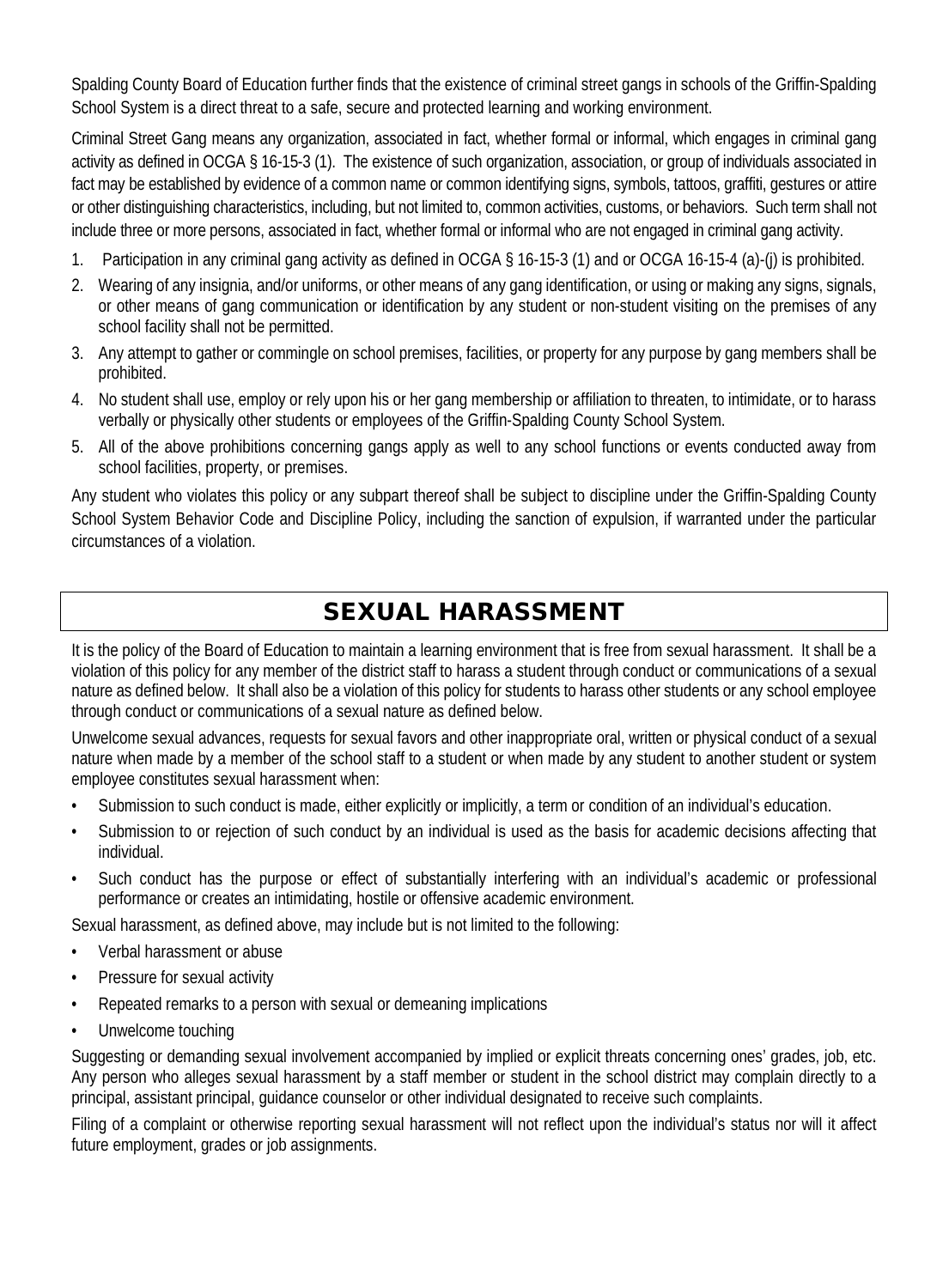# SPECIAL EDUCATION SERVICES

The Griffin-Spalding County Schools comply with federal laws concerning **Section 504 of the Rehabilitation Act of 1973.** Children eligible for Section 504 accommodations or services include those children who have a physical or mental impairment that substantially limits a major life activity. If a parent or guardian has any concerns regarding 504 plans and or an initial 504, the principal of the school should be contacted. The district 504 Coordinator, Mr. Charles Kelley, can be contacted at 770- 229-3700. More guidance, including parent rights and procedural safeguards are listed below:

## **Section 504 Procedural Safeguards**

**1. Overview:** Any student or parent or guardian ("grievant") may request an impartial hearing due to the school system's actions or inactions regarding their child's identification, evaluation, or educational placement under Section 504. Requests for an impartial hearing must be in writing to the school system's Section 504 Coordinator; however, a grievant's failure to request a hearing in writing does not alleviate the school system's obligation to provide an impartial hearing if the grievant orally requests an impartial hearing through the school system's Section 504 Coordinator. The school system's Section 504 Coordinator will assist the grievant in completing the written Request for Hearing.

**2. Hearing Request:** The Request for the Hearing must include the following:

- A. The name of the student.
- B. The address of the residence of the student.
- C. The name of the school the student is attending.
- D. The decision that is the subject of the hearing.
- E. The requested reason for the review.
- F. The proposed remedy sought by the grievant.
- G. The name and contact information of the grievant.

Within 10 business days from receiving the grievant's Request of the Hearing, the Section 504 Coordinator will acknowledge the Request for Hearing in writing and schedule a time and place for a hearing. If the written Request for Hearing does not contain the necessary information noted above, the Section 504 Coordinator will inform the grievant of the specific information needed to complete the request. All timelines and processes will be stayed until the Request for Hearing contains the necessary information noted above.

**3. Mediation:** The school system may offer mediation to resolve the issues detailed by the grievant in his or her Request for Hearing. Mediation is voluntary and both the grievant and the school system must agree to participate. The grievant may terminate the mediation at any time. If the mediation is terminated without an agreement, the school system will follow the procedures for conducting an impartial hearing without an additional Request for Hearing.

#### **4. Hearing Procedures:**

- A. The Section 504 Coordinator will obtain an impartial review official who will conduct a hearing within 45 calendar days from the receipt of the grievant's Request of Hearing unless agreed to otherwise by the grievant or a continuance is granted by the impartial review official.
- B. Upon a showing of good cause by the grievant or the school system, the impartial review official, at his or her discretion, may grant a continuance and set a new hearing date. The request for a continuance must be in writing and copied to the other party.
- C. The grievant will have the opportunity to examine the child's educational records prior to the meeting
- D. The grievant will have the opportunity to be represented by the legal counsel at his or her own expense at the hearing and participate, speak, examine witnesses, and present information at the hearing. If the grievant is to be represented by legal counsel at the hearing, he or she must inform the Section 504 Coordinator of that fact in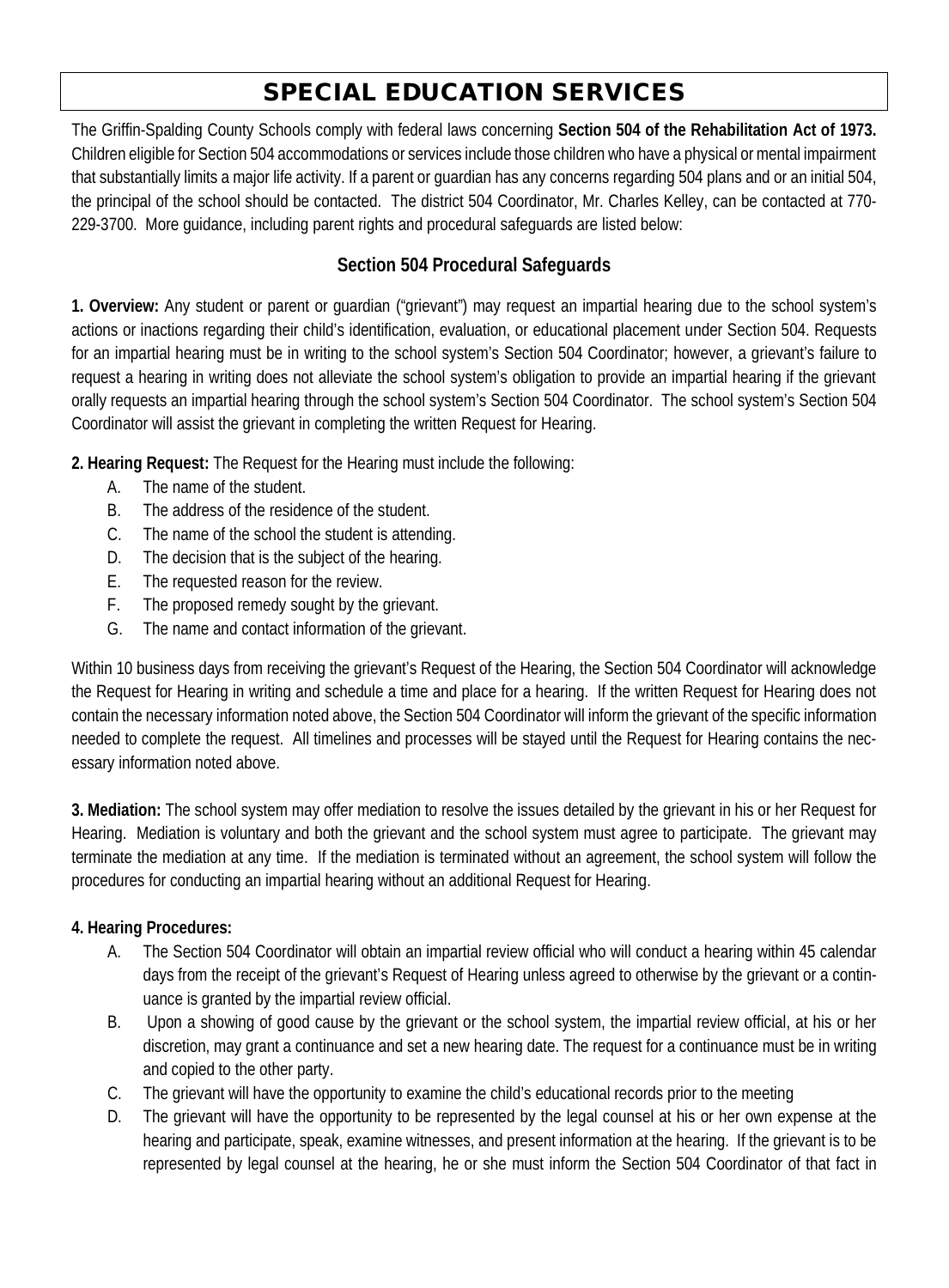writing at least 10 calendar days prior to the hearing. Failure to notify the Section 504 Coordinator in writing of representation by legal counsel shall constitute good cause for a continuance.

- E. The grievant will have the burden of providing any claims he or she may assert. When warranted by circumstances or law, the impartial hearing officer may require the recipient to defend its position/decision regarding the claims (i.e. A recipient shall place a disabled student in the regular educational environment operated by the recipient unless it is demonstrated by the recipient that the education of the person in the regular environment with the use of supplementary aids and services cannot be achieved satisfactorily (34 C.F.R.§104.34). One or more representatives of the school system, who may be an attorney, will attend the hearing to present the evidence and witnesses, respond to the grievant testimony and answer questions posed by the review official.
- F. The impartial review official shall not have the power to subpoena witnesses, and the strict rules of evidence shall not apply to hearings. The impartial review official shall not have the authority to issue pre-hearing instructions, which may include requiring the parties to exchange documents and names of the witnesses to be present.
- G. The impartial review official shall determine the weight to be given any evidence based on its reliability and probative value.
- H. The hearing shall be closed to the public.
- I. The issues of the hearing will be limited to those raised in the written or oral request for the hearing.
- J. Witnesses will be questioned directly by the party that calls them. Cross-examination of witnesses will be allowed. The impartial review official, at his or her discretion, may allow further examination of witnesses or ask questions of the witnesses.
- K. Testimony shall be recorded by court reporting or audio recording at the expense of the recipient. All documentation related to the hearing shall be retained by the recipient.
- L. Unless otherwise required by the law, the impartial review official shall uphold the action of the school system unless the grievant can prove that a preponderance of the evidence supports his or her claim.
- M. Failure of the grievant to appear at a scheduled hearing, unless prior notification of absence was provided and approved by the impartial official or just cause is shown, shall constitute a waiver of the right to a personal appearance before the impartial review official.

**5. Decision:** The impartial review official shall issue a written determination within 20 calendar days of the date of the hearing concluded. The determination of the impartial review official shall not include any monetary damages or the award of any attorney's fees.

**6. Review:** If not satisfied with the decision of the impartial review official, any party may pursue any right of review, appeal, cause of action or claim available to them under the law existing state or federal rules or regulations.

## **Notice of Rights of Students and Parents Under Section 504**

Section 504 of the Rehabilitation Act of 1973, commonly referred to as "Section 504" is a nondiscrimination statute enacted by the United States Congress. The purpose of the Section 504 is to prohibit discrimination and to assure that disabled students have the educational opportunities and benefits equal to those provided to non-disabled students. For more information regarding Section 504, or if you have questions or need additional assistance, please contact GSCS Section 504 Coordinator, Mr. Charles Kelley at the following address: 216 South Sixth Street, Griffin, Georgia 30224, 770-229-3700 or charles.kelley@gscs.org. The implementing regulations for Section 504 as set out in 34 CFR Part 104 provide parents and/or students with the following rights:

- 1. Your child has the right to an appropriate education designed to meet his or her individual education needs as adequately as the needs of non-disabled students. 34 CFR 104.33
- 2. Your child has the right to free educational services except for those fees that are imposed on non-disabled students or their parents. Insurers and similar third parties who provide services not operated by or provided by the recipient are not relieved from an otherwise valid obligation to provide or pay for services provided to a disabled student. 34 CFR 104.33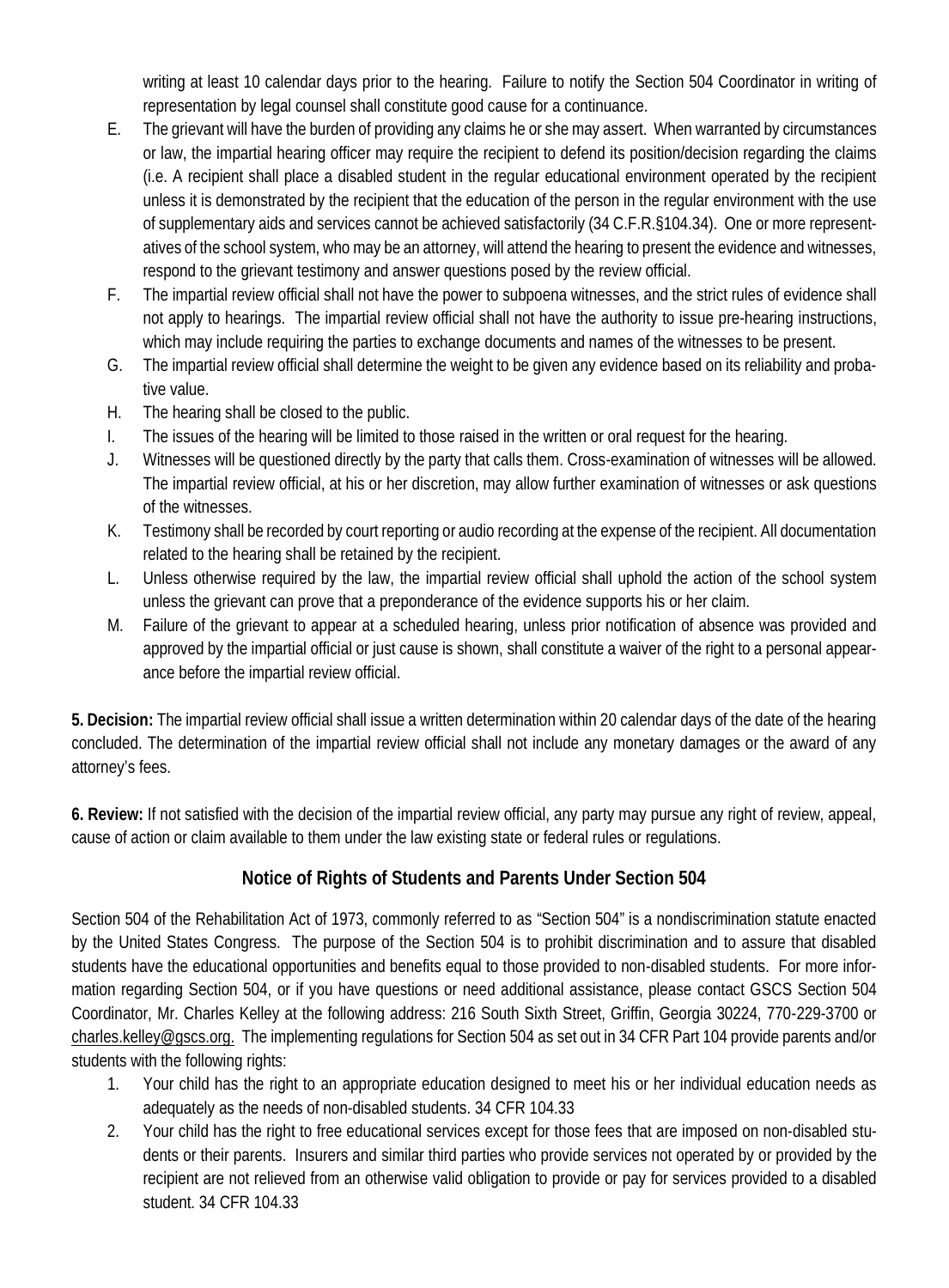- 3. Your child has a right to participate in an educational setting (academic and nonacademic) with non-disabled students to the maximum extent appropriate to his or her needs 34 CFR 104.34
- 4. Your child has a right to facilities, services and activities that are comparable to those provided for non-disabled students. 34 CFR 104.34
- 5. Your child has the right to an evaluation prior to Section 504 determination of eligibility. 34 CFR 104.35
- 6. You have the right to not consent to the school system's request to evaluate your child. 34 CFR 104.35
- 7. You have the right to ensure that evaluation procedures, which may include testing, conform to the requirements of 34 CFR 104.35
- 8. You have the right to ensure that the school system will consider information from a variety of sources as appropriate, which may include aptitude and achievement tests, grades, teacher recommendations and observations, physical conditions, social or cultural background, medical records, and parental recommendations. 34 CFR 104.35
- 9. You have the right to ensure that placement decisions are made by a group of persons knowledgeable about your child, the meaning of the evaluation data, the placement options, and the legal requirements for least restrictive environment and comparable facilities. 34 CFR 104.35
- 10. If your child is eligible under Section 504, your child has the right to periodic reevaluations, including prior to any subsequent significant change of placement. 34 CFR 104.36
- 11. You have the right to notice prior to any actions by the school system regarding the identification, evaluation, or placement of your child. 34 CFR 104.36
- 12. You have the right to examine your child's educational records. 34 CFR 104.36
- 13. You have the right to an impartial hearing with the respect to the school system's actions regarding your child's identification, evaluation, or educational placement, with opportunity for parental participation in the hearing and representation by an attorney. 34 CFR 104.36
- 14. You have the right to receive a copy of this notice and a copy of the school system's impartial hearing procedure upon request. 34 CFR 104.36
- 15. If you disagree with the decision of the impartial hearing officer (school board members and other district employees are not considered impartial hearing officers), you have the right to a review of that decision according to the school system's impartial hearing procedures. 34 CFR 104.36
- 16. You have the right to, at any time, file a complaint with the United States Department of Education's Office for Civil Rights.

**Special Education Services.** Special Education is specifically designed instruction provided at no cost to parents that meets the unique needs of a student with a disability. Children are identified and served from ages 3-21 in accordance with state and federal law.

The Griffin-Spalding County School System has an obligation under the Individuals with Disabilities Education Act (IDEA "04) to identify, locate and evaluate all students with disabilities residing within the district who are in need of special education and related services from ages 3 through 21 years, regardless of the severity of their disability. The Griffin-Spalding County School System works cooperatively with the medical community and agencies providing services to children. This includes health departments, social service agencies, mental health centers, day care programs, Head Start and other agencies that work with children and families.

For more information concerning special services, please contact Mr. Charles Kelley at 770.229.3700 and/or charles.kelley@gscs.org.

## **Seclusion or Restraint of Students – Policy JGF(2)**

The Griffin-Spalding County School System supports a positive approach to behavior that uses proactive strategies to create a safe school climate that promotes dignity, increases instructional time, and improves student achievement for all students. Furthermore, we believe that teachers and administrators, who implement evidence-based positive behavior supports with fidelity, create a school environment that is conducive to learning and students are able to achieve without the interruptions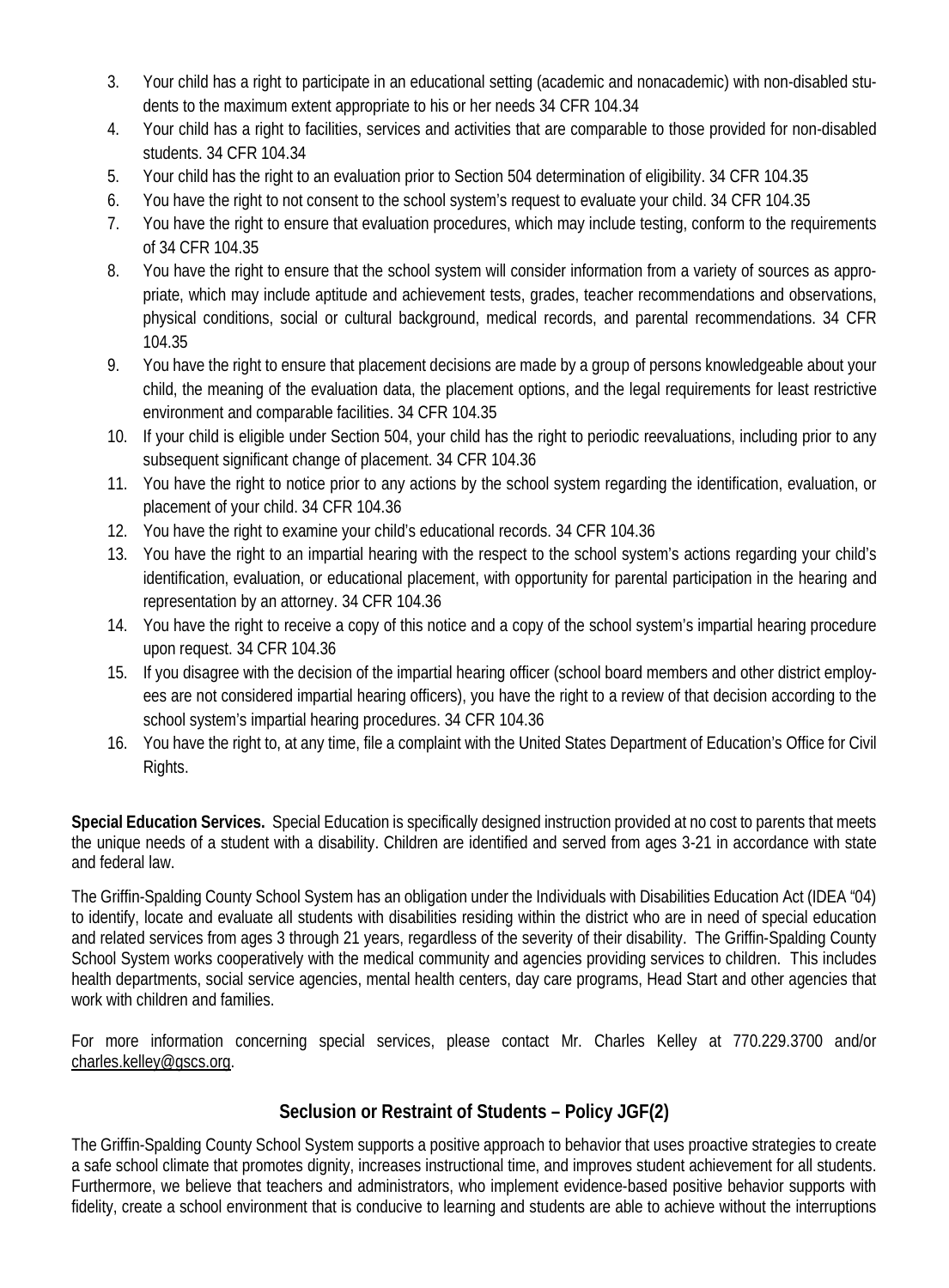that occur when teachers are required to address discipline problems in the classroom. Unfortunately, students sometimes exhibit behaviors which place themselves or others in imminent danger. The Griffin-Spalding County School System implements proactive strategies and interventions to reduce the likelihood of these situations and has clearly identified responses to address such situations when they occur. These responses include a continuum of increasingly more intensive interventions. The Griffin-Spalding County School System complies with state requirements related to seclusion and restraint as defined in Georgia State Board of Education Rule 160-5-1-35: Seclusion and Restraint of Students. This state rule prohibits the use of seclusion and limits the use of physical restraint to situations where a student or students may be at risk to self or others. The Griffin-Spalding County School System adopted Board Policy JGF(2): Seclusion or Restrain of Students to coincide with the state rule. This Board Policy includes, among other things, a) Definitions of physical restraints and seclusion; b) Requirements for the use of physical restraint; c) Student and Staff Safety; d) Staff Training; e) Documentation of the Use of Restraint; f) Parent Notification; g) Role of Law Enforcement and Emergency Medical Personnel. The GSCS Board of Education conducts a periodic review of the use of restraint to maintain best practice and industry standard related to student safety. Individuals desiring further information regarding rules concerning the restraint of students can visit www.spalding.k12.ga.us to review Policy JGF(2).

#### **Students with Disabilities Code of Conduct**

School system rules and disciplinary consequences that apply to students without disabilities also apply to students with disabilities, including those who are being served under an Individualized Education Plan (IEP) or a 504 Plan. However, application of these rules of conduct and disciplinary consequences for students with disabilities is governed by the provisions of the Individuals with Disabilities Education Act (IDEA, rev. 2004); Section 504 of the Rehabilitation Act; applicable court decisions; state board rules, and local school board policies and procedures. These laws and policies provide procedural protection for students with disabilities to ensure that they continue to receive a free and appropriate public education while ensuring that school systems can maintain a safe and positive learning environment for all students and staff. The Code of Conduct applies unless the IEP provides that it does not apply.

#### **Behavior Intervention Plan**

A student with disabilities whose conduct is a challenge may have a Behavior Intervention Plan (BIP) that identifies and addresses specific problem behaviors and describes the interventions planned to address these behaviors in the classroom. The plan also describes the antecedent strategies, alternative behaviors, and possible consequences for unacceptable behaviors. If the BIP is part of an IEP or a 504 Plan, it will be developed at an IEP meeting or an SST/504 meeting and must be agreed upon by the team.

#### **Suspension/Alternative Placement**

If a student with a disability violates the Griffin-Spalding County School System Code of Conduct, the student can be removed from the class or school for up to a 10-day period (to the extent that this consequence would be applied to students without disabilities). Removal from the class or school for up to a 10-day period during a school year does not constitute a change in placement for a student with an IEP. **IDEA does not prohibit a school district from reporting a crime committed by a student with a disability to appropriate authorities.**

#### **In School Suspension (ISS)**

ISS counts toward the 10 day period when students with disabilities do not have access to the general curriculum and to progress toward the goals in the IEP in ISS. If students with disabilities have access to the general curriculum and progress toward IEP goals in ISS, it does not count toward the 10 day period that constitutes a change in placement.

#### **Disciplinary Actions beyond 10 Days**

When a student is removed for more than 10 school days the IEP team must determine appropriate services that allow the student to continue to participate in general education curriculum and progress toward meeting the goals outlined in the student's IEP. Parents must be notified immediately of disciplinary actions beyond 10 days and provided with procedural safeguards.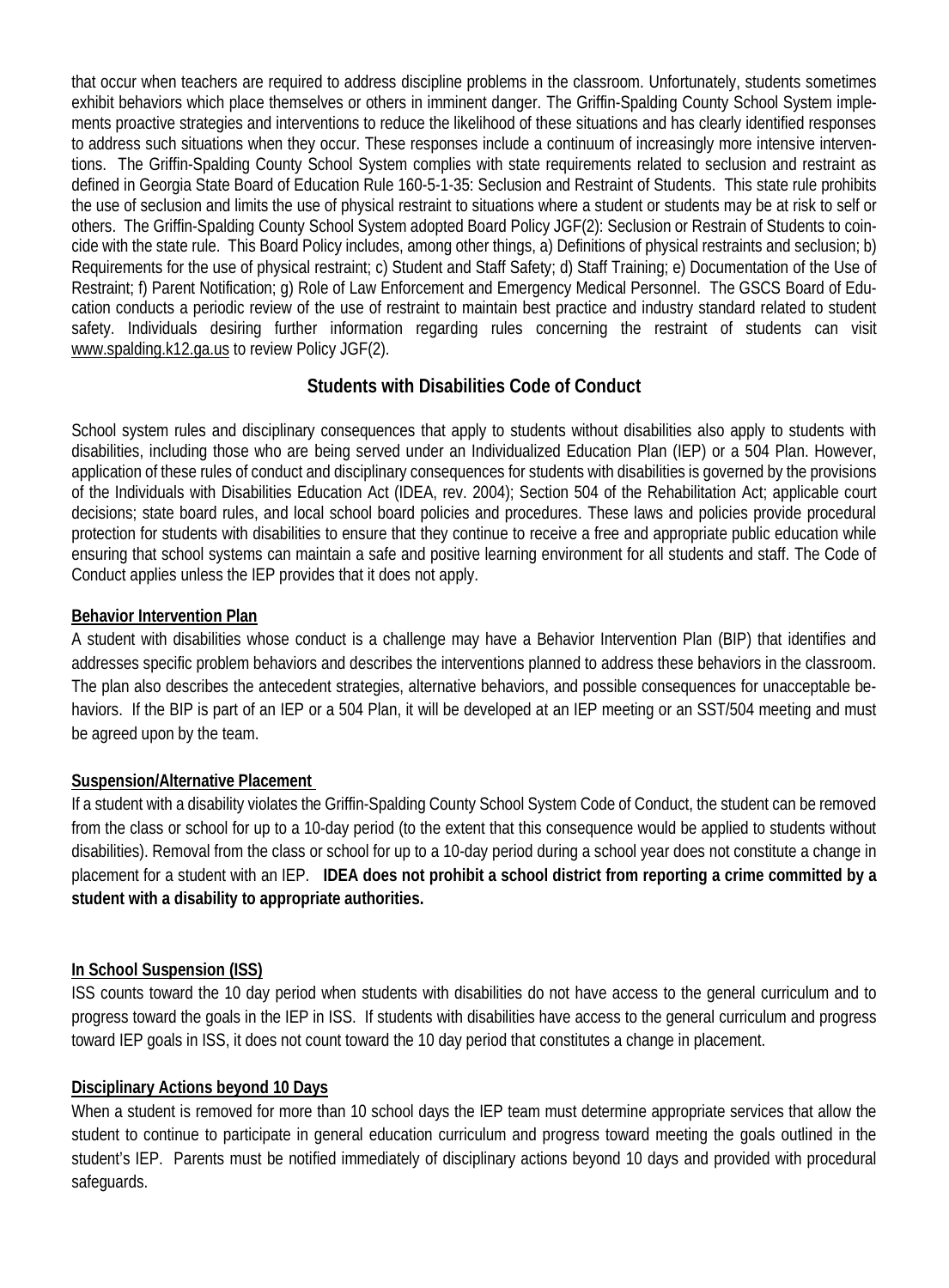#### **Manifestation Determination Review**

A Manifestation Determination Review considers whether or not there is a relationship between the student's disability and the behavior subject to the disciplinary action. A manifestation determination review must be held when a student with a disability engages in a behavior that could result in suspension or placement in an alternate educational program for more than 10 days total during a school year. Suspension(s) and/or alternative placement(s) totaling more than 10 days in a school year constitute a change of placement; consequently, due process procedures apply. This meeting must be held as soon as possible, but no later than 10 days after a determination has been made that a change of placement may occur.

#### **Manifestation Review Team**

The manifestation review is to be conducted by the IEP team and other qualified personnel. If the team determines that the behavior of the student with a disability was not a manifestation of the student's disability, the relevant disciplinary procedure applicable to students without disabilities may be applied. If the conduct is found to be related to and/or caused by the disability, the committee must review the IEP goals, FBA (if appropriate), BIP, and the placement considerations, and make a determination whether or not changes need to be made to the IEP.

#### **Manifestation Determination**

If the student behavior is not determined to be a manifestation of the student's disability, the same disciplinary actions can be imposed on the student with a disability as those imposed on any student. If these actions include expulsion, the IEP team must determine how the student will continue to receive educational services that allow the student to continue to participate in the general education curriculum and progress toward meeting the goals in the IEP. If the behavior is determined to be a manifestation of the student's disability, the IEP team determines the appropriate disciplinary actions. Parents may question manifestation determination or any decision regarding placement with a right to have an expedited due process hearing.

# STUDENT CONDUCT DISCIPLINE

#### ADMINISTRATIVE REGULATION CODES; JCDA-R(0), JCDA-R(1), JCDA-R(2), JCDA-R(3)

### **REGULATIONS OF THE GRIFFIN-SPALDING COUNTY SCHOOL SYSTEM GOVERNING STUDENT CONDUCT AND DISCIPLINE**

It is the purpose of the Griffin Spalding County Schools to operate each school in a manner that will provide an orderly process of education and that will provide for the welfare and safety of all students who attend the schools within the district. In accordance with that purpose, the Board of Education has adopted a policy which requires all schools to adopt codes of conduct which require students to conduct themselves at all times in order to facilitate a learning environment for themselves and other students. These standards for behavior require students to respect each other and school district employees, to obey student behavior policies adopted by the Board, and to obey student behavior rules established at each school within the district. The following discipline procedures are outlined to ensure that all students are aware of the actions which violate school rules, **the school's Code of Conduct**, and the consequences of such actions. These rules apply to the middle and high school grades (6 – 12). It should be pointed out, however, that this list is not all-inclusive. A student committing an act of misconduct not listed will be subject to the discretionary authority of the principal. Principals shall have wide latitude of discretion in determining the degree of student involvement in disciplinary matters. Parent involvement through conferences is the most desirable avenue for correcting behavioral problems and will be used when possible**. Students under Chronic Discipline Plans (Student Conduct addressed through Chronic Discipline Process) must have parent or guardian involvement in order to successfully change their behavior.** Disciplinary actions may include any or all of the following: conferences, detention, in-school suspension, corporal punishment, Saturday work program, assignment to the in-school suspension program, out-of-school suspension, referral to the Disciplinary Hearing Officer or Panel **(JCEB)**, and referral to the appropriate authorities. Once a student has appeared before a Disciplinary Hearing Officer or Panel, the principal is authorized to request another hearing at any future time during the student's educational career in the school system. The school's primary goal is to educate, not to punish; however, when the behavior of an individual student comes in conflict with the rights of others, corrective actions may be necessary for the benefit of that individual and the school as a whole. Accordingly, students shall be governed by policies, regulations and rules set forth in this Code of Conduct.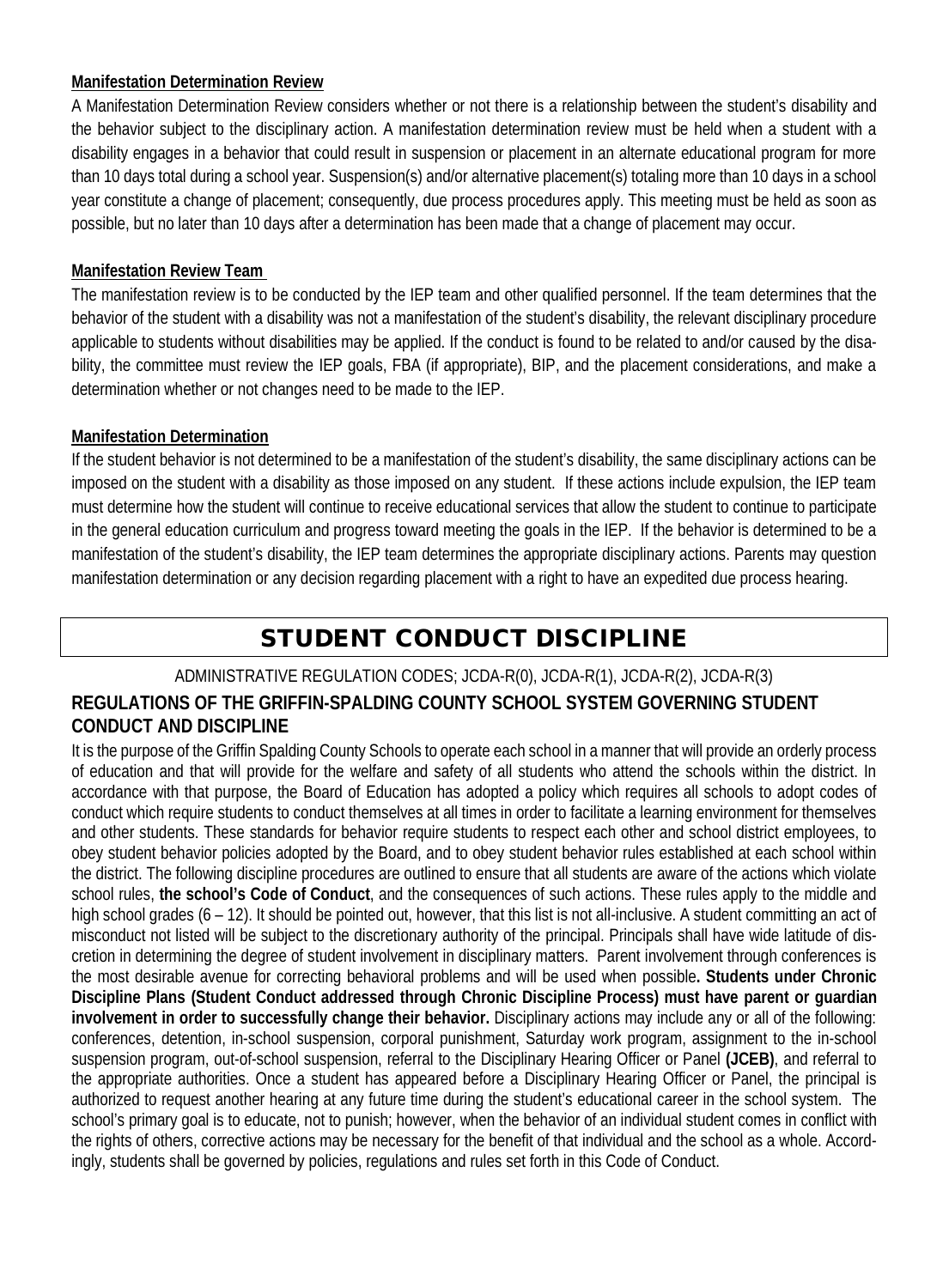# STUDENT CODE OF CONDUCT

#### **Students shall:**

Respect constituted authority, including teachers, administrators, bus drivers, and other school employees. This shall include compliance with school rules and regulations and applicable provisions of law.

Attend school daily, except when excused, and be on time to all classes and other school day functions. Early dismissal from school should be limited to valid excuses. Forms explaining attendance guidelines and consequences, resulting from failure to comply, are included near the end of this document. Pursue and attempt to complete the course of study prescribed by the state and the school district. Protect and take care of the school's property and the property of others. Dress and groom to meet fair standards of safety, health, and common standards of decency. Avoid the use of indecent or obscene language, both written and oral. Express ideas in a manner that will not demeanor slander others.

## **CODE OF CONDUCT (JCDA) APPLICATION**

**The Code of Conduct is effective during the following times and the following places:**

- At school or on school property at any time;
- Traveling to and from school property; including school bus stops;
- Off school grounds at any school activity, function or event and while traveling to and from such events;
- On vehicles provided for student transportation by the school system.

**Parents are encouraged to become familiar with the Code of Conduct and to be supportive of it in their daily communication with their children and others in the community.**

## **AUTHORITY OF THE PRINCIPAL**

The principal is the designated leader of the school and, in concert with the staff, is responsible for the orderly operation of the school. In cases of disruptive, disorderly, or dangerous conduct not covered in this Code, the principal may undertake corrective measures which he or she believes to be in the best interest of the student and the school provided any such action does not violate school board policy or procedures.

## **PROGRESSIVE DISCIPLINE PROCEDURES**

When it is necessary to impose discipline, school administrators and teachers will follow a **progressive discipline process.**  The degree of discipline to be imposed by **each teacher** and school official will be in proportion to the severity of the behavior of a particular student and will take into account the student's discipline history, the age of the student, and other relevant factors.

The Code of Conduct provides a systematic process of behavioral correction in which inappropriate behaviors are followed by consequences. Disciplinary actions are designed to teach students self-discipline and to help them substitute inappropriate behaviors with those that are consistent with the character traits from Georgia's Character Education Program**.** Some violations of the Code of Conduct are considered so serious that the student may be referred to a Disciplinary Hearing for possible suspensions and/or expulsion for the first offense. The following disciplinary actions may be imposed for any violation of this Code of Conduct:

- Warning and/or Counseling with a School Administrator or Counselor
- Loss of Privileges
- Isolation or Time Out
- Temporary Removal from Class or Activity
- Notification of Parents
- Parent Conference
- Corporal Punishment **(JDA)**
- Detention/Saturday School
- Assignment to In-School Suspension **(ISS)**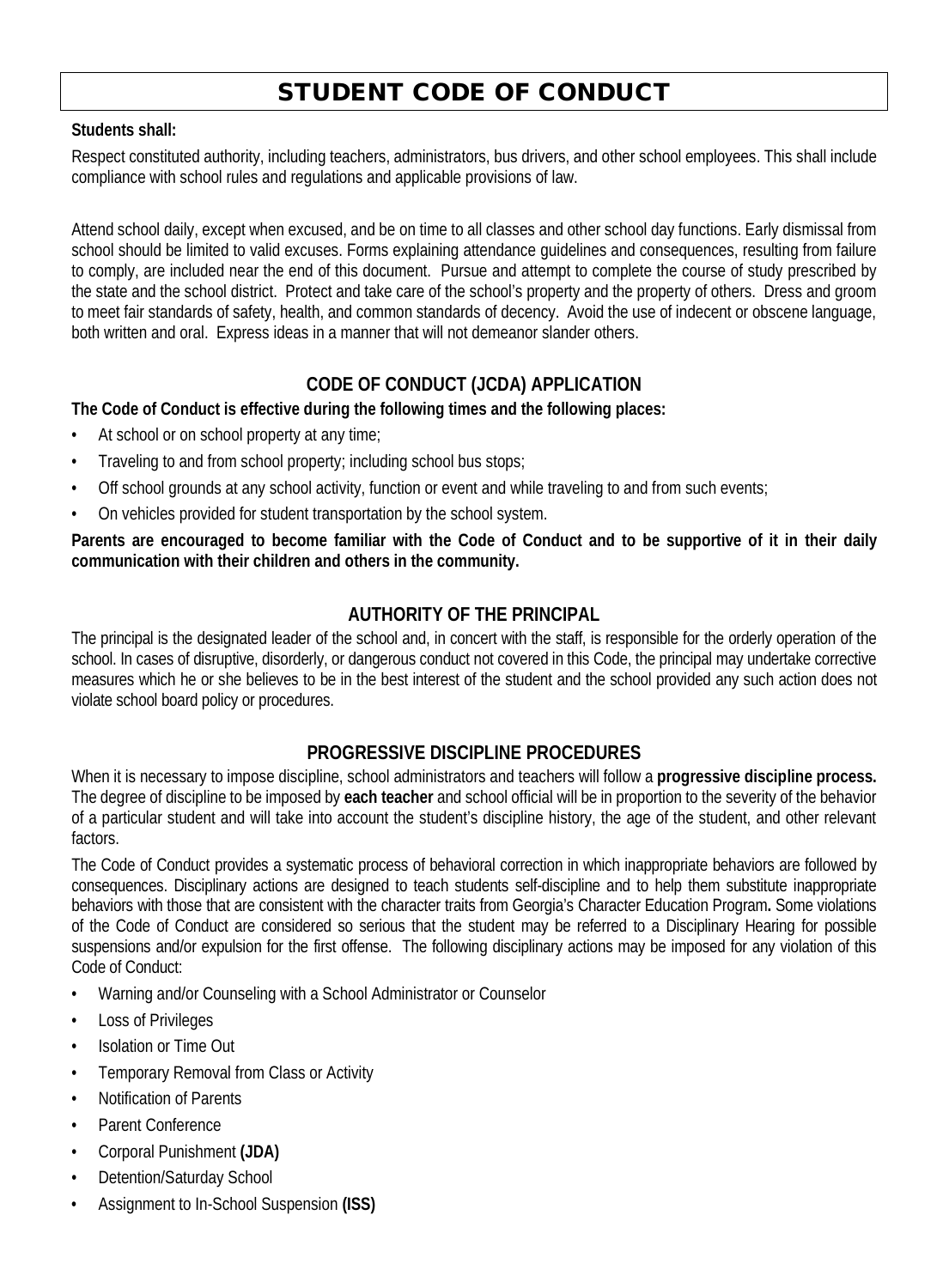- Temporary Placement in an Alternative Education Program **(JCDA-R(3)**
- Short-term Suspension
- Referral to a Tribunal for Long-term Suspension or Expulsion **(JCEB)**
- Suspension or Expulsion from the School Bus
- Referral to Law Enforcement or Juvenile Court Officials: Georgia law requires that certain acts of misconduct be referred to the appropriate law enforcement officials. The School will refer any act of misconduct to law enforcement officials when school officials determine such referral to be necessary or appropriate. The maximum punishments for an offense include long-term suspension or expulsion, including permanent expulsion; but those punishments will be determined only by a disciplinary tribunal as outlined in the Griffin-Spalding County Board of Education policies **(JCEB).** Pursuant to O.C.G.A. Section 20-2-751.6 of the 2002 Georgia Legislature any student who is alleged to have committed an act of physical violence against a teacher, school bus driver, or other school official or employee shall be referred to a hearing before a disciplinary tribunal pursuant to the provisions of O.C.G.A. Section 20-2-754; any student so accused shall be suspended pending the hearing. The disciplinary hearing officer, panel, or tribunal composed of school officials appointed by the Griffin-Spalding County Board of Education shall conduct the hearing (JCEB). The decision of disciplinary hearing officer, panel, or tribunal may be appealed to the Griffin-Spalding County Board of Education pursuant to O.C.G.A. Section 20-2-754. The Griffin-Spalding County School Board may impose penalties not recommended by the disciplinary hearing officer, panel, or tribunal. As used in this policy, consistent with the provisions O.C.G.A. Section 20-2-751.6 of the 2002 Georgia Legislature, the term "physical violence" means:
	- (1) Intentionally making physical contact of an insulting or provoking nature with the person of another; or
	- (2) Intentionally making physical contact with another which causes physical harm to another unless such physical contacts or physical harms were in defense of self as provided in O.C.G.A. Section 16-3-21. A student found guilty by a tribunal of committing an act of physical violence which causes physical harm to a teacher, school bus driver, school official or school employee shall be expelled from the public school system for the remainder of the period of the student's eligibility to attend public school pursuant to the provisions of OCGA Section 20-2-150. The Griffin-Spalding County Board of Education, in its discretion, may permit the student to attend an alternative education program for the period of the student's expulsion. If the student who commits the act of physical violence which causes physical harm to a teacher, school bus driver, school official, or school employee is in kindergarten through the 8th grade, then the Griffin-Spalding County Board of Education at its discretion and on recommendation of the tribunal may permit such student to re-enroll in the regular public school program for grades 9-12. If the Griffin-Spalding County Board of Education does not operate an alternative educational program for students in kindergarten through 6th grade, the Griffin-Spalding County Board of Education may, in its discretion, permit such student in grades kindergarten through 6th grade to re-enroll in the public school system. Further, any student who is found by a tribunal to have committed an act of physical violence which causes physical harm to a teacher, school bus driver, school official or school employee shall be referred to a juvenile court or other appropriate law enforcement official for prosecution. Any student found to have committed an act of physical violence against a teacher, bus driver, school official, or school employee which act did not result in physical harm to the victim may be, in the discretion of the Griffin-Spalding County Board of Education, disciplined by expulsion, long term suspension, or short term suspension. Parents or students may elect not to contest whether a student has violated the Code of Conduct or the appropriate discipline, and in such cases, an agreement may be negotiated which would include the parents or students waiving a right to a hearing before a disciplinary tribunal. Before a student is suspended for ten days or less, the principal or designee will inform the student of the offense for which the student is charged and allow the student to explain his or her behavior. **If the student is suspended, the student's parents will be notified if possible.** School officials may involve law enforcement officials when evidence surrounding a situation necessitates their involvement or when there is a legal requirement that an incident be reported. School officials or law enforcement officers assisting a school official may search a student if there is reasonable suspicion the student is in possession of an item that is illegal or against school rules. Student vehicles brought on campus, student book bags, school lockers, desks, and other school property are subject to inspection and search by school authorities at any time without further notice to students or parents. Students are required to cooperate if asked to open book bags, lockers or any vehicle brought on campus. Metal detectors and drug or weapon sniffing dogs may be utilized at school or at any school function, including activities which occur outside normal school hours or off the school campus at the discretion of administrators.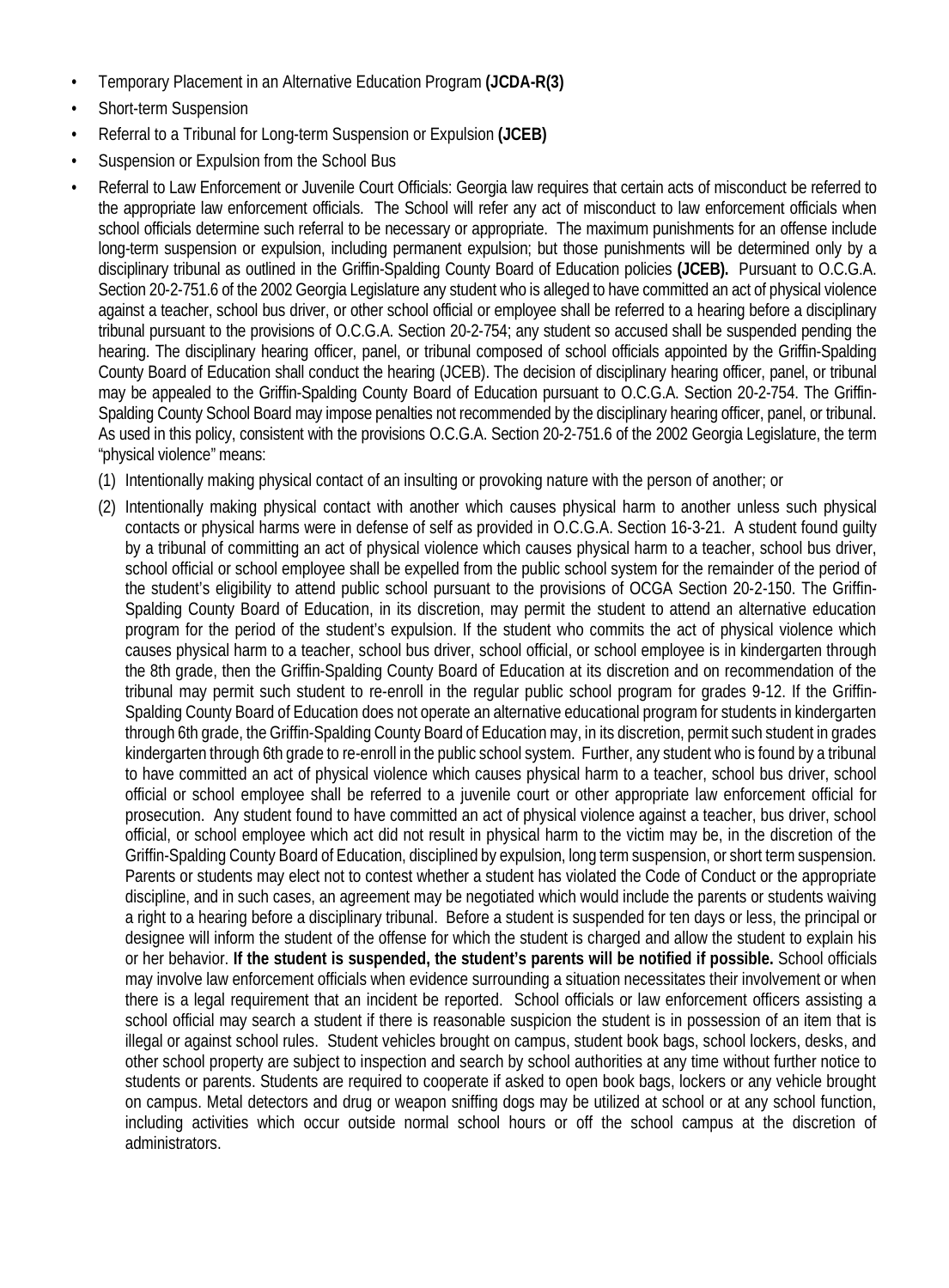### **PROGRESSIVE LEVELS OF DISCIPLINE**

The appropriate level of discipline for misconduct is determined by the following:

- The severity of the violation;
- The circumstances of the violation;
- The discipline history of the student.

#### **LEVEL I DISCIPLINE**

Level I discipline is used for minor acts of misconduct which interfere with orderly school procedures, school functions, extracurricular programs, approved transportation, or a student's own learning process. Students may be disciplined by the professional staff member involved or may be referred directly to the principal.

#### **LEVEL II DISCIPLINE**

Level II discipline offenses are intermediate acts of misconduct that require administrative intervention. These acts include, but are not limited to, repeated, unrelated acts of minor misconduct and misbehavior directed against persons or property, but which do not seriously endanger the health, safety or well-being of others. Consideration of necessary behavior support services should be given, if not already provided (IGB).

#### **LEVEL III DISCIPLINE**

Level III discipline offenses are serious acts of misconduct including, but not limited to, repeated misbehavior that is similar in nature, serious disruptions of the school environment, threats to health, safety, or property and other acts of serious misconduct. These offenses must be reported to the principal. Offenses that threaten the health, safety, or well-being of others may result in immediate suspension of the student from the school and/or school-sponsored activities for up to three school days pending disciplinary investigation of the allegations. Student and parent/guardian participation in a conference with the principal is a required element of all discipline actions in this category, even if such a conference has previously occurred. Initiation of necessary behavior support services should be given, if not already provided (IGB). Due process procedures required by federal and state law will be followed. These may include such procedures as the school disciplinary tribunal and/or procedural safeguards provided by the 1997 Individuals with Disabilities Education Act.

#### **LEVEL IV DISCIPLINE**

Level IV discipline offenses are the most serious acts of misconduct. These offenses must be immediately reported to the principal. These violations are so serious that they may require use of outside agencies and/or law enforcement. Such acts may also result in criminal penalties being imposed. Any misconduct that threatens the health, safety, or well-being of others may result in immediate suspension of the student from the school and/or school-sponsored activities for up to three school days, pending disciplinary investigation of the allegations. Student and parent/guardian participation in a conference with the principal is a required element of all discipline actions in this category, even if such a conference has previously occurred. Initiation of necessary behavior support services should be given, if not already provided. Due process procedures required by federal and state law will be followed. These may include such procedures as the school disciplinary tribunal and/or procedural safeguards provided by the 1997 Individuals with Disabilities Education Act.

## **UNSAFE SCHOOL CHOICE OPTION**

Major offenses including, but not limited to, drugs and weapon offenses can lead to school being named as an Unsafe School according to the provisions of State Board of Education Rule 160-4-8-.16.

## **DISCIPLINARY ACTIONS DEFINITION OF TERMS**

**Bus Suspension** – The student is suspended from the bus for a specified period of time by the local school administrator. The student is expected to attend school, but the parents are responsible for providing transportation to school. (See Bus Rules and Discipline Section.)

**Chronic Disciplinary Plan** – Discipline and behavioral correction plan**.**

**Detention** – Student attends a work/study session outside of regular school hours. Student makes arrangements for transportation**.** Students reporting to before or after school detention must provide their own transportation. Students and parents shall be afforded 24-hour notice prior to the student serving detention**.**

**Disciplinary Probation** – A student found guilty of certain offenses may be placed on probation by the local school and/or the Student Disciplinary Panel or Hearing Officer. Probation is a trial period during which a student violating school and/or school system rules is subject to further disciplinary action.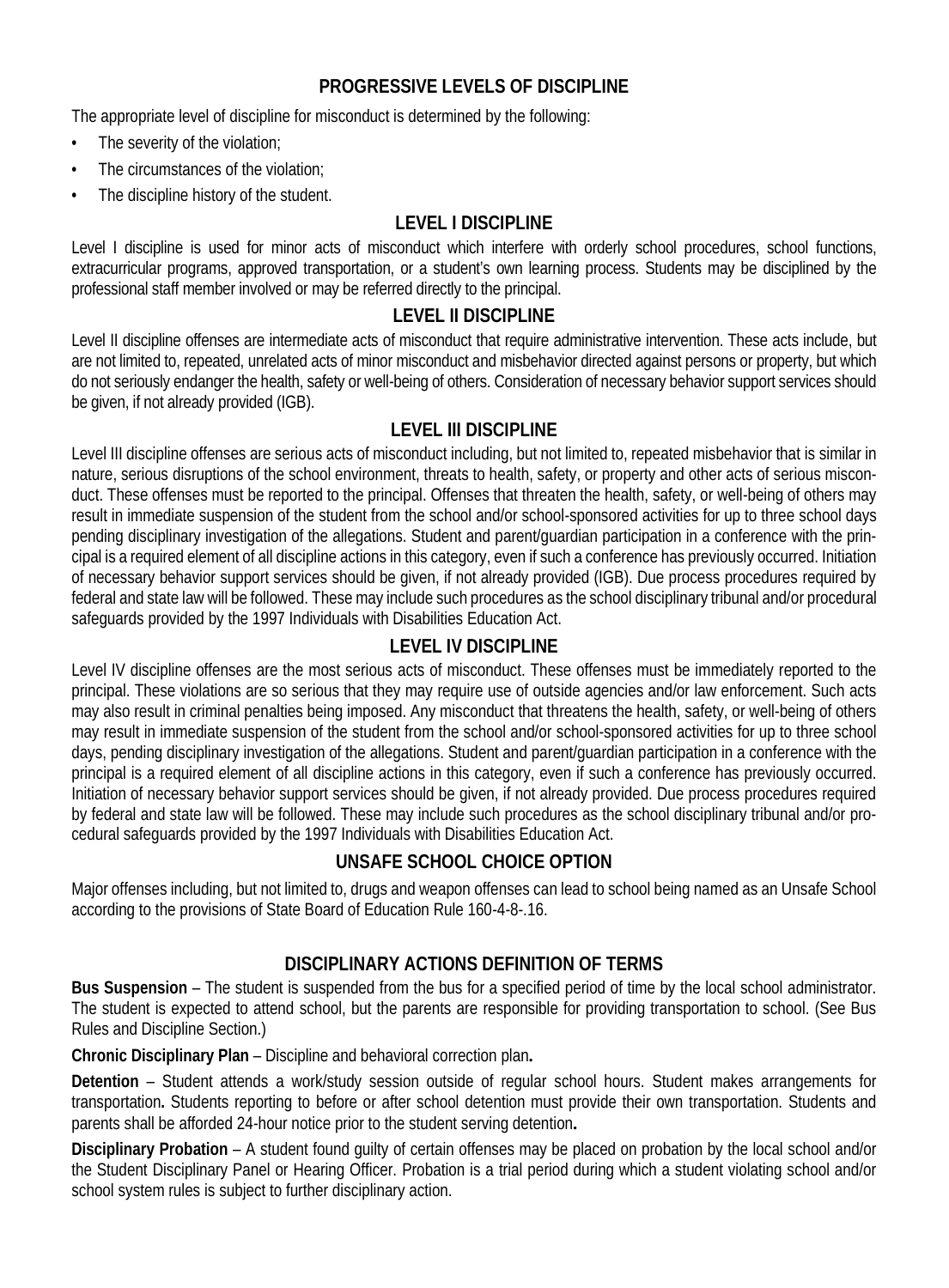**Due Process** – A student is afforded oral or written notice of the charges against him/her and is given an opportunity for a review, hearing or other procedural rights in accordance with state and federal laws.

**Expulsion** – out of school suspension which extends beyond the current semester.

**In-School Suspension** – The student is removed from regular classes for a specified period of time at the local school. In programs supervised by a paraprofessional the classroom teacher shall provide lesson plans and materials for in-house students. Students who fail to behave while in the ISS program are subject to out-of-school suspension or provisions outlined in their Chronic Behavior Plan and will be handled through the Chronic Discipline Process. Students must actually attend all school days assigned before being released from the program.

**Long-Term Suspension** – The student is suspended out-of-school for more than ten (10) days. During the term of suspension, the student is not allowed on the school campus or at any school activity or school-sponsored event.

**Parent Conference -** In instances where violations of the Student Discipline Code occur, a parent conference may be required by the local school administration before a student is allowed to return to school.

**Permanent Expulsion** – The student is removed from all public school property and activities or events for an indefinite period of time. This action may be taken by the Board of Education or its designee. Schoolwork may not be made up or credit given.

**Saturday Morning Work Program** - Students in grades 6 – 12 may be assigned to the Saturday Morning Work Program in lieu of short-term suspension (1-3 days). Students assigned to the program work one (1) Saturday morning (8:00 – 12:00) in lieu of a day of suspension. The program is supervised by a certified teacher. Students assigned to the program must report to the front entrance of the designated high school no later than 8:00 a.m. of the day assigned and must be picked up by 12:00 noon. Students assigned to this work program will be expected to follow the directives of the supervisor and will be subject to serve assigned days on suspension for failure to show up without prior notification. Serious violations of the discipline policy would not warrant the use of this alternative.

**Short-Term Suspension** – The student is suspended out of school up to ten (10) days by the local school administrator. The student may be suspended for an accumulation of offenses, as well as a major offense. Suspended students shall make up those tests and assignments that the teacher determines will have impact on the student's final grade and mastery of course content. Assignments that the teacher does not require to be made up will not count towards a student's final grade**. Students have two days for every day suspended to make up work. Students must contact teachers and make arrangements. During the term of suspension, the student is not allowed on the** school campus or at any school activity or school-sponsored event. The superintendent, assistant superintendent, principal, assistant principal, or other official in charge of a school or related institution may suspend a student for a period not exceeding ten (10) school days for violation of (a) any of these rules, (b) any state or federal law, (c) any other rule or regulation of the Board of Education or school, or (d) any other act constituting misconduct similar to that enumerated in these rules. Where the conduct constituting grounds for suspension hereunder did not occur in the presence of the person ordering such suspension, the school official shall conduct such informal investigation as is practical under the circumstances, but in any event shall afford the student an opportunity to present any defensive matter in his behalf as may be reasonably available. School officials shall endeavor to notify the parents of the student of such suspension and detain the student, pending their arrival when practical.

**Student Disciplinary Hearing Officer, Panel, or Tribunal** – Up to a three-member panel composed of administrators, teacher, counselor, social worker, central office staff member(s), or other school official. The hearing officer, panel, or tribunal hears evidence presented by the school system, the student, and parents when a student is referred by the local school principal or his/her designee. The hearing officer, panel, or tribunal has the authority to make decisions ranging from returning the student to the local school to recommending to the Board of Education for permanent expulsion of the student **(JCEB)**.

**Transmission** – Any substance, article, or weapon passed to another person.

**Waiver of Right to Attend Student Disciplinary Panel** – Parents may sign a waiver if they cannot attend or do not elect to attend the hearing. In the event a parent or student does not attend the hearing, it will proceed as scheduled.

**Zero Tolerance –** There will be consequences for serious drug, weapon, and youth gang/hate group offenses on school property or at a school activity, function or event. The school system will be proactive. Each individual case will be reviewed.

#### **METHODS OF DISCIPLINE: LONG TERM SUSPENSION**

Except as hereinafter provided in Paragraph H of JCEB, a student shall be subject to expulsion or suspension for any period in excess of ten (10) school days, for any violation of student disciplinary code only by action of the Board of Education or disciplinary hearing officer, panel, or tribunal after the student has been afforded notice, opportunity for hearing and the other procedural rights hereinafter prescribed prior to such expulsion or suspension becoming effective. Such expulsion or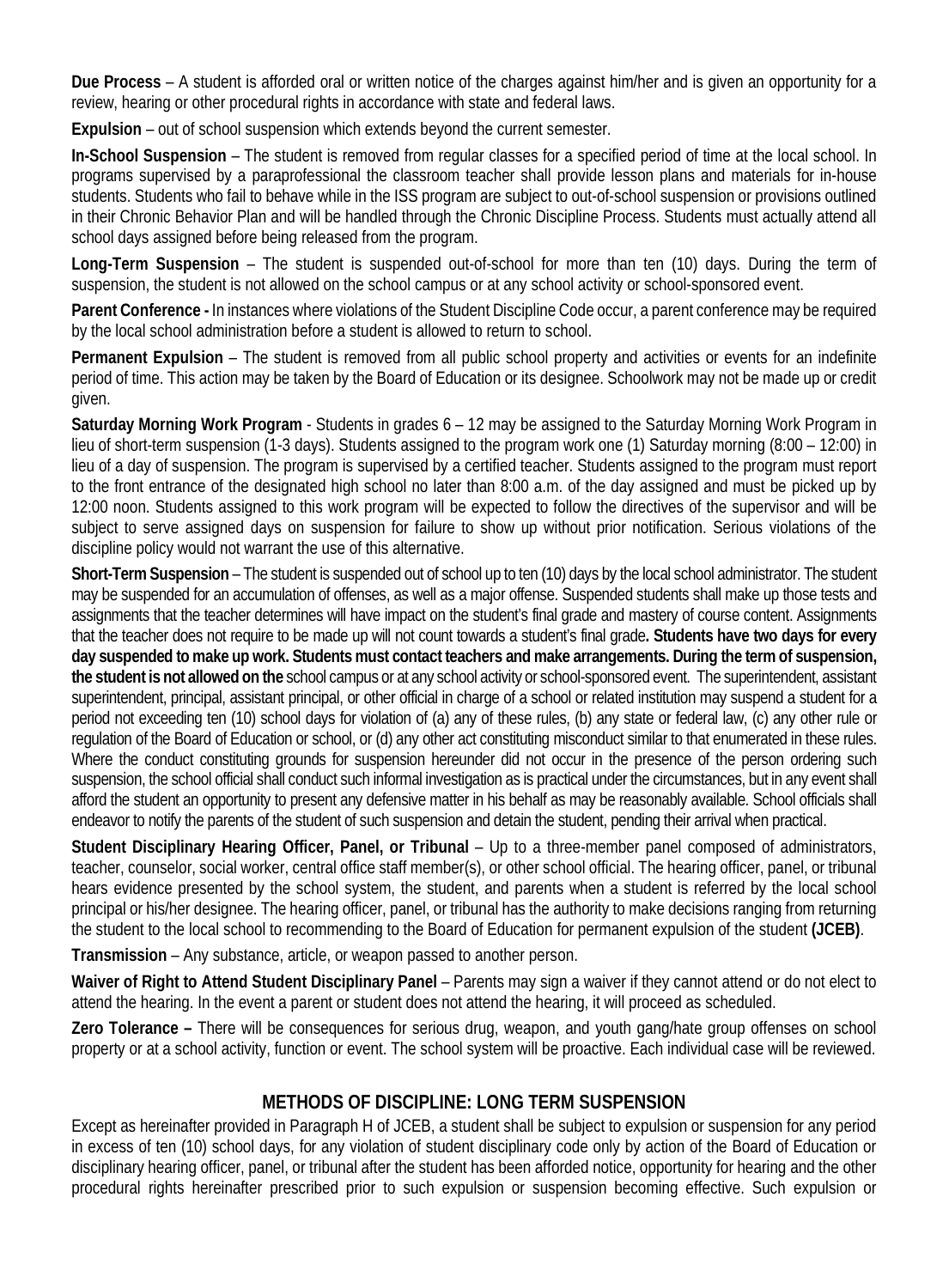suspension may be administered by the Board of Education or disciplinary hearing officer, panel, or tribunal notwithstanding that the student was previously suspended by the superintendent or other official under Short Term Suspension Process hereof. A student who is in a special education program cannot be suspended/expelled for long term suspension from school until an "Impartial Review Panel" has met and discussed the facts and circumstances of the case in order to determine if there is a relationship between the student's misconduct and his handicap. A student shall be subject to expulsion or long-term suspension for any period of ten (10) school days, for any violation of student disciplinary code only by action of the Board of Education or disciplinary hearing officer, panel, or tribunal after the student has been afforded notice, opportunity for hearing, and the other procedural rights hereinafter prescribed prior to such expulsion or suspension becoming effective. Such expulsion or suspension may be administered by the Board of Education or disciplinary hearing officer, panel, or tribunal notwithstanding that the student was previously suspended by the superintendent or other official under Short Term Suspension Process hereof. Where expulsion or suspension under this Rule is proposed to be administered, the Board of Education or its superintendent or other authorized official shall cause a notice to be given to the student and at least one of his parents (or other person standing *in loco parentis*), either in person or by United States mail directed to their last known address, which notice shall include:

- (a) A general description of the acts or conduct of the student and the school rule or regulations alleged to have been violated by the student.
- (b) The names of the witnesses expected to be used in support of the charges or alleged violations.
- (c) The time and place of the hearing.
- (d) Any other data deemed appropriate by the Superintendent of Schools or Board of Education or disciplinary hearing officer or panel to advise the student of his/her rights.

### **CONDUCT OF HEARING (JCEB)**

- (a) The Board of Education or disciplinary hearing officer, panel, or tribunal shall provide and arrange for the recording or transcription of the evidence and proceedings at any hearing. The Board of Education shall not be required to obtain the preparation of a written transcript unless otherwise provided by law.
- (b) Members of the Board, the principal, the school system's attorney, the student, the parents or legal representative of the student, may question witnesses, including the student, about matters logically relevant to the charge or charges against the student and the proper disposition of the matter. The chairperson of the Board, the presiding member of the Board in the absence of the chairperson, the disciplinary hearing officer, or the chairperson of the panel or tribunal shall have authority to limit unproductively long or irrelevant questioning by non-board members.
- (c) Objections to the sufficiency of the notice and all other procedural and other objections shall be waived unless written notice thereof is filed with the Superintendent at least 24 hours prior to the time that the hearing is scheduled to begin.

The hearing may be postponed until all such defects have been cured or removed.

#### **GROUP HEARING**

When two or more students are charged with violating the same rule, and have acted in concert, and the facts are basically the same for all such students, a single hearing may be conducted for them if the Superintendent of Schools, chairperson of the Board, the presiding member of the Board in the absence of the chairperson, the disciplinary hearing officer, or chairperson of the panel, or tribunal believes that the following conditions exist:

- (a) A single hearing will not likely result in confusion, and
- (b) No student will have his/her interest substantially prejudiced by a group hearing. If during the hearing the chairperson of the Board, the presiding member of the Board in the absence of the chairperson, the disciplinary hearing officer, or the chairperson of the panel or tribunal finds that a student's interests will be substantially prejudiced by a group hearing, he/she may order a separate hearing for the student.

#### **PUNISHMENT SHORT OF SUSPENSION OR EXPULSION**

Teachers and principals have the authority to take customary and reasonable measures to maintain proper control and discipline among students placed under their care and supervision. Such measures may include the use of reasonable force, in the exercise of lawful authority to restrain or correct pupils and maintain order. Reasonable discipline may include the administration of corporal punishment to a student, subject to the following requirements **(JDA)**: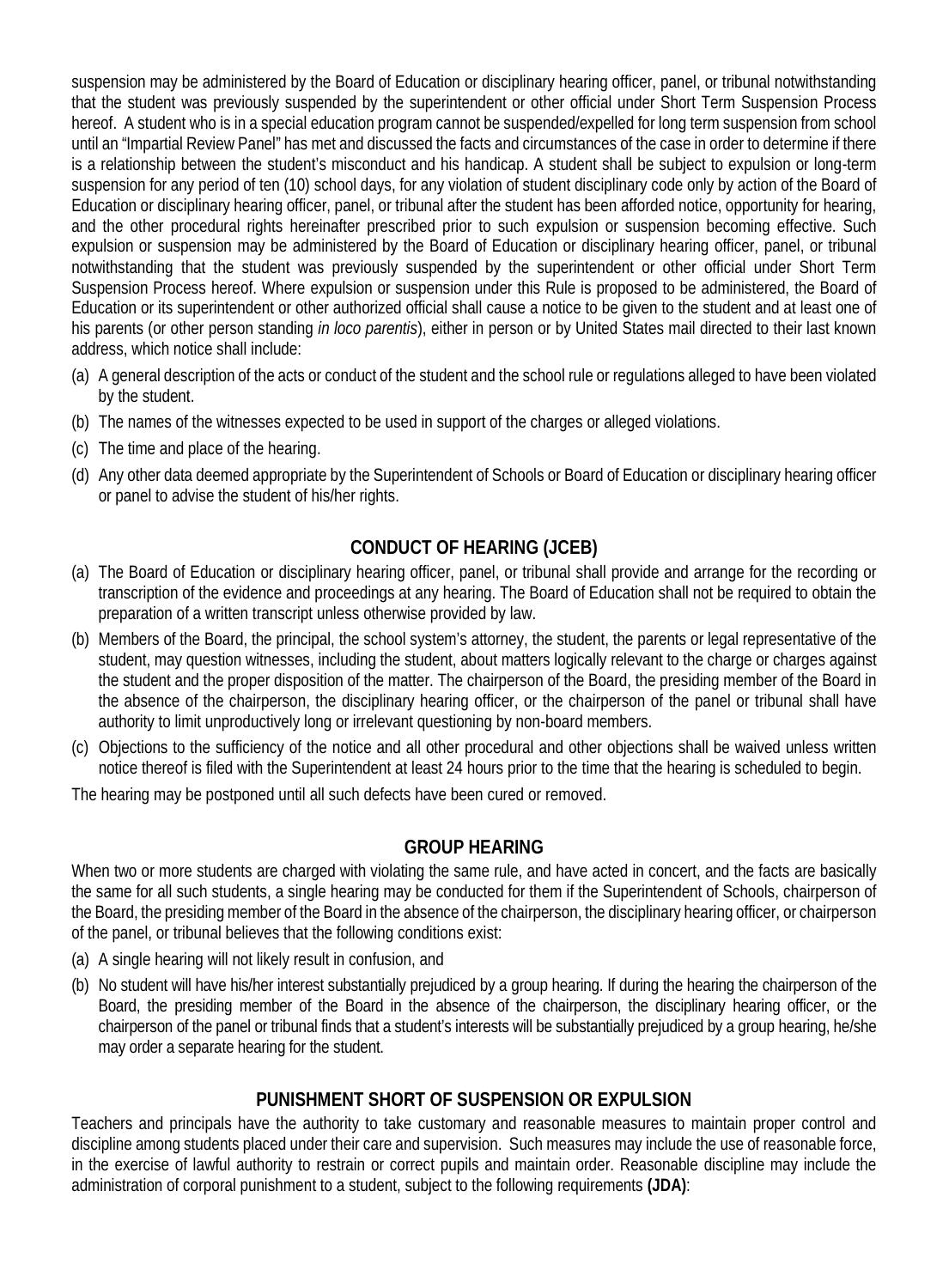- (1) The corporal punishment shall not be excessive or unduly severe.
- (2) Corporal punishment shall never be used as a first line of punishment for misbehavior unless the student was informed beforehand that specific misbehavior could occasion its use; provided, however, that corporal punishment may be employed as a first line of punishment for those acts of misconduct which are so anti-social or disruptive in nature as to shock the conscience.
- (3) Corporal punishment must be administered in the presence of a principal or his/her designee, who must be informed beforehand and in the presence of the pupil the reason for the punishment.
- (4) The principal or teacher who administered corporal punishment must provide the child's parent, upon request, a written explanation of the reasons for the punishment and the name of the principal or his/her designee who was present.
- (5) Corporal punishment shall not be administered to a child whose parents or legal guardian have upon the day of enrollment of the pupil filed with the principal of the school a statement from a medical doctor licensed in Georgia stating that it is detrimental to the child's mental or emotional stability.

### **PROCEDURES FOR DISCIPLINARY HEARING OFFICER OR PANELS**

Refer to Policy JCEB

# STUDENT CODE OF CONDUCT - PARENTAL INVOLVEMENT

This Code of Conduct is based on the expectation that parents, guardians, teachers and school administrators will work together to improve and enhance student behavior and academic performance and will communicate freely their concerns about, and actions in response to, student behavior that detracts from the learning environment. School administrators recognize that two-way communication through personal contacts are extremely valuable; therefore, they provide information to parents and well as on-going opportunities for school personnel to hear parents' concerns and comments. Parents and students should contact the principal of the school if specific questions arise related to the Code of Conduct. The Code of Conduct specifies within its standards of behavior various violations of the Code which may result in a school staff member's request that a parent or guardian come to the school for a conference. Parents are encouraged to visit the schools regularly and are expected to be actively involved in the behavior support processes designed to promote positive choices and behavior. Georgia law mandates that any time a teacher or principal identifies a student as a chronic disciplinary problem student, the principal shall notify by telephone call and by mail the student's parent or guardian of the disciplinary problem, invite the parent or guardian to observe the student in a classroom situation, and request at least one parent or guardian to attend a conference to devise a disciplinary and behavioral correction plan. Georgia law also states that before any chronic disciplinary problem student is permitted to return to school from a suspension or expulsion, the school shall request by telephone call and by mail at least one parent or guardian to schedule and attend a conference to devise a disciplinary and behavioral correction plan. The law allows a local board of education to petition the juvenile court to require a parent to attend a school conference. If the court finds that the parent or guardian has willfully and unreasonably failed to attend a conference requested by the principal pursuant to the laws cited above, the court may order the parent or guardian to attend such a conference, order the parent or guardian to participate in such programs or such treatment as the court deems appropriate to improve the student's behavior, or both. After notice and opportunity for hearing, the court may impose a fine, not to exceed \$500.00, on a parent or guardian who willfully disobeys an order of the court under this law. Parental Consent for Participation in School Sponsored Clubs Georgia law (Code Section 20-2-705) requires that students and parents receive information on school clubs and organizations at the beginning of each school year. The information must include the name of the club or organization, mission or purpose, name of club's faculty advisor, and a description of past or planned activities. On a form there must be an area for a parent or guardian to decline permission for his or her student to participate in a club or organization designated by him or her. For clubs or organizations started during the school year, the school is required to get written permission from a parent or guardian prior to a student's participation.

# STUDENT CODE OF CONDUCT - RULES

## **RULE 1. DISRUPTION AND INTERFERENCE WITH SCHOOL**

#### **No student shall:**

**A.** Occupy any school building, gymnasium, school grounds, properties or part thereof with intent to deprive others of its use, or where the effect thereof is to deprive others of its use.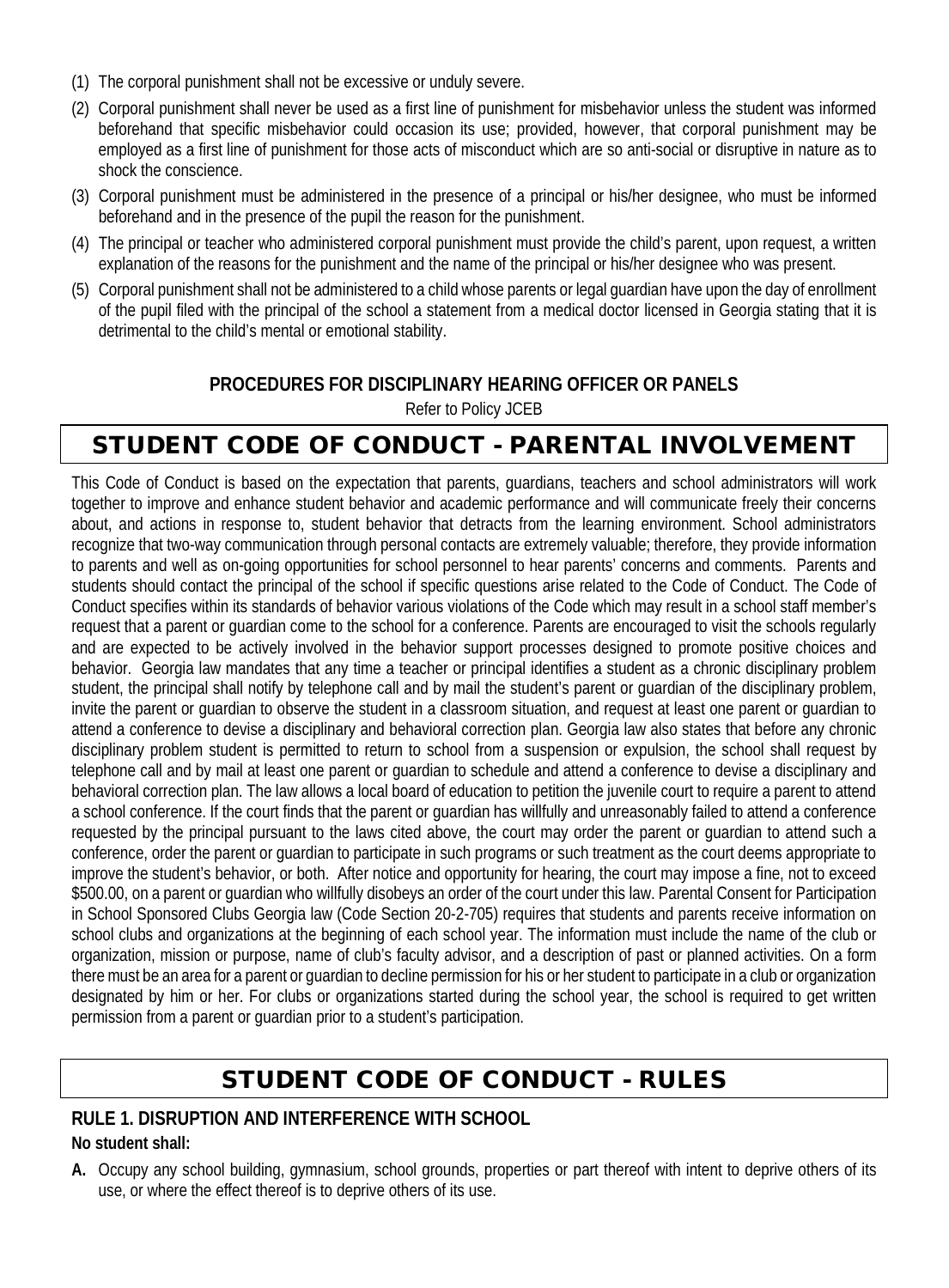- **B.** Block the entrance or exit of any school building or property or corridor or room thereof so as to deprive others of access thereto.
- **C.** Set fire to or otherwise damage any school building or property.
- **D.** Falsely activate any alarm system, including but not limited to fire and security systems, while on any school facility.
- **E.** Make any bomb threats or terroristic threats that may cause the discontinuance or interruption of school, school activity, function, or event.
- **F.** Possess, discharge, display or otherwise threateningly use any firearms, explosives or other weapons on school premises.
- **G.** Prevent or attempt to prevent the convening or continued functioning of any school, class, activity or lawful meeting or assembly on the school campus.
- **H.** Prevent students from attending a class or school activity.
- **I.** Except under the direct instruction of the principal, block normal pedestrian or vehicular traffic on a school campus or adjacent grounds.
- **J.** Continuously and intentionally make noise or act in any other manner so as to interfere seriously with the teacher's ability to conduct his/her class.
- **K.** In any other manner, by the use of violence, force, noise, coercion, threat, intimidation, fear, passive resistance, or any other conduct, cause or attempt to cause the disruption of any lawful mission, process or function of the school, or engage in any such conduct for the purpose of causing the disruption or obstruction of any such lawful mission, process of function**.**
- **L**. Refuse to identify himself/herself or give false information upon request of any teacher, principal, superintendent, school bus driver, or other authorized school personnel.
- **M.** Urge, encourage, or counsel other students to violate any provision of the Student Code of Conduct.

## **RULE 2. DAMAGING OR ATTEMPTING TO DAMAGE PROPERTY**

- **A.** A student on school premises shall not intentionally cause damage to property belonging to a teacher, other school official, employee or student.
- **B**. A student shall not cause or attempt to cause damage, steal or attempt to steal, mark, or deface school property.
- **C. 1**. A student shall not cause or attempt to cause damage, steal or attempt to steal, mark, or deface the private property of another person either on the school grounds or during a school activity, function or event off school grounds, or while in, on or upon school motor vehicles or buses or while loading, unloading, boarding, alighting from or dismounting school motor vehicles or buses and while at school bus stop or loading zones or areas**.**
- **C. 2.** Unlawful taking of the property of another without threat or use of violence or bodily harm in such a manner as to deprive the lawful owner of the use and enjoyment of said property.

Included are pocket-picking, purse or backpack-snatching if left unattended, theft from a building, theft from a motor vehicle, theft from a coin-operated machine, theft by deception, theft by conversion, and all other types of thefts which are accomplished without use of force or threats of force.

- **C. 3**. The taking, or attempting to take, anything of value that is owned by another person or organization, under confrontational circumstances by force or threat of force or violence and/or by putting the victim in fear. An essential difference between robbery and larceny is that a threat or battery is involved in a robbery. Examples include extortion of lunch money.
- NOTE: Referral to JCEB for certain conditions.

NOTE: Students in grades 6 – 12 only. Any student charged with violating this rule may be subject not only to disposition under this rule but also punishment under 11(g) and 11(h) of the Griffin-Spalding County Discipline Procedures.

## **RULE 3. ASSAULT OR BATTERY BY A STUDENT**

**A**. A student shall not commit an assault or battery upon another student.

**B**. A student shall not commit an assault or a battery upon any teacher, other school official or employee.

NOTE: Referral to JCEB for certain conditions

NOTE: Students in grades 6 – 12 only. A student violating this rule for fighting may be subject not only to disposition under this rule but also punishment under 11(g) and 11(h) of the Griffin-Spalding County Discipline Procedures. *See also the*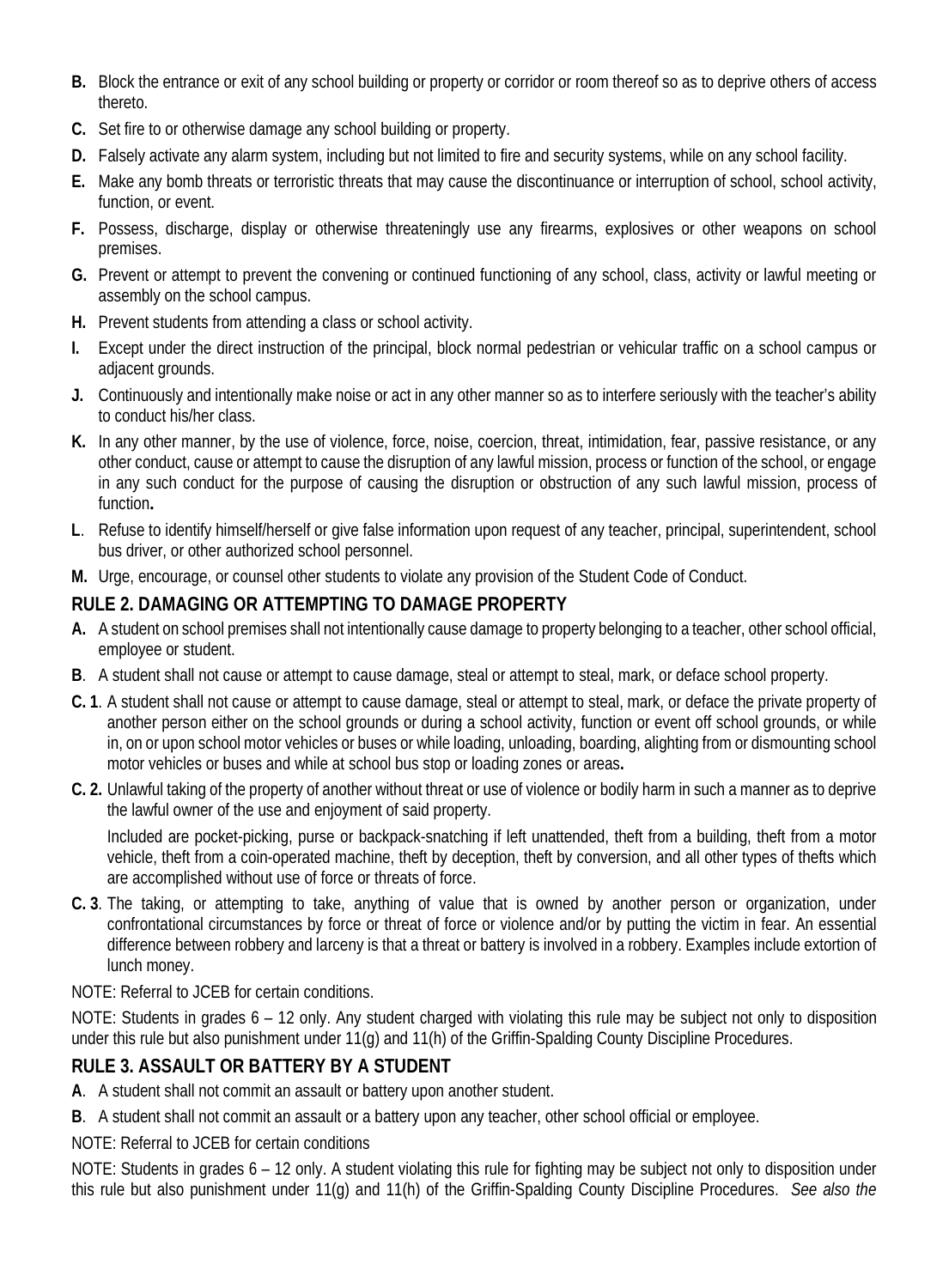*provisions of Rule 4 related to acts of physical violence against school bus drivers, teachers, school officials or school employees.*

## **RULE 4. PHYSICAL INJURY CAUSED, THREATENED OR ATTEMPTED TO BE CAUSED BY STUDENT TO SCHOOL PERSONNEL**

A student shall not cause, or threaten or attempt to cause, physical injury, or behave in such a manner as could reasonably be apprehended to cause an assault, battery or physical injury, to a teacher, other school official or school employee:

NOTE: Referral to JCEB for certain conditions NOTE: Students in grades 6-12 only: A student violating this rule for fighting may be subject not only to disposition under this rule but also punishment under 11(g) and 11(h) of the Griffin-Spalding County Discipline Procedures. Pursuant to O.C.G.A. Section 20-2-751.6 of the 2002 Georgia Legislature any student who is alleged to have committed an act of physical violence against a teacher, school bus driver, or other school official or employee shall be referred to a hearing before a disciplinary tribunal pursuant to the provisions of O.C.G.A. Section 20-2-754; any student so accused shall be suspended pending the hearing. The disciplinary hearing officer, panel, or tribunal composed of school officials appointed by the Griffin-Spalding County Board of Education shall conduct the hearing (JCEB). The decision of disciplinary hearing officer, panel, or tribunal may be appealed to the Griffin-Spalding County Board of Education pursuant to O.C.G.A. Section 20-2-754. The Griffin-Spalding County School Board may impose penalties not recommended by the disciplinary hearing officer, panel, or tribunal. As used in this policy, consistent with the provisions O.C.G.A. Section 20-2-751.6 of the 2002 Georgia Legislature, the term "physical violence" means:

- **A.** Intentionally making physical contact of an insulting or provoking nature with the person of another; or
- **B**. Intentionally making physical contact with another which causes physical harm to another unless such physical contacts or physical harms were in defense of self as provided in O.C.G.A. Section 16-3-21. A Student found guilty by a tribunal of committing an act of physical violence which causes physical harm to a teacher, school bus driver, school official or school employee shall be expelled from the public school system for the remainder of the period of the student's eligibility to attend public school pursuant to the provisions of OCGA Section 20-2-150. The Griffin-Spalding County Board of Education, in its discretion, may permit the student to attend an alternative education program for the period of the student's expulsion. If the student who commits the act of physical violence which causes physical harm to a teacher, school bus driver, school official, or school employee is in kindergarten through the 8th grade, then the Griffin-Spalding County Board of Education at its discretion and on recommendation of the tribunal may permit such student to re-enroll in the regular public school program for grades 9-12. If the Griffin-Spalding County Board of Education does not operate an alternative educational program for students in kindergarten through 6th grade, the Griffin-Spalding County Board of Education may, in its discretion, permit such student in grades kindergarten through 6th grade to re-enroll in the public school system. Further, any student who is found by a tribunal to have committed an act of physical violence which causes physical harm to a teacher, school bus driver, school official or school employee shall be referred to a juvenile court or other appropriate law enforcement official for prosecution. Any student found to have committed an act of physical violence against a teacher, bus driver, school official, or school employee which act did not result in physical harm to the victim may be, in the discretion of the Griffin-Spalding County Board of Education, disciplined by expulsion, long term suspension, or shortterm suspension. Any student threatening, striking, or causing bodily harm to teacher or other school personnel shall have his or her driver's license suspended pursuant to O.C.G.A. Section 40-5-22.

### **RULE 5. PHYSICAL INJURY CAUSED, THREATENED OR ATTEMPTED TO BE CAUSED, BY STUDENT TO ANOTHER STUDENT OR ANY OTHER PERSON:**

- **A**. A student shall not cause, or threaten or attempt to cause, physical injury, or behave in such a manner as could reasonably be apprehended to cause an assault, battery or physical injury, to another student or any other person.
- **B.** No student shall be a willing participant in a fight involving physical violence. This is conduct that is defined in the criminal code as "affray".
- NOTE: Referral to JCEB for certain conditions.

NOTE: Students in grades 6-12 only: A student violating this rule may be subject not only to disposition under this rule but also punishment under 11 (g) and 11 (h) of the Griffin-Spalding County Discipline Procedures.

## **RULE 6. WEAPONS, FIRE ARMS AND HAZARDOUS OBJECT (JCDAE)**

- 1. A student shall not possess, handle, or distribute any handgun, firearm, rifle, shotgun or similar weapon; any weapon which will or is designed to, or may readily be converted to propel a missile of any kind (including a starter gun); or any explosive compound, bomb.
- 2. A student shall not possess any dangerous weapon as defined in O.C.G.A. §16-11-121, including a rocket launcher,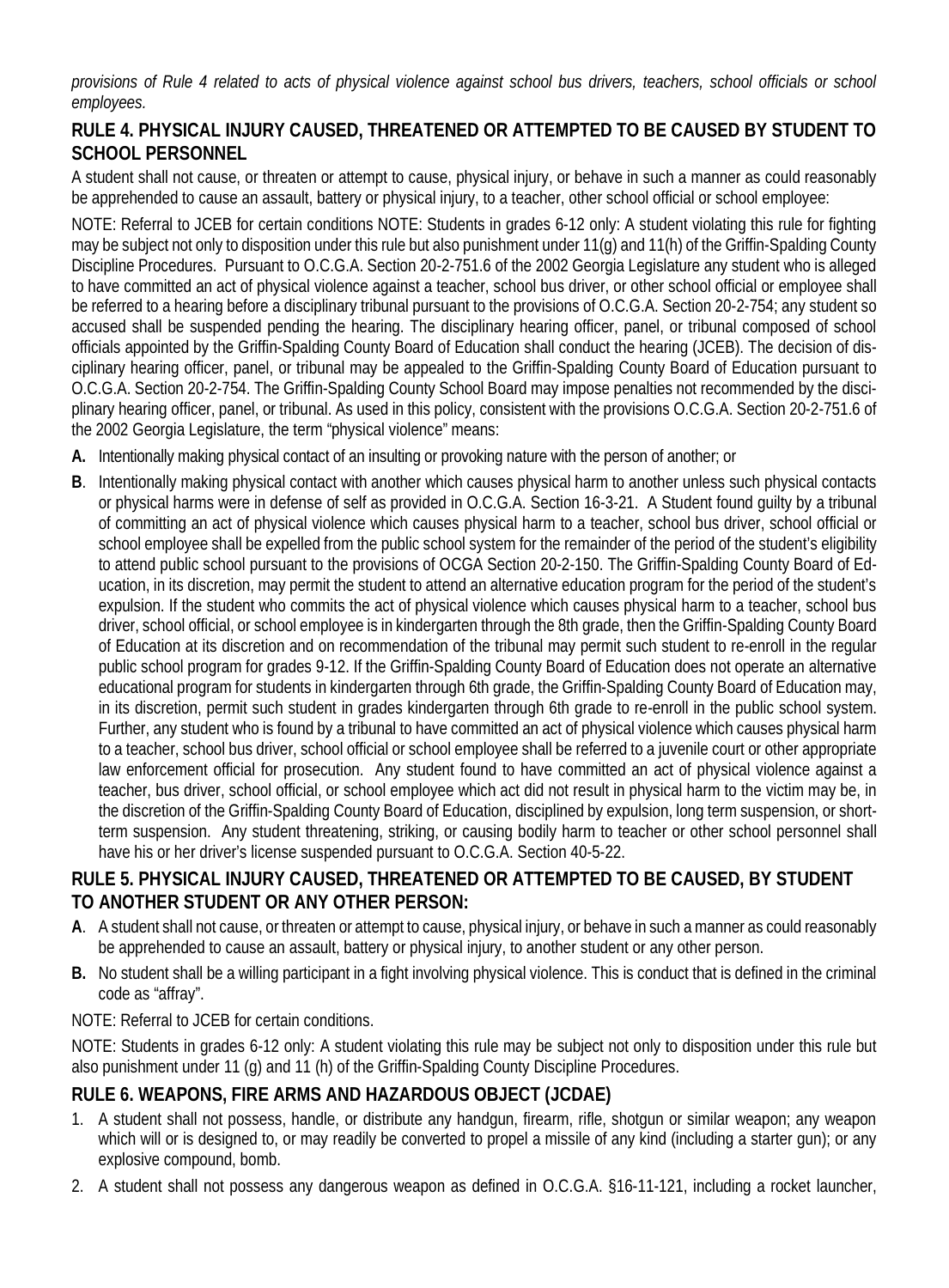bazooka, recoilless rifle, mortar, hand grenade, or any other similar devices.

3. A student shall not possess any hazardous/dangerous object, including any machete, dirk, sword cane, bowie knife, switchable knife, any other knife having a blade of two or more inches, straight-edge razor, razor blade, ice pick or box cutter, a spring stick, metal/brass or artificial knuckles, blackjack, any bat, club, or other bludgeon-type weapons, or flailing instrument consisting of two or more rigid parts connected in such a manner as to allow them to swing freely, which may be known as a nun chahka, nun chuck, shuriken, or fighting chain, or any disc, of whatever configuration, having at least two points or pointed blades which is designed to be thrown or propelled and which may be known as a throwing star or oriental dart, or any other martial arts device; any pistol or rifle designed to propel objects by air pressure or spring action; any stun gun, look-alike/toy firearm or non-lethal air gun; or taser; any weapon of like kind or any tool or instrument capable of inflicting bodily injury and which could reasonably be concluded as being a violation of the intent of this section (for example: chain, night stick, rings, studded or pointed bracelets, ax handle, seam ripper, metal nail file). Such terms shall not include any of these instruments used for classroom work authorized by the teacher.

### **NOTE: Referral to JCDAE for certain conditions.**

#### **NOTE: Students in grades 6-12 only: A student violating this rule may be subject not only to disposition under this rule but also punishment under 11(g) and 11(h) of the Griffin-Spalding County Discipline Procedures.**

Students who possess any weapons described in definitions 1 or 2 listed above in violation of this policy will be subject to a minimum of a one calendar year expulsion (O.C.G.A. §20-2-751.1). The Superintendent shall have the authority, either before or after the student is referred for a hearing, to reduce the mandated one year expulsion under circumstances where the one year expulsion appears excessive to the Superintendent on a case-by-case basis. The tribunal or hearing officer shall also have the authority to modify such expulsion requirement on a case-by-case basis in determining the appropriate punishment. Finally, in any tribunal decision appealed to the board of education, the board may reduce the mandated punishment but shall consider whether the superintendent and/or tribunal or hearing officer considered a reduction and any rationale in denying such a reduction.

Students who possess other weapons or hazardous/dangerous objects as described in definition 3 will be subject to discipline as specified in the student code of conduct.

### **Guns:**

Any student bringing a gun (including a firearm, weapon or hazardous/dangerous objects as defined by Policy JCDAE) onto school property shall be referred to a disciplinary hearing officer, panel, or tribunal. If the disciplinary hearing officer, panel or tribunal determines that the student did possess a gun on school grounds, the student shall be expelled for not less than one calendar year. In appropriate circumstances, or as law requires, the hearing officer, tribunal, panel, administrator, superintendent, or the board of education may, in its discretion, modify the mandatory minimum one calendar expulsion. (Refer to Policy JCDAE for Disciplinary action and Procedures) Any student who brings a firearm or weapon to school shall be referred to the appropriate criminal justice or juvenile delinquency authorities. The term weapon as used in this policy shall include any weapon as defined in O.C.G.A. 16-11-127.

### **RULE 7. ALCOHOLIC BEVERAGES, NARCOTICS, STIMULANT DRUGS, AND CONTROLLED SUBSTANCES (JCDAC)**

**A.** A student shall not possess, sell, use, distribute or be under the influence of any alcoholic beverage of any kind.

- 1. A student suspected of drinking alcohol at school related events or on school property may be asked to submit to a breath test to determine if alcohol has been consumed. A parent or guardian of a student suspected of drinking alcohol will be notified and offered the opportunity to give their consent for the test to be administered. Students who are eighteen years of age or older may give their own consent for the test to be administered.
- 2. Parent/guardians may select another method to determine if alcohol has been consumed. Failure of the student to submit to testing as requested by the school official may result in an unfavorable inference and appropriate punishment may be given the student if the school official believes that there is sufficient evidence to indicate use, possession, or distribution of any alcoholic beverage or controlled substance.

NOTE: A student violating this rule may be subject not only to disposition under this rule but also punishment under 11(g) and 11(h) of the Griffin-Spalding County Discipline Procedure.

**B.** A student shall not possess, sell, use, distribute or be under the influence of

any substance containing any concentration of tetra hydro cannabinol (THC) (for example: marijuana, hemp, CBD oil, or any other derivative of either) or any other substance set out or controlled under and by virtue of the Georgia Controlled Substances Act or the Georgia Dangerous Drug Act**.** NOTE: A student violating this rule may be subject not only to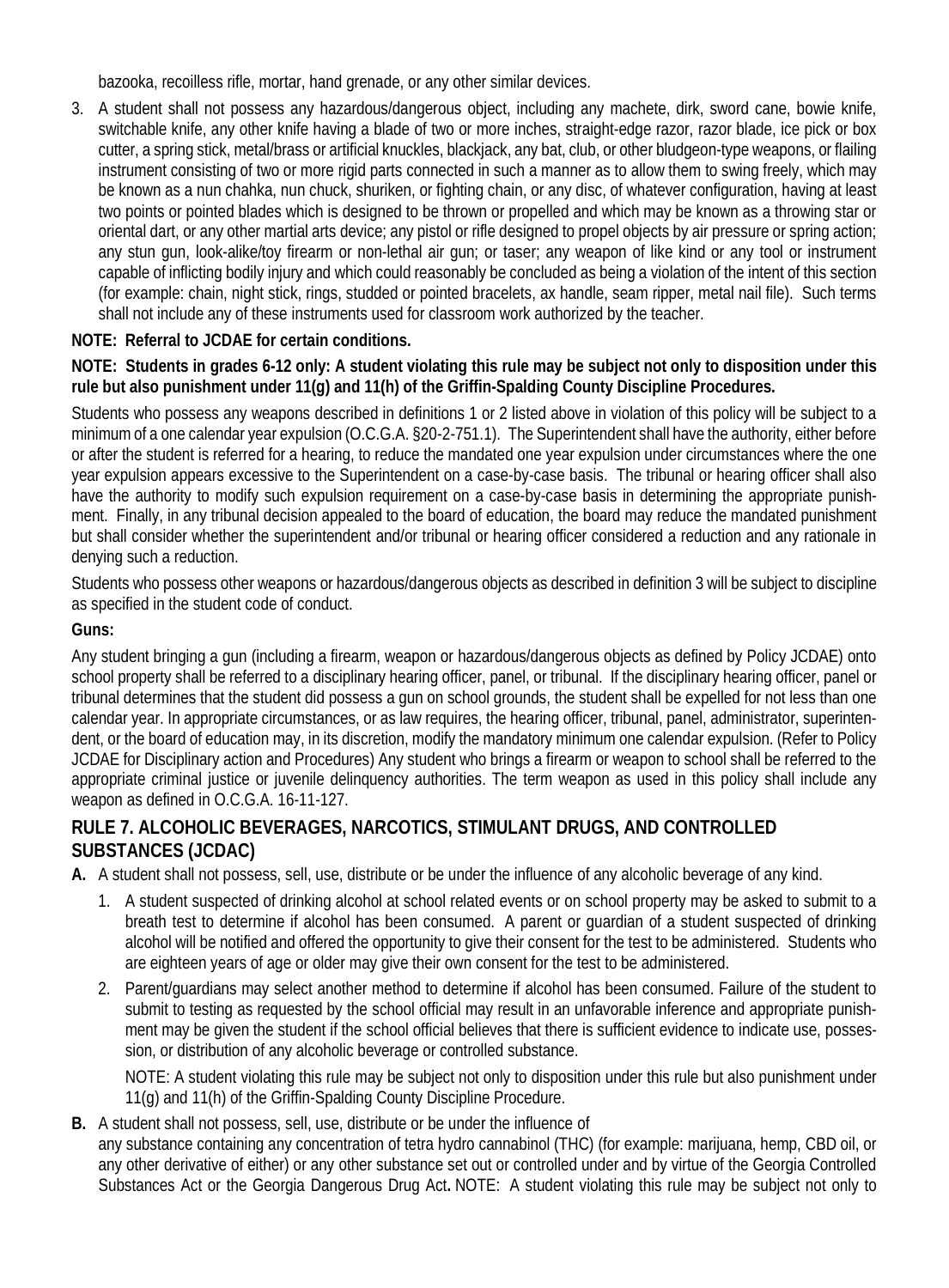disposition under this rule but also punishment under 11(g) and 11(h) of the Griffin-Spalding County Discipline Procedure.

**C.** A student shall not possess, sell, purchase, use, distribute, transport, be in possession of equipment or devices used for preparing or using drugs or narcotics or being under the influence of any intoxicant, narcotic drug, hallucinogenic drug, amphetamine, barbiturate, or marijuana of any kind or any substance set out or controlled under and by virtue of the Georgia Controlled Substance Act or the Georgia Dangerous Drug Act.

NOTE: A student violating this rule may be subject not only to disposition under this rule but also punishment under 11(g) and 11(h) of the Griffin-Spalding County Discipline Procedure.

- **D.** A student shall not possess, sell, use, or distribute any substance under pretense that it is a controlled substance or dangerous drug.
- **E.** A student shall not use, possess or distribute any over-the-counter drug in any manner other than directed on the original container of the over-the-counter drug or by a physician, or for the purpose of becoming intoxicated or for a mood altering purpose, or any substance under the pretense that it is a controlled substance. Use of a drug authorized by a medical prescription from a registered pharmacist or licensed medical doctor shall not be considered a violation of this rule, provided it is used by the person named in the prescription in the manner directed by the prescription.
- **F**. A student shall not use inhalants. "Inhalant" means any substance that the fumes or vapors of which are intentionally smelled or inhaled for the purpose of causing a condition of intoxication, stupefaction, euphoria, excitement, exhilaration, or dulling of the senses or nervous system. Expressly excepted from this rule shall be any prescription medication which is designed to be inhaled and which has been prescribed for the student using it. Any student suspended for possession or sale of drugs or alcohol shall have his or her driver's license suspended pursuant to O.C.G.A. Section 40-5-22.

NOTE: In addition to any other punishment or corrective measure which the administration or superintendent may deem appropriate, students violating Rule 7 may be referred to the Student Support Team (SST) or Respond to Intervention Team (RTI).

## **RULE 8. DISREGARD OF DIRECTIONS OR COMMANDS DISRESPECTFUL CONDUCT**

A student shall not fail to comply with reasonable directions or commands of teachers, student teachers, substitute teachers, teacher aides, principals, school bus drivers, or other authorized school personnel. A student shall not act in a disrespectful manner toward teachers, administrators, or other school personnel. (SBOE Rule 160-4-8-.15) NOTE: A student violating this rule will be subject not only to disposition under this rule but also punishment under 11(g) and 11(h) of the Griffin-Spalding County Discipline Procedures.

## **RULE 9. UNEXCUSED ABSENCES (JBD)**

A student shall not be absent from school or from any class or other required school function during required school hours except for illness or other providential cause, except with written permission of the teacher, principal, or other duly authorized school official, nor shall any student encourage, urge or counsel other students to violate this rule.

#### **Chronic Student Absenteeism/Truancy** (SBOE Rule 160-5-1-.10 [JB]

Chronic student absenteeism is unacceptable within the Griffin-Spalding County School System therefore is shall be the ultimate responsibility of the student's school of attendance to document and track absenteeism for their respective students. Any child subject to compulsory attendance who during the school calendar year has more than five (5) days of unexcused absences is considered truant. For the purpose of determining student truancy, school days missed as a result of an out of school suspension shall not be counted as unexcused. (JBA)

## **RULE 10. DRESS AND GROOMING (JCDB)**

Each student shall conform to the dress code as specified by principals at the beginning of school each year. A student shall not dress, groom, or wear or use emblems, insignias, badges or other symbols where the effect thereof is to distract unreasonably the attention of other students, or which may identify them as members of any particular gang, or otherwise cause disruption or interference with the operation of the school. The principal or other duly authorized school official shall determine whether any particular mode of dress, apparel, grooming or use of emblems, insignias, badges, or other symbols results in such interference or disruption as to violate this rule.

## **RULE 11. ADDITIONAL REGULATIONS**

- **A.** A student shall not use tobacco, expressly including cigarettes, cigars and pipes, but not excluding any other forms of tobacco on any school grounds or property (including school buses and motor vehicles) of this school system or at any school activity, function or event (whether on or off school grounds) **(JCDAA)**.
- **B.** Additionally, the Board of Education has an obligation to provide a safe and healthy atmosphere for students, therefore,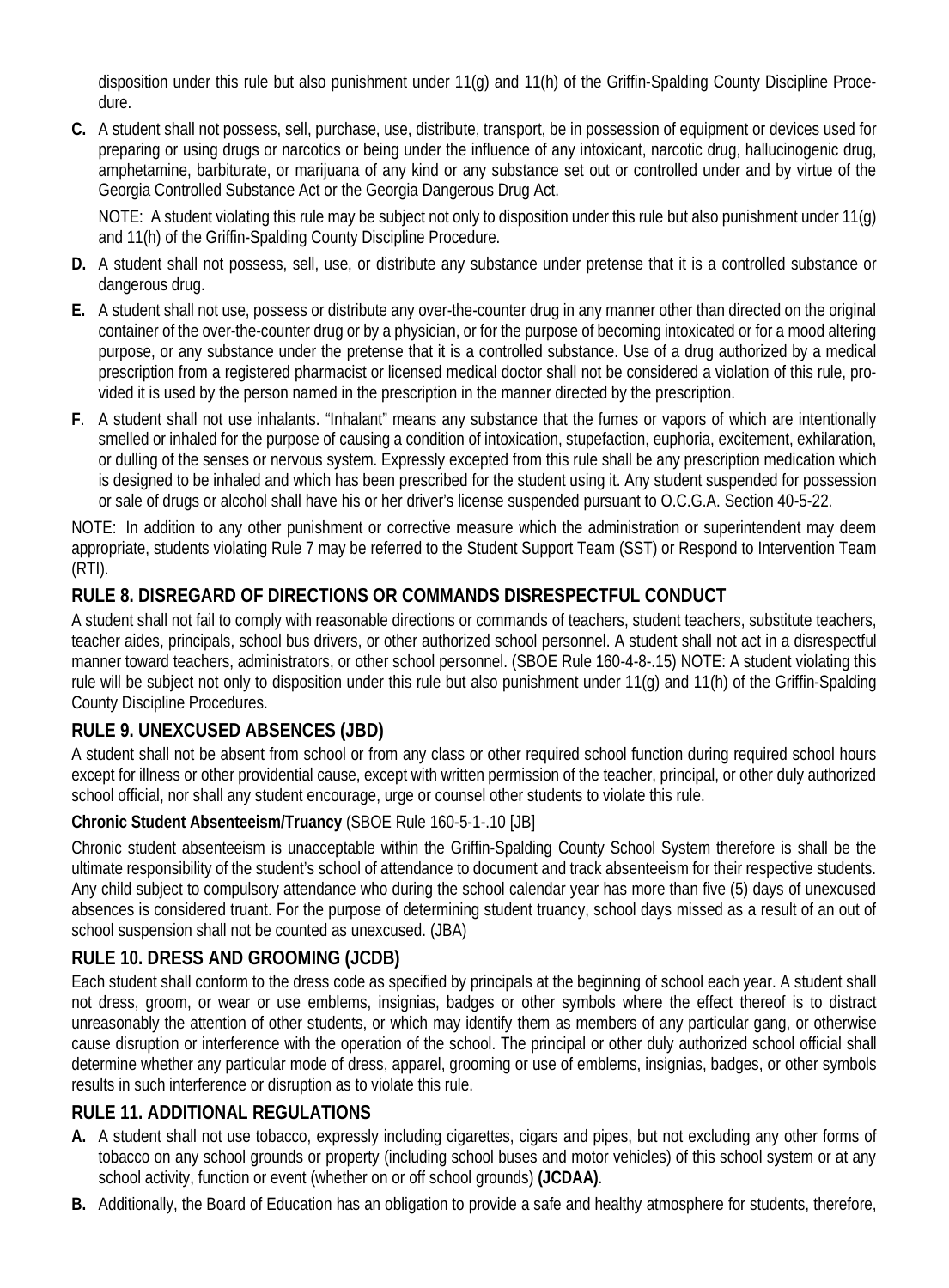due to smoking presenting itself as a potential fire hazard to students and buildings, minor children being influenced by students who might use tobacco in any form, and the determination by the Surgeon General that cigarette smoking and other use of tobacco are hazardous to one's health, students in grades K through 12 inclusive shall not possess during the school day, tobacco, expressly cigarettes, cigars and pipes, but not excluding any other forms of tobacco on any school grounds or property (including school buses and motor vehicles) of this school system or at any school activity, function or event (whether on or off school grounds) **(JCDAA)**.

- **C.** A student shall not use, speak, utter or write profane, vulgar, opprobrious, or inflammatory words or language on any school grounds or property (including school buses and motor vehicles) of this school system or at any school activity, function or event (whether on or off school grounds).
- **D.** A student shall not use, speak, utter or write profane, vulgar, opprobrious, or inflammatory words or language of a racial nature on any school grounds or property (including school buses and motor vehicles) of this school system or at any school activity, function or event (whether on or off school grounds).
- **E.** A student shall not cause, or threaten or attempt to cause deliberate, repeated, and unsolicited physical actions, gestures, or verbal or written comments of a sexual nature, when such conduct has the purpose or effect of interfering with a student's academic performance or creating an intimidating, hostile, or offensive learning environment. This type conduct otherwise known as "sexual harassment" shall not take place on any school grounds or property (including school buses or motor vehicles) of this school system or at any school activity, function or event (whether on or off school grounds). Examples include behaviors such as leering, pinching, grabbing, suggestive comments, suggestive jokes, or pressure to engage in sexual activity.
- **F.** A student shall not possess, sell, use or transmit pornographic materials or literature on any school grounds or property (including school buses and motor vehicles) of this school system or at any school activity, function or event (whether on or off of school grounds).
- **G.** A student shall not commit any crime (felony or misdemeanor) as defined by the laws of Georgia, or violate any State or Federal law while such student is on any school grounds or property (including school buses and motor vehicles) of this school system or at any school activity, function or event (whether on or off school grounds).

NOTE: Administrator authorized to file criminal charges.

**H.** A student shall not violate any ordinance of the City of Griffin while such student is within the city limits on any school grounds or property (including school buses and motor vehicles) of this school system or while attending a school activity, function or event within the corporate limits of the City of Griffin.

NOTE: Administrator authorized to file criminal charges.

- **I.** A student shall not engage in or encourage others to engage in any kind of sexual activity on any school grounds or property (including school buses and motor vehicles) of this school system or at any school activity, function or event (whether on or off school grounds). Parents and guardians are encouraged to inform their children of the consequences, including potential criminal penalties, of underage sexual conduct and crimes for which a minor can be tried as an adult. O.C.G.A. 20-2-735(e)
- **J.** It is the intent of the Board of Education to discipline students who have engaged in off campus misconduct at any time during the year, including summer or other occasions when students are not attending class, based on the following circumstances:
	- **1.** A student who has committed or allegedly committed any act off-campus which is prohibited by the Georgia criminal code whether same be defined as a felony or misdemeanor, (regardless of whether the student is arrested, charged, or convicted with violating that act pursuant to the criminal laws of this state or charged with a delinquent act pursuant to the juvenile code), and whose presence at school is likely to endanger other students or staff or cause disruption to the educational climate may be disciplined or excluded from school.
	- **2.** Students who attend or participate in any activity conducted for the benefit of students, whether school sponsored or supported by private organizations such as booster clubs, sports organizations, or similar groups, with prior approval of the superintendent, and without regard to whether the event takes place on school property, are subject to the student discipline code during the activity or while traveling to and from the activity.

## **RULE 12. ELECTRONIC COMMUNICATION DEVICES**

No student shall use a cellular telephone, entertainment system, mp3 player, laser pointer, or other personal electronic device during any school activity unless one of the following conditions apply.

1. Students may use personal electronic devices for instructional purposes if approved by the teacher and the principal or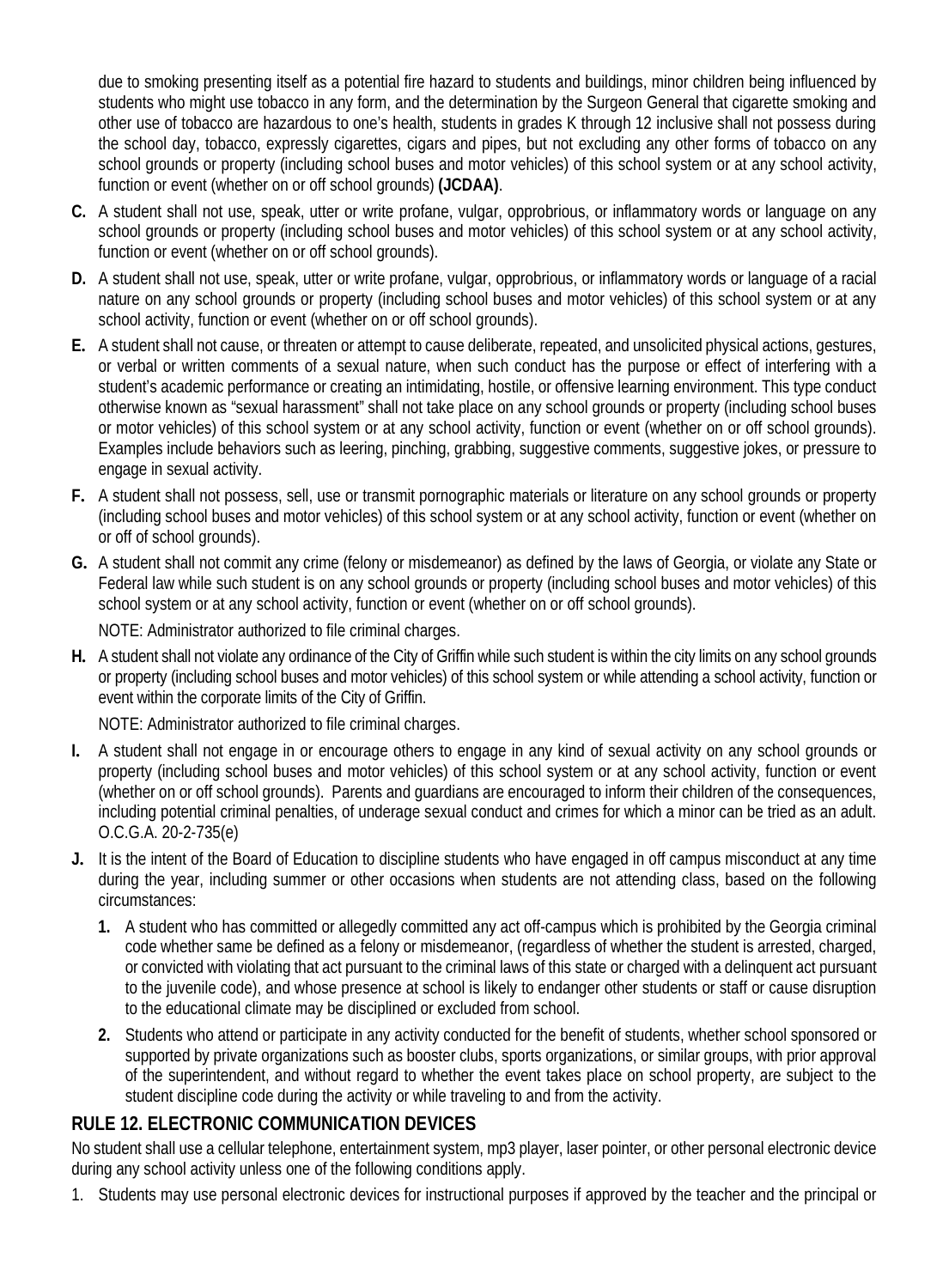his/her designee.

- 2. Students may use personal electronic devices for health reasons if approved in writing by the principal or his/her designee.
- 3. Students may use personal electronic devices for other unusual reasons if approved in writing by the principal or his/her designee. O.C.G.A. 20-2-1183

## **RULE 13. ELECTRONIC COMMUNICATIONS SYSTEM**

A student shall not use the school system electronic communications system (e-mail, internet, America Online or the like) for any purpose other than educational and research consistent with the educational objectives of the Griffin-Spalding County School System. Such prohibited use includes, but is not limited to, transmission of any material in violation of any law of the United States or of the State of Georgia or of any school system regulation or policy or the transmission of copyrighted material, threatening or obscene material, or material protected as a trade secret. Use for commercial activities, product advertisement, or political lobbying is also prohibited.

## **RULE 14. BULLYING (JCDAG) – SEE POLICY ON PAGE 8**

## **RULE 15. GAMBLING**

Students shall not play any game of skill or chance for money or anything of value.

## **RULE 16. LOITERING/TRESPASSING**

Student shall not enter any school property or school facility without proper authority (includes student entry during a period of suspension or expulsion).

## **RULE 17. OFFICE REFERRALS**

Students sent to the office for the fourth (4th) violation of the Student Discipline Code may be subject to a ten (10) day out-ofschool suspension and may be identified as a chronically disruptive student. If the student is identified as a chronically disruptive student and is sent to the office for the seventh (7th) violation, the student may be recommended to the disciplinary hearing officer or panel for possible long-term suspension or expulsion.

## **RULE 18. SUSPENSION ACCUMULATION**

Students who accumulate 15 or more days of suspension (in-school or our-of-school) for disciplinary reasons within one school year may be recommended to the disciplinary hearing officer. Prior permission must be received from the administrator over administrative services division before applying Rule 18.

#### **RULE 19. FALSIFYING REPORTS OF ALLEGED INAPPROPRIATE BEHAVIOR BY TEACHER/SCHOOL PERSONNEL**

Students shall not falsify, misrepresent, omit or erroneously report information regarding instances of alleged inappropriate behavior by a teacher, administrator or other school employee toward a student **O.C.G.A. 20-2-751.5. \***

Note:

- **(a)** Any student *(or parent or friend of a student)* who has been the victim of an act of sexual abuse or sexual misconduct by a teacher, administrator or other school system employee is urged to make an oral report of the act to any teacher, counselor or administrator at his/her school.
- **(b)** Any teacher, counselor or administrator receiving a report of sexual abuse or sexual misconduct of a student by a teacher, administrator or other employee shall make an oral report of the incident immediately by telephone or otherwise to the school principal or principal's designee, and shall submit a written report of the incident to the school principal or principal's designee within 24 hours. *If the principal is the person accused of the sexual abuse or sexual misconduct, the oral and written reports should be made to the superintendent or the superintendent's designee.*
- **(c)** Any school principal or principal's designee receiving a report of sexual abuse as defined in O.C.G.A. 19-7-5 shall make an oral report immediately, but in no case later than 24 hours from the time there is reasonable cause to believe a child has been abused. The report should be made by telephone and followed by a written report in writing, if requested, to a child welfare agency providing protective services, as designated by the Department of Human Resources, or, in the absence of such agency, to an appropriate police authority or district attorney. Reports of acts of sexual misconduct against a student by a teacher, administrator or other employee not covered by O.C.G.A. 19-7-5 or 20-2-1184 shall be investigated immediately by school or system personnel. If the investigation of the allegation of sexual misconduct indicates a reasonable cause to believe that the report of sexual misconduct is valid, the school principal or principal's designee shall make an immediate written report to the superintendent and the Professional Standards Commission Ethics Division.

**"Sexual abuse"** means a person's employing, using, persuading, inducing, enticing, or coercing any minor who is not that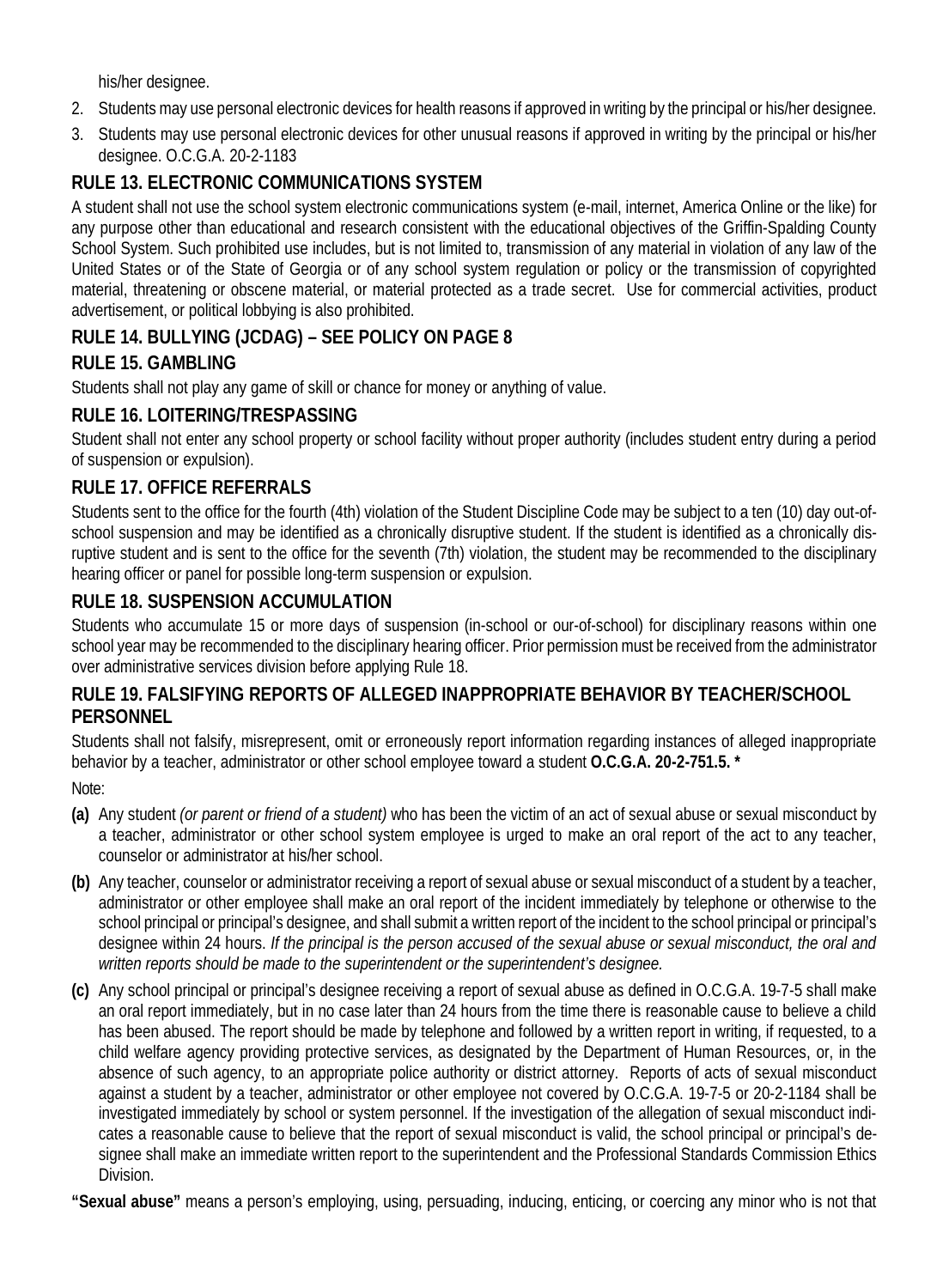person's spouse to engage in any sexual act as defined in O.C.G.A. 19-7-5.

**"Sexual misconduct"** includes behavior by an educator that is directed at a student and intended to sexually arouse or titillate the educator or the child. Educator sexual misconduct by an educator may include, but is not limited to, the following behavior:

- 1. Made sexual comments, jokes, or gestures.
- 2. Showed or displayed sexual pictures, photographs, illustrations, or messages.
- 3. Wrote sexual messages/graffiti on notes or the internet.
- 4. Spread sexual rumors (i.e. said a student was gay or a lesbian).
- 5. Spied on students as they dressed, showered or used the restroom at school.
- 6. Flashed or "mooned" students.
- 7. Touched, excessively hugged, or grabbed students in a sexual way.
- 8. Forced a student to kiss him/her or do something else of a sexual nature.
- 9. Talked or asked about a student's developing body, sexuality, dating habits, *etc.*
- 10. Talked repeatedly about sexual activities or sexual fantasies.
- 11. Made fun of your body parts.
- 12. Called students sexual names.

\*20-2-751.7.(a) The Professional Standards Commission shall establish a state mandated process for students to follow in reporting instances of alleged inappropriate behavior by a teacher, administrator, or other school employee toward a student which shall not prohibit the ability of a student to report the incident to law enforcement authorities. Each local school system shall be required to implement and follow such state mandated process and shall include the mandated process in student handbooks and in employee handbooks or policies.

## **RULE 20. SECRET SOCIETIES (GANGS) - SEE POLICY ON PAGE 23 RULE 21. OFFENSES INVOLVING FALSE INFORMATION**

#### **False Statement**

**A.** A student to whom a request has been made by a school official to provide information regarding any school related matter commits the offense of furnishing a false statement when he/she, knowingly and willfully, makes a false statement, whether orally or in writing.

#### **Perjury**

**B.** A student to whom a lawful oath or affirmation has been administered commits the offense of perjury when, in a student disciplinary proceeding, he/she knowingly and willfully makes a false statement material to the issue or point in question.

#### **Forgery**

**C.** A student commits the offense of forgery when he/she knowingly makes, alters, or possesses any school related writing, record, or document in a fictitious name or in such manner that the writing, record, or document as made or altered purports to have been made by another person, or at another time with different provisions, or by authority of one who did not give such authority.

#### **RULE 22. INFLUENCING WITNESSES**

A student shall not with intent to deter a witness from testifying freely, fully, and truthfully to any matter pending in any disciplinary or in any administrative proceeding, communicate directly or indirectly, to such witness any threat of injury or damage to the person, property or employment of any relative of the witness or who offers or delivers any benefit, reward, or consideration to such witness or to a relative of the witness.

#### **RULE 23. FAILURE TO OBEY SUBPOENA**

A student who is served with a lawfully issued subpoena compelling his, or her, attendance at a student disciplinary tribunal, personnel hearing or any other proceeding before a tribunal panel, hearing officer or the Griffin-Spalding County Board of Education commits a violation of this Rule if a student fails to obey subpoena and may be subject to discipline pursuant to the provisions of the Griffin-Spalding County School System Behavior Code and Discipline Policy.

#### **Other Requirements and Considerations:**

**A.** Students serving out-of-school suspension, in-school suspension (long-term), or expulsion are not permitted to attend or participate in any school functions.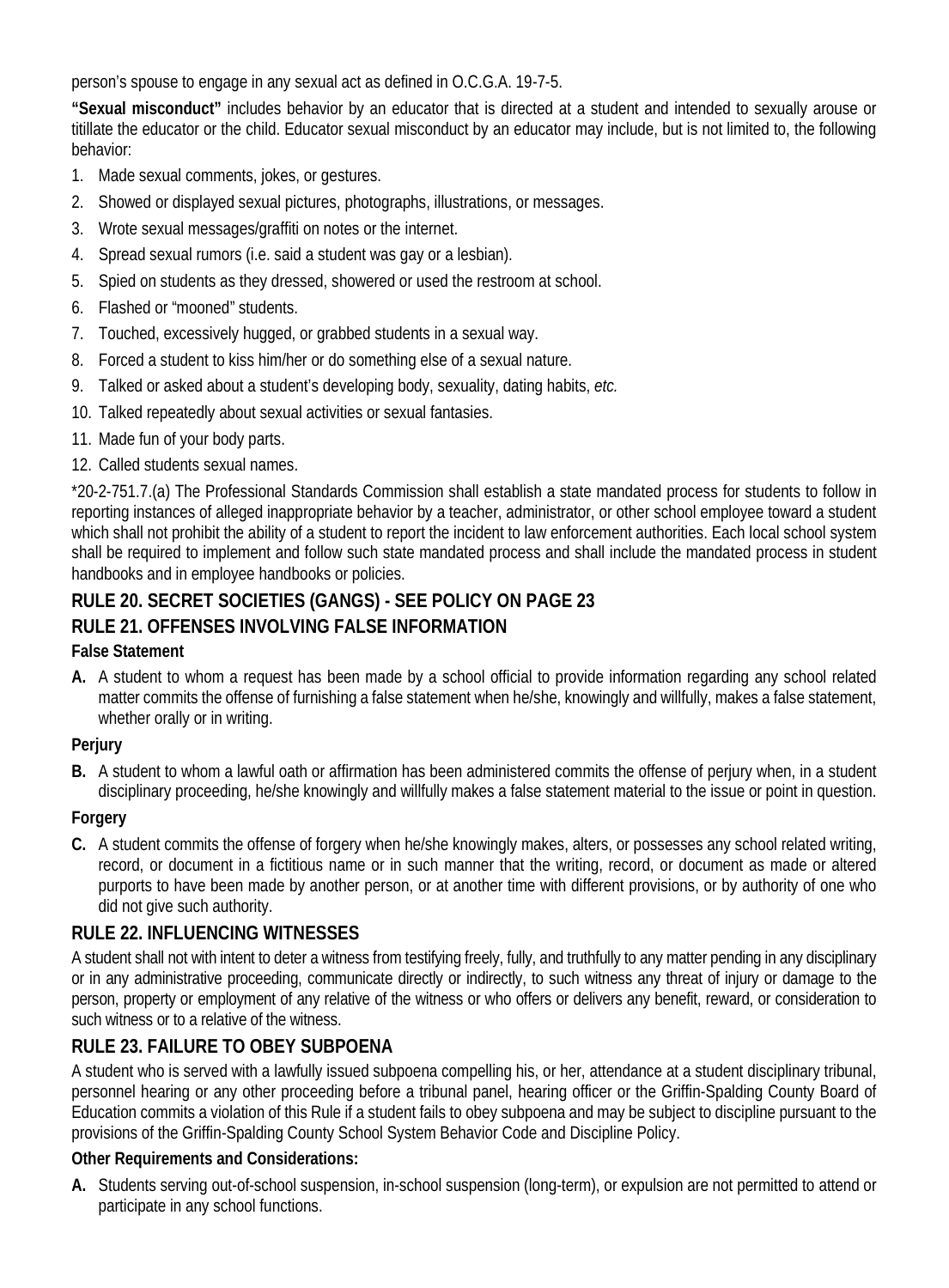- **B.** A student on his/her way to or from school, whether or not the student is using their own or school system transportation, or while being provided school system transportation to/from any school function or activity, or any school-related activity, or at any school event held away from the school, under the jurisdiction of school authorities is subject to the rules and regulations as stated in this Student Discipline Code. This shall include bus stops used by the school system's transportation to load and deliver students.
- **C.** All disciplinary problems affecting special education students shall be in strict compliance with the law.
- **D.** A student's past disciplinary record will be considered in assessing a discipline penalty.
- **E.** The principal, or his designee, has the discretion to recommend long-term suspension or expulsion, based on the seriousness of the offense. Long-term suspension or expulsion recommendations are heard by the disciplinary hearing officer, panel, or tribunal unless the superintendent directs it to be heard by the Board of Education first.
- **F**. School administrators are authorized to file criminal charges in their official capacity as an administrator for the school system.
- **G.** Administrators have wide discretionary authority in determining disciplinary actions.

# STUDENT DRESS CODE

The Griffin-Spalding County School System dress code requires students in middle and high school to dress in a manner that is conductive to a good learning environment. Our behavior patterns are affected by what we wear. When students are wearing proper attire, they are more reserved in their behavior. Visitors and our community judge our schools by the appearance and deportment of our students. Our impressions upon others and the impressions of the entire school are influenced by what students wear.

One objective of a school is to assist students in preparing for life in the business and social worlds. Our schools, therefore, should help students learn to dress in a manner the public finds appropriate. Many fads in dress are not appropriate for school. Therefore, students' dress should reflect neatness, cleanliness and should not distract or cause disruption in the educational process of school.

The school administration reserves the right to determine if a student's dress, hairstyle, etc. are too casual, too revealing, or too distracting in the learning environment to be considered appropriate for school. The safety of all students will be taken into consideration when making decisions regarding appropriate/inappropriate attire including the tucking in of shirt tails.

It is not the intent of this regulation to create hardship or stress on any student or parent, but rather to provide a reasonable standard of dress. Recognizing the fact that no dress code is perfect and there may be some who will not agree on all points, we are requesting the cooperation of all students and their parents in adhering to this policy. The following restrictions, therefore, are imposed:

- 1. During school hours or at school activities, students should wear appropriate footwear. (Flip flops and bedroom shoes are not appropriate.)
- 2. During school hours or at school activities, students shall not wear clothing with slit(s) or hole(s). (Frayed area(s) and patched holed are not appropriate.)
- 3. During school hours or at school activities, students may wear skirts, shorts, skorts, or dresses that fall below fingertip length when arms are held loosely at the side.
- 4. During school hours or at school activities, students shall not wear tank shirts, halter tops, shirts or dresses with spaghetti straps. In addition, tops that expose cleavage, the midriffs, strapless dresses or see-through clothing are not appropriate during school hours or at school activities.
- 5. During school hours or at school activities, tails of shirts shall be worn at wrist level or above. Shirts longer than this must be tucked. During school hours or at school activities, students shall wear pants belted at the natural waistline. There will be no "busting slack" or exposure of clothing designed and sold as undergarments during school hours.
- 6. During school hours or at school activities, students may not wear oversized clothing, skin-tight pants, or form fitting clothing. Students may wear leggings provided a dress or top is worn over the leggings. The length of the dress or top worn over the leggings must fall below the fingertip length when arms are held loosely at the side.
- 7. During school hours or at school activities, students may not wear clothing in a manner inconsistent with the intended design (Examples: bandanas used as belts, etc.).
- 8. During school hours or at school activities, students shall not wear clothing displaying obscene or suggestive slogans or shirts with pictures or patches displaying illegal substances for minors. (Examples: symbols of drugs, tobacco products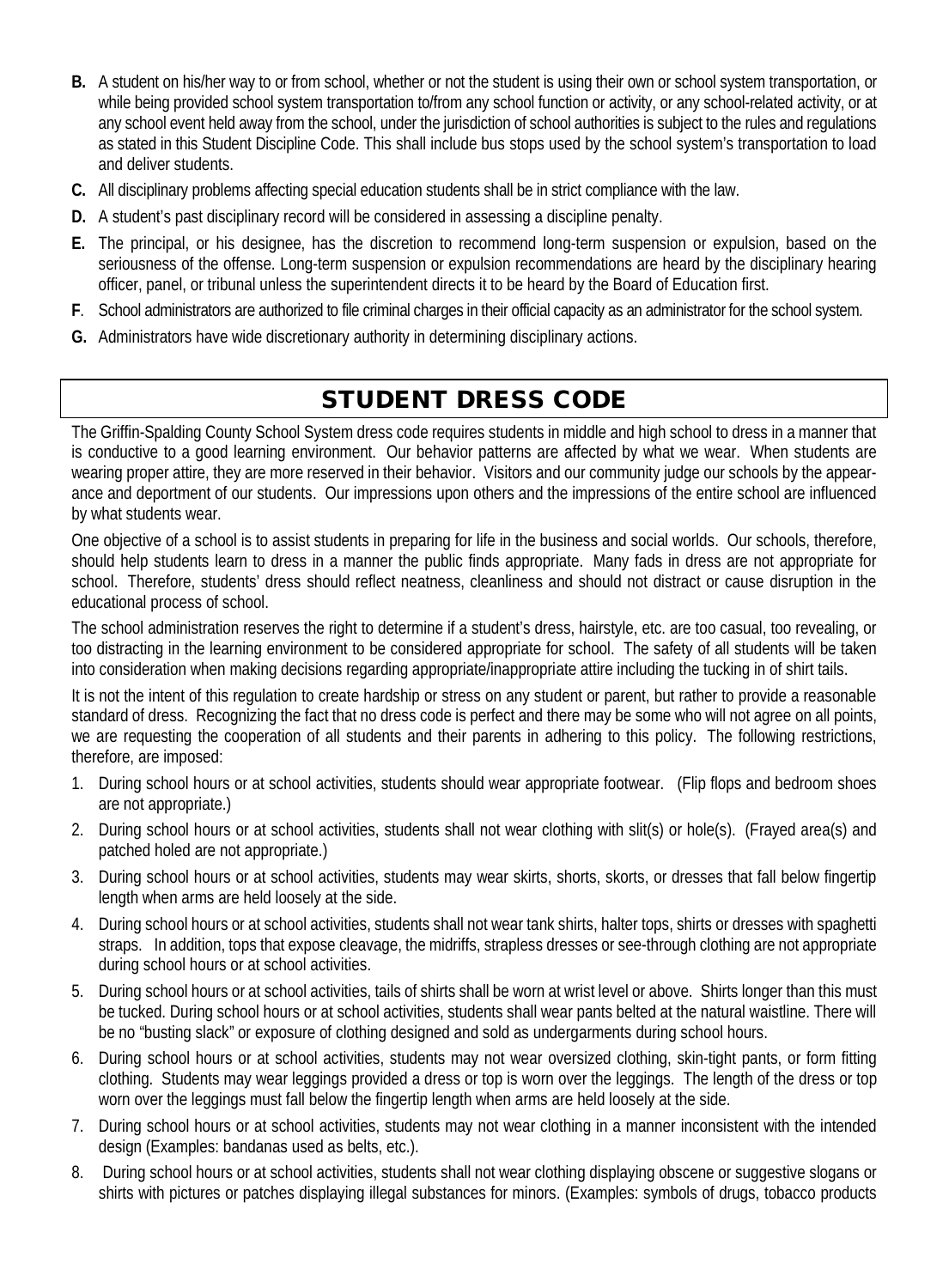or alcoholic beverages, etc.)

- 9. During School hours or at school activities, students shall not wear clothing which displays or implies profane, vulgar, obscene or racially offensive language, symbols, or sexual innuendo.
- 10. During school hours or at school activities, students shall not display emblems, insignias, writing graphics, pictures, badges, tattoos or other symbols where the effect is to cause disruption or interference with the operation of the school.
- 11. During school hours or at school activities, students shall not wear hats, sunglasses, caps, visors, sweatbands, skull caps, do rags, headbands or bandanas. (All hats and caps shall be properly stored during the school day.)
- 12. During school hours and at school activities, students shall not wear large coats and hoods during the school day. Hoods on sweatshirts must not be pulled over the head.
- 13. During school hours or at school activities, students may not wear chains hanging from wallets or clothing.
- 14. During school hours or at school activities, students shall not display or wear any gang article, paraphernalia or clothing that can be construed as being gang related. (Examples: bandanas sweat bands, head rags, T-shirts, jerseys, jackets, accessories, etc.)
- 15. During school hours or at school activities, students shall not wear jewelry that is offensive, studded, or pointed.
- 16. During school hours or at school activities, students shall not wear visible piercing type jewelry (other than ears) or paraphernalia where the effect is to cause disruption or interference with the operation of the school. Chains linking one piercing to another piercing are not allowed.

#### **EXCEPTIONS:**

- 1. School Administrators may alter the dress code for special occasions or extracurricular activities.
- 2. Parents of students who require an exemption from the dress code for religious, cultural or short-term medical reasons may make application to the principal.

**Refusal to comply with the dress code, repeated offenses, or violations of a severe nature may be subject to additional disciplinary procedures. The administration reserves the right to make the final decision relative to appropriate dress. School hours include the time students are transported to and from school on the school bus or any extra-curricular activity.**

**Receipt of Student Handbook shall serve as first notice of Dress Code Policy JCDB and Administrative Regulation JCDB-R(1)Middle and High Schools or JCDB-R(2) Elementary.**

|              | <b>STUDENT POLICIES</b>            |                          |
|--------------|------------------------------------|--------------------------|
| Code         | Description                        | <b>Last Revised Date</b> |
| <b>JCAC</b>  | Harassment                         | 11/3/2015                |
| <b>JCDA</b>  | Student Code of Conduct            | 11/3/2015                |
| <b>JCDAA</b> | Student Tobacco Use                | 11/3/2015                |
| <b>JCDAC</b> | Student Drug Use                   | 01/7/2020                |
| <b>JCDAE</b> | Weapons                            | 7/28/2015                |
| <b>JCDAG</b> | <b>Bullying</b>                    | 11/3/2015                |
| <b>JCDB</b>  | Student Dress Code                 | 11/3/2015                |
| <b>JCEB</b>  | <b>Student Hearing Procedure</b>   | 11/3/2015                |
| JDA          | <b>Corporal Punishment</b>         | 11/3/2015                |
| <b>JGC</b>   | <b>Student Health Services</b>     | 11/3/2015                |
| <b>JGCB</b>  | Student Immunizations              | 11/3/2015                |
| <b>JGCC</b>  | <b>Infectious Diseases</b>         | 11/3/2015                |
| <b>JGCD</b>  | Medication                         | 11/3/2015                |
| <b>JGF</b>   | <b>Student Safety</b>              | 11/3/2015                |
| JGF(2)       | Seclusion or Restraint of Students | 1/9/2018                 |
| <b>JGFG</b>  | <b>Student Accidents</b>           | 11/3/2015                |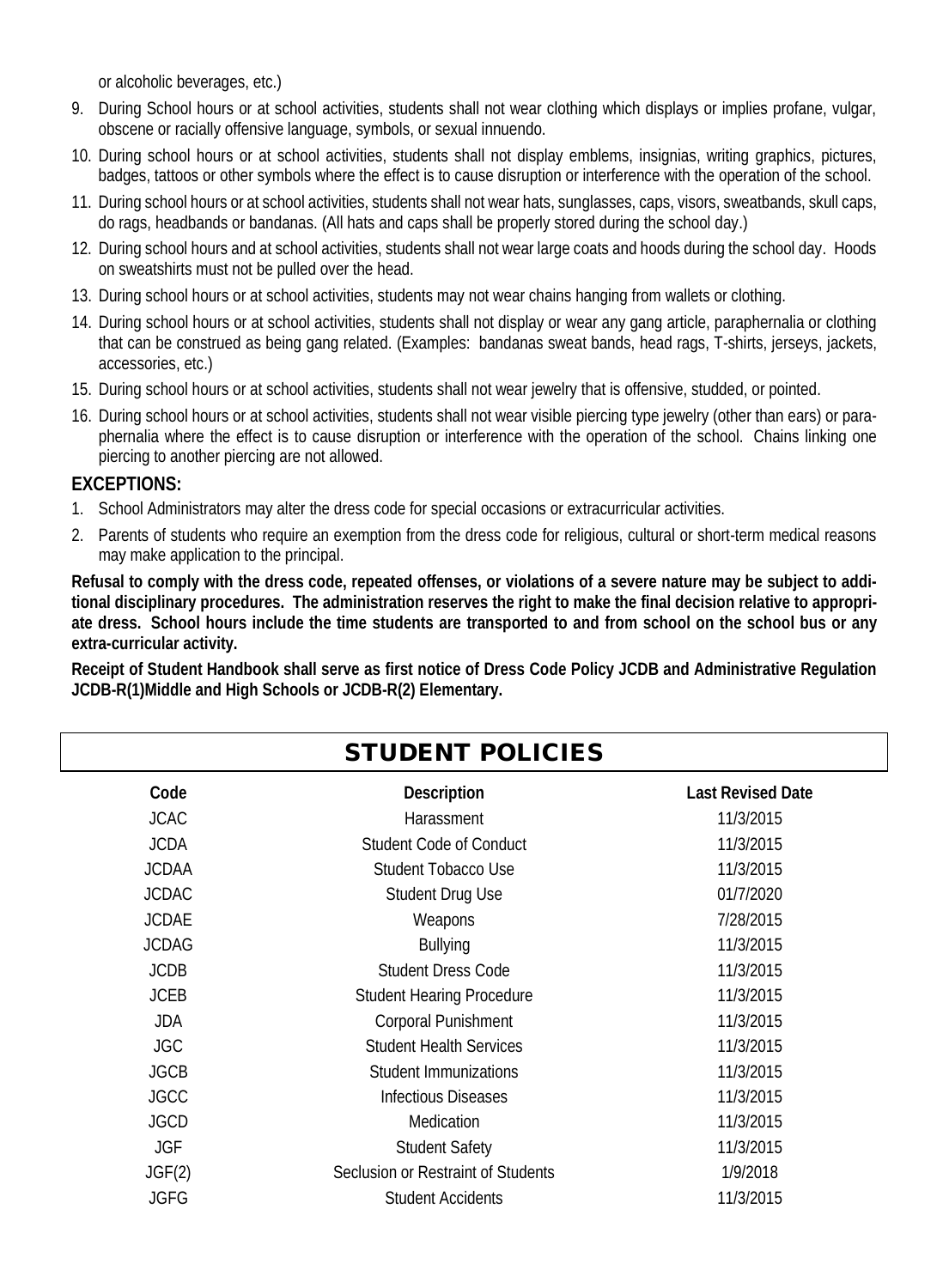| JGFGB | <b>Concussion Management</b>  | 11/3/2015 |
|-------|-------------------------------|-----------|
| JGI.  | Child Abuse or Neglect        | 1/3/2017  |
| JGIA  | Registration of Sex Offenders | 11/3/2015 |
| JGJA  | Suicide Prevention            | 11/3/2015 |
| JHCAA | Secret Societies (Gangs)      | 11/3/2015 |
|       |                               |           |

# STUDENT SUPPORT PROCESSES POLICY (IGB)

The Board of Education provides a variety of resources which are available at every school within the district to help address student behavioral problems. The school discipline process will include appropriate consideration of support processes to help students resolve such problems. These resources include school counselors, student support teams, chronic disciplinary problem student plans*,* etc*.*

# STUDENT SUPPORT TEAM

The Student Support Team (SST) is a problem-solving school-based intervention process and is state mandated. Student Support Teams (SST) are comprised of interdisciplinary teachers, resource personnel, parents and at times, students. The team uses a systematic, problem-solving approach to address learning and/or behavior difficulties experienced by students. This includes students who are experiencing a lack of academic progress, are medically challenged, display behavior or emotional challenges.

The Multi-Tiered System of Support (MTSS) Team is committed to providing training, resources, and guidance to schoolbased teams to help ensure the delivery of high quality instruction, research-based interventions, progress monitoring, and prompt identification of at-risk students. The purpose is to find ways around roadblocks to success for any student referred to the team. For additional information, please contact your school's principal and/or visit: http://www.gadoe.org.

# TECHNOLOGY ACCEPTABLE USE POLICY

## **RATIONALE**

Technology use is an important part of educating children to live in the 21st century. This technology includes computer hardware, software, networks, and access to the Internet. Due to the nature of technology and the magnitude of potential information available to students who use technology resources, the Griffin-Spalding County Board of Education has guidelines regarding appropriate use of technology in order to serve the educational needs of students.

Students accessing any network services from any school computer shall comply with the Griffin-Spalding County Schools policies and procedures for appropriate behavior. Administrative staff and teachers reserve the right to monitor any and all use of technology resources by students including electronic mail and Internet use.

The Internet is a global, fluid community which remains largely unregulated. While it is an extremely valuable tool for educational purposes, there may be content that is not appropriate to community, school, and family standards. It is the belief that technology including access to the Internet far outweighs disadvantages. The Griffin-Spalding County Schools, through its wide area network, provides an Internet screening system which blocks access to a large percentage of inappropriate sites. It should not be assumed, however, that users are completely shielded from accessing inappropriate material. There is no screening system that guarantees 100 percent filtering.

In order to use the Internet at school, students must have a signed Acceptable Use Policy (AUP) on file. The AUP will be valid until a student graduates or until a new or revised AUP is adopted by the Griffin-Spalding County Board of Education. Have an assignment that requires the use of the Internet. At school the Internet is to be used for educational purposes only. Surfing, accessing personal e-mail accounts, gaming, and downloading are forbidden. Anyone who violates the AUP may lose Internet privileges.

Additionally, access to the Internet is a privilege, not a right. Therefore, users violating the Griffin-Spalding County Schools appropriate use policy shall be subject to revocation of these privileges and disciplinary action.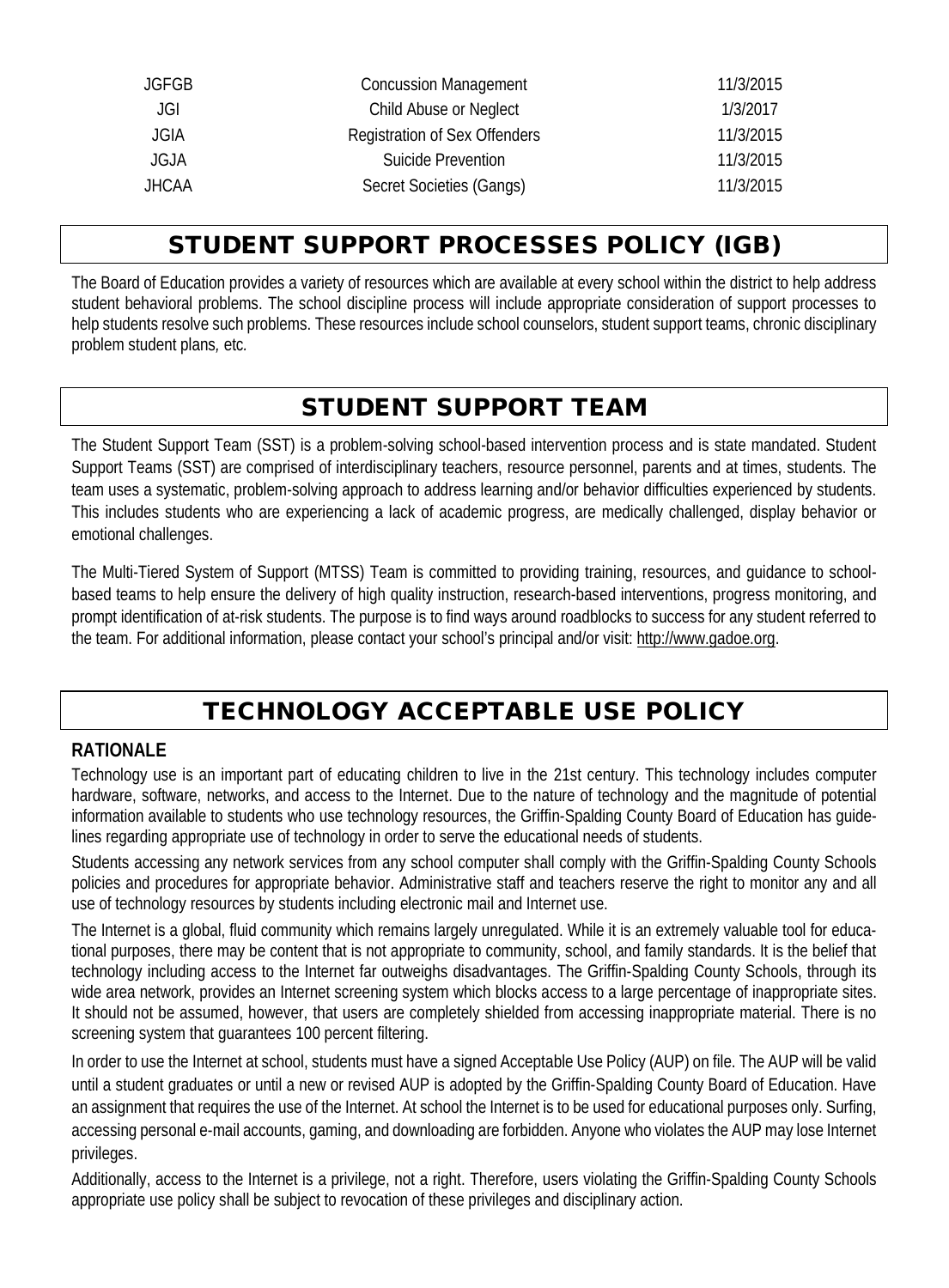## **TERMS AND CONDITIONS**

Access to the school's technology resources is provided for educational purposes consistent with the school system's instructional goals and curriculum. Procedures are in place for the protection of the student and the protection of Griffin-Spalding County Schools technology resources. The student will be held accountable for any violation of the following policies. Students and their parents and/or guardians will be responsible for damages and liable for costs incurred for service or repair due to malicious acts or technology use violations.

Examples of PROHIBITED conduct include but are NOT limited to the following:

- A. Accessing, sending, creating or posting information or communications that are damaging, abusive, obscene, sexually oriented, threatening or demeaning, harassing, or illegal.
- B. Use technology resources for financial gain or advertising.
- C. Posting or plagiarizing work by another person.
- D. Posting anonymous or forging communications.
- E. Attempting to read, alter, delete, or copy the communications of others.
- F. Giving out personal information including, but not limited to, mailing addresses, social security numbers, credit card or checking account information.
- G. Using technology resources for activities not compliant with copyright laws.
- H. Loading or using games, public domain, shareware, or any other unauthorized program on any school equipment.
- I. Purposefully infecting any technology equipment with computer virus or program designed to damage, alter, destroy, or provide access to unauthorized data or information.
- J. Gaining access or attempting to gain access to unauthorized or restricted network resources.
- K. Altering or attempting to alter the configuration of a computer, the operating system, or software.
- L. Attempting to vandalize, disconnect, or disassemble technology resources.
- M. Access personal e-mail to send and receive messages.

## **EXCEPTION OF TERMS AND CONDITIONS**

All terms and conditions as stated in this document are applicable to the Griffin-Spalding County Schools. These terms and conditions reflect the entire agreement of the parties and supersede all prior oral or written agreements and understandings of the parties. These terms and conditions shall be governed and interpreted in accordance with the laws of the State of Georgia, United States of America. The signatures(s) on the attached agreement and application is (are) legally binding and indicate(s) that the party (parties) who signed has (have) read the terms and conditions carefully and understand(s) their signature.

## **DISCLAIMER**

The Griffin-Spalding County Schools makes no warranties of any kind, whether expressed or implied, for the services it is providing. The school system will not be responsible for any damages suffered by any user. This includes, but is not limited to loss of data resulting from delays, non-deliveries, mis-deliveries, or service interruptions of technology resources caused by its own negligence, user errors or omissions, or external forces. Use of any information obtained via the Internet is at the risk of the user. Griffin-Spalding County Schools specifically denies any responsibility for the accuracy or quality of information obtained through its Internet services.

# TITLE I INFORMATION

#### **WHAT IS THE EVERY STUDENT SUCCEEDS ACT (ESSA)**?

The Every Student Succeeds Act (ESSA) was signed by President Obama on December 10, 2015 and represents good news for our nation's schools. This bipartisan measure reauthorized the 50-year-old Elementary and Secondary Education Act (ESEA), the nation's national education law and longstanding commitment to equal opportunity for all students. The new law builds on key areas of progress in recent years made possible by the efforts of educators, communities, parents and students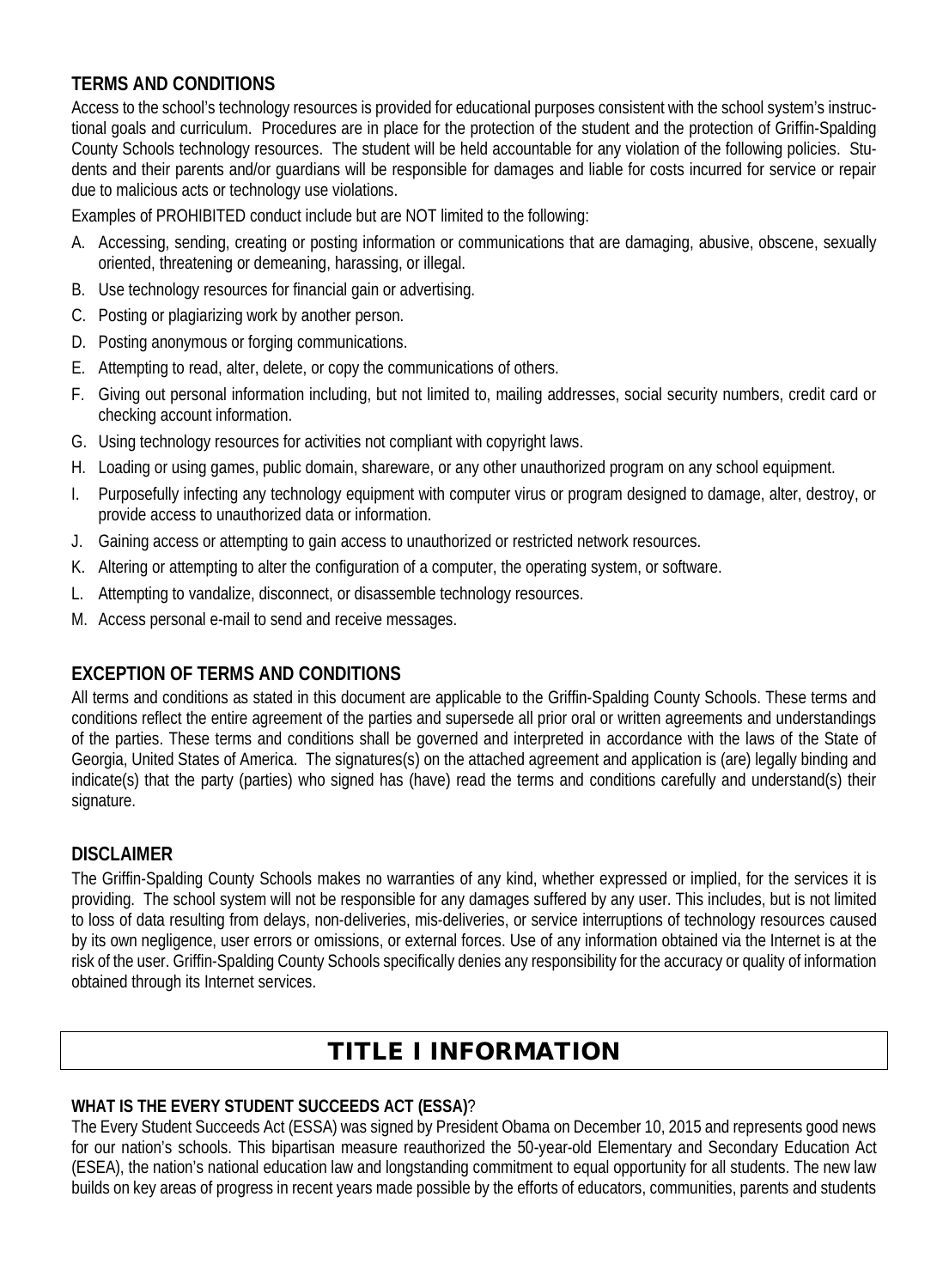across the country. The Every Student Succeeds Act can be found on the U.S. Department of Education website at: http://www.ed.gov/essa.

#### **WHAT IS TITLE 12**

Title I is a part of ESSA. This act provides money to public schools with high numbers of children from low-income families. Title I is designed to ensure that all children have the opportunity to obtain a high quality education and reach grade-level proficiency. Title I programs must be focused on improving student achievement and include strategies to support parent and family engagement. Additionally, ESSA requires school districts to set aside Title I funds to serve homeless and neglected students who do not attend schools participating in Title I. These services are comparable to services provided to children attending a Title I school.

#### **WHAT IS A TITLE I SCHOOL?**

Title I schools are the schools that are given funding from ESSA. Schools are given funding based on the number of children who qualify for free or reduced price lunch. All schools in the Griffin-Spalding County School System are designated as Title I for the 2020/2021 school year.

#### **WHAT ARE TARGETED ASSISTANCE SCHOOLS?**

A targeted assistance school is a school that must use Title I funds to focus on helping the students most at risk of failure on state assessments. Funding is used to help participating children meet state standards and ensure students are taught by staff that meet professional qualifications.

#### **WHAT ARE SCHOOLWIDE SCHOOLS?**

In schoolwide programs, Title 1 funds are used to serve all of the children in the school. The purpose of schoolwide Title I programs is to improve the entire educational program in a school which should result in improving the academic achievement of all students, particularly the lowest achieving students. The core elements of a schoolwide program are (1) needs assessment, (2) plan and (3) evaluation. All schools in the Griffin-Spalding County School System are designated as Title I Schoolwide Schools for the 2020/2021 school year.

#### **ADDITIONAL INFORMATION**

Additional information regarding Title I can be found on the:

- 1. GA Department of Education website: http://www.gadoe.org/Pages/Home.aspx
- 2. US Department of Education website: http://www.ed.gov/

## VISITORS

Parents and other visitors on school business are always welcome in the Griffin-Spalding County Schools. All visitors should report to the front office to sign in. All of Griffin-Spalding schools are using Raptor, a visitor management system which will allow us to track visitors, contractors, and volunteers in each school and provide a safer, more monitored environment for students and staff. Each visitor will be asked to present a valid state-issued ID, which will be scanned into the system. Upon reading the information, Raptor will check the national database to identify sexual offenders. Once entry is approved, a badge will be issued with the visitor's name, date and the purpose of his/her visit. No data is stored in the system. Social visits are prohibited during the instructional day. This is to ensure the safety and welfare of each student and prevent disruption of instructional time in the classroom. Former students and others who wish to visit with staff members should arrange an afterschool appointment through the office of the principal.

# WELLNESS SURVEY

In an effort to better understand how to support students GSCS utilizes a wellness survey twice per year to assist in identifying students who may be at risk for challenging behaviors. This survey consists of items that students will self-report on their own behavior attributes. The survey is not intended as an assessment of static traits or personality, and it is not used to determine eligibility or access to programs such as special education. It will be used as one of many data sources to inform instruction and to indicate student risk. Parents wishing to opt out of the survey may do so by contacting their school counselor in writing by September 1st for the fall survey and February 1st for the winter survey. This notice is being provided to you under the Protection of Pupil Rights Amendment (PPRA).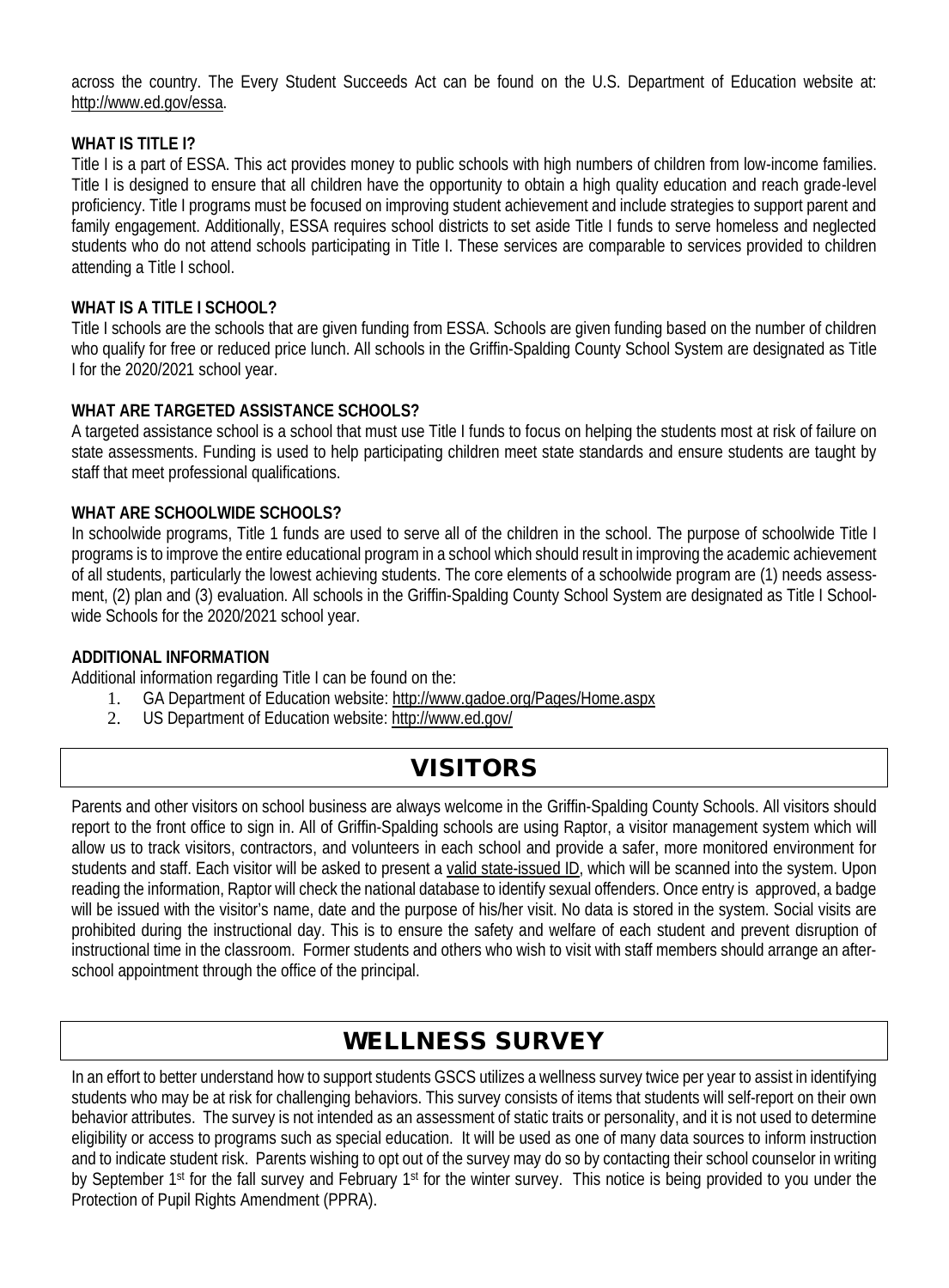## 2020/2021 CALENDAR

## DATES ARE SUBJECT TO CHANGE BASED ON CDC COVID-19 GUIDANCE

| July 30                   |                                      | Open House                                             |                      |  |
|---------------------------|--------------------------------------|--------------------------------------------------------|----------------------|--|
| August 3                  |                                      | District Level Professional Learning Day (no students) |                      |  |
| August 5                  | First Day of School                  |                                                        |                      |  |
| September 7               | Labor Day Holiday                    |                                                        |                      |  |
| October 8                 | Elementary Student Showcase Night    |                                                        |                      |  |
| October 9                 |                                      | District Level Professional Learning Day (no students) |                      |  |
| October 12 - 16           | <b>Fall Break</b>                    |                                                        |                      |  |
| October 22                | Middle School Student Showcase Night |                                                        |                      |  |
| October 27                | High School Showcase Night           |                                                        |                      |  |
| November 23 - 27          | Thanksgiving Break                   |                                                        |                      |  |
| December 16 - 18          | Early Release Days for High Schools  |                                                        |                      |  |
| December 21 - January 5   | Christmas Break                      |                                                        |                      |  |
| January 4                 |                                      | Teacher Planning Day (no students)                     |                      |  |
| January 5                 |                                      | School Level Professional Learning Day (no students)   |                      |  |
| January 6                 | Students Return to School            |                                                        |                      |  |
| January 18                |                                      | Martin Luther King Jr. Holiday                         |                      |  |
| February 12               |                                      | District Level Professional Learning Day (no students) |                      |  |
| February 15 - 19          |                                      | President's Day Holiday / Winter Break                 |                      |  |
| February 25               |                                      | High School Student Showcase Night                     |                      |  |
| April 5 - 9               | Spring Break                         |                                                        |                      |  |
| May 24 - 26               |                                      | Early Release Days for High Schools                    |                      |  |
|                           |                                      |                                                        |                      |  |
| May 26                    |                                      | Last Day of School                                     |                      |  |
| May 27                    |                                      | School Level Professional Learning Day (no students)   |                      |  |
| May 28                    |                                      | District Level Professional Learning Day (no students) |                      |  |
| May 31                    | Memorial Day Holiday                 |                                                        |                      |  |
| June 1 - 2                |                                      | Post-Planning for Teachers (no students)               |                      |  |
| School Level              | <b>Instructional Day</b>             | <b>Staff Work Hours</b>                                | <b>Building Open</b> |  |
| <b>Elementary Schools</b> | 8:00 AM - 2:50 PM                    | 7:30 AM - 3:30 PM                                      | 7:15 AM              |  |
| Middle Schools            | 8:30 AM - 4:00 PM                    | 8:15 AM - 4:15 PM                                      | 8:00 AM              |  |
| <b>High Schools</b>       | 7:40 AM - 3:20 PM                    | 7:30 AM - 3:30 PM                                      | 7:00 AM              |  |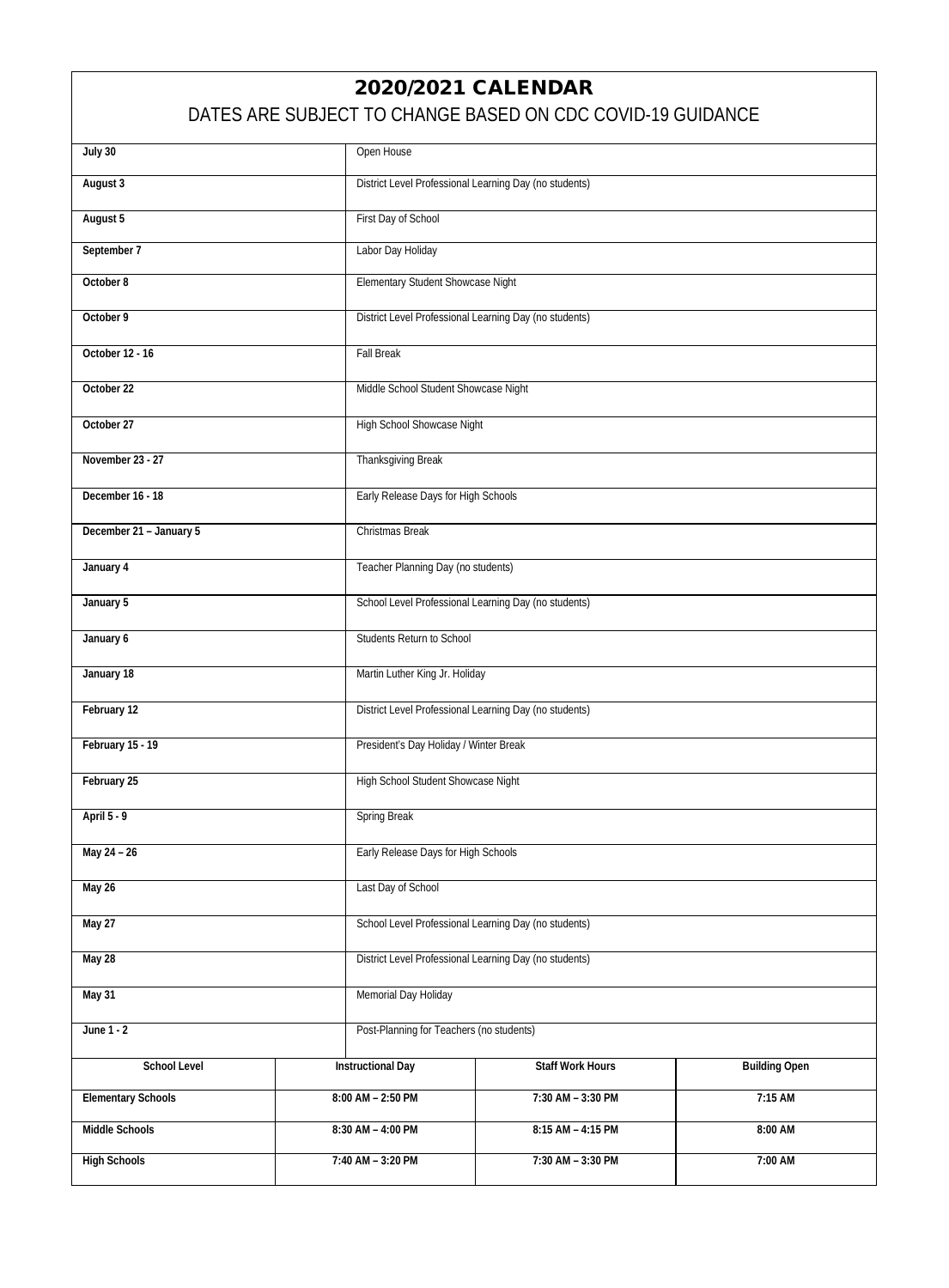### ACKNOWLEDGE OF RECIPT OF PARENT OCCUPATIONAL SURVEY

I hereby acknowledge the receipt of the GaDOE Parent Occupational Survey. I understand the form must be completed and returned to determine eligibility of additional services under Title I, Part C.

Parent/Guardian Signature Student Signature Student Signature

### ACKNOWLEDGEMENT OF RECEIPT OF STUDENT HANDBOOK/CODE OF CONDUCT

\_\_\_\_\_\_\_\_\_\_\_\_\_\_\_\_\_\_\_\_\_\_\_\_\_\_\_\_\_\_\_\_\_\_\_\_\_\_\_ \_\_\_\_\_\_\_\_\_\_\_\_\_\_\_\_\_\_\_\_\_\_\_\_\_\_\_\_\_\_\_\_\_\_\_\_\_\_

I hereby acknowledge receipt of the Student/Parent Handbook, which included the Student Code of Conduct. I have read the Handbook and understand the school's operational procedures and the rules that apply to students who attend the school.

\_\_\_\_\_\_\_\_\_\_\_\_\_\_\_\_\_\_\_\_\_\_\_\_\_\_\_\_\_\_\_\_\_\_\_\_\_\_\_ \_\_\_\_\_\_\_\_\_\_\_\_\_\_\_\_\_\_\_\_\_\_\_\_\_\_\_\_\_\_\_\_\_\_\_\_\_\_

Parent/Guardian Signature Student Signature Student Signature

## ACKNOWLEDGEMENT OF RECEIPT OF COMPULSORY ATTENDANCE LAW REQUIREMENTS

I hereby acknowledge receipt of the Compulsory Attendance Requirements, which included possible consequences and penalties for failure to follow the law. I have read and understand the Compulsory Attendance Law.

\_\_\_\_\_\_\_\_\_\_\_\_\_\_\_\_\_\_\_\_\_\_\_\_\_\_\_\_\_\_\_\_\_\_\_\_\_\_\_ \_\_\_\_\_\_\_\_\_\_\_\_\_\_\_\_\_\_\_\_\_\_\_\_\_\_\_\_\_\_\_\_\_\_\_\_\_\_

Parent/Guardian Signature Student Signature Student Signature

My signature acknowledges receipt of this written statement of possible consequences and penalties. I have read this summary and discussed it with my child, who is 10 years of age or older prior to September 1. His or her signature acknowledges receipt of this written statement of possible consequences and penalties:

\_\_\_\_\_\_\_\_\_\_\_\_\_\_\_\_\_\_\_\_\_\_\_\_\_\_\_\_\_\_\_\_\_\_\_\_\_\_\_ \_\_\_\_\_\_\_\_\_\_\_\_\_\_\_\_\_\_\_\_\_\_\_\_\_\_\_\_\_\_\_\_\_\_\_\_\_\_

Parent/Guardian Signature Date

## ACKNOWLEDGEMENT OF RECEIPT OF THE SAFE RIDER PROGRAM PROCESSES AND BEHAVIOR EXPECTATIONS FOR ALL BUS RIDERS

I hereby acknowledge receipt of the *Safe Rider Program* processes and procedures and the behavior expectations for all students that utilize GSCS buses. I have reviewed and discussed all materials with my student(s). I understand the importance of safe behavior on and around the school bus. I also understand that continued unsafe behavior by my student on or around the school bus will result in a possible suspension or permanent loss of their bus riding privileges.

\_\_\_\_\_\_\_\_\_\_\_\_\_\_\_\_\_\_\_\_\_\_\_\_\_\_\_\_\_\_\_\_\_\_\_\_\_\_\_ \_\_\_\_\_\_\_\_\_\_\_\_\_\_\_\_\_\_\_\_\_\_\_\_\_\_\_\_\_\_\_\_\_\_\_\_\_\_

Parent/Guardian Signature Student Signature Student Signature